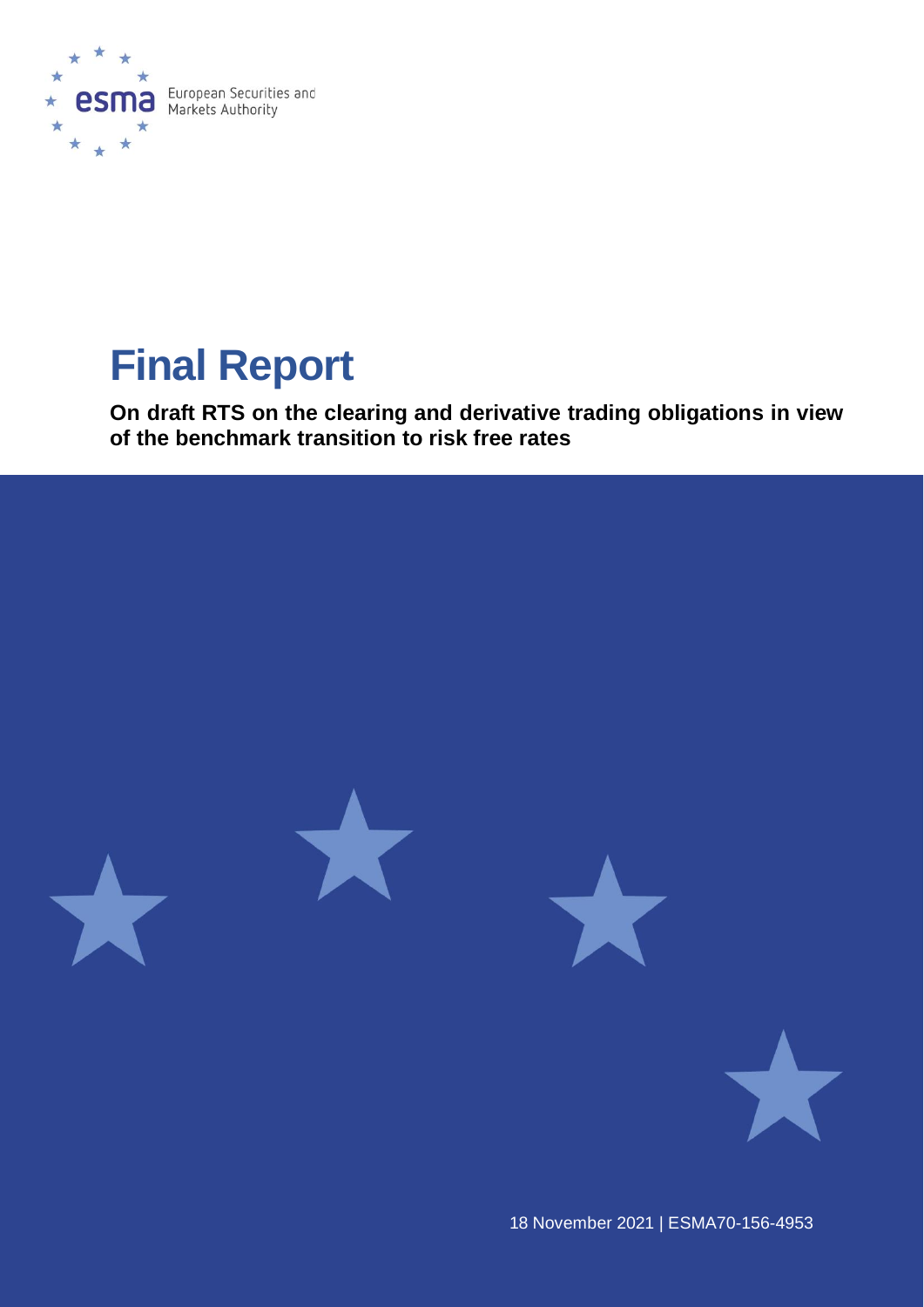

# **Table of Contents**

| 1              |     |                                                                             |  |  |  |  |  |  |  |
|----------------|-----|-----------------------------------------------------------------------------|--|--|--|--|--|--|--|
| $\overline{2}$ |     |                                                                             |  |  |  |  |  |  |  |
| 3              |     |                                                                             |  |  |  |  |  |  |  |
|                | 3.1 |                                                                             |  |  |  |  |  |  |  |
|                | 3.2 |                                                                             |  |  |  |  |  |  |  |
| 5              |     |                                                                             |  |  |  |  |  |  |  |
|                | 5.1 |                                                                             |  |  |  |  |  |  |  |
|                | 5.2 |                                                                             |  |  |  |  |  |  |  |
|                | 5.3 | Overview of the proposed amendments to the scope of the CO36                |  |  |  |  |  |  |  |
|                | 5.4 |                                                                             |  |  |  |  |  |  |  |
| 6              |     |                                                                             |  |  |  |  |  |  |  |
|                | 6.1 |                                                                             |  |  |  |  |  |  |  |
|                | 6.2 | Updated assessment for the purpose of the derivative trading obligation  43 |  |  |  |  |  |  |  |
|                | 6.3 | Proposals for amending the scope of the derivative trading obligation52     |  |  |  |  |  |  |  |
| 7              |     |                                                                             |  |  |  |  |  |  |  |
|                |     |                                                                             |  |  |  |  |  |  |  |
| 8              |     |                                                                             |  |  |  |  |  |  |  |
|                | 8.1 | Annex I - Commission mandates to develop technical standards55              |  |  |  |  |  |  |  |
|                | 8.2 |                                                                             |  |  |  |  |  |  |  |
|                | 8.3 |                                                                             |  |  |  |  |  |  |  |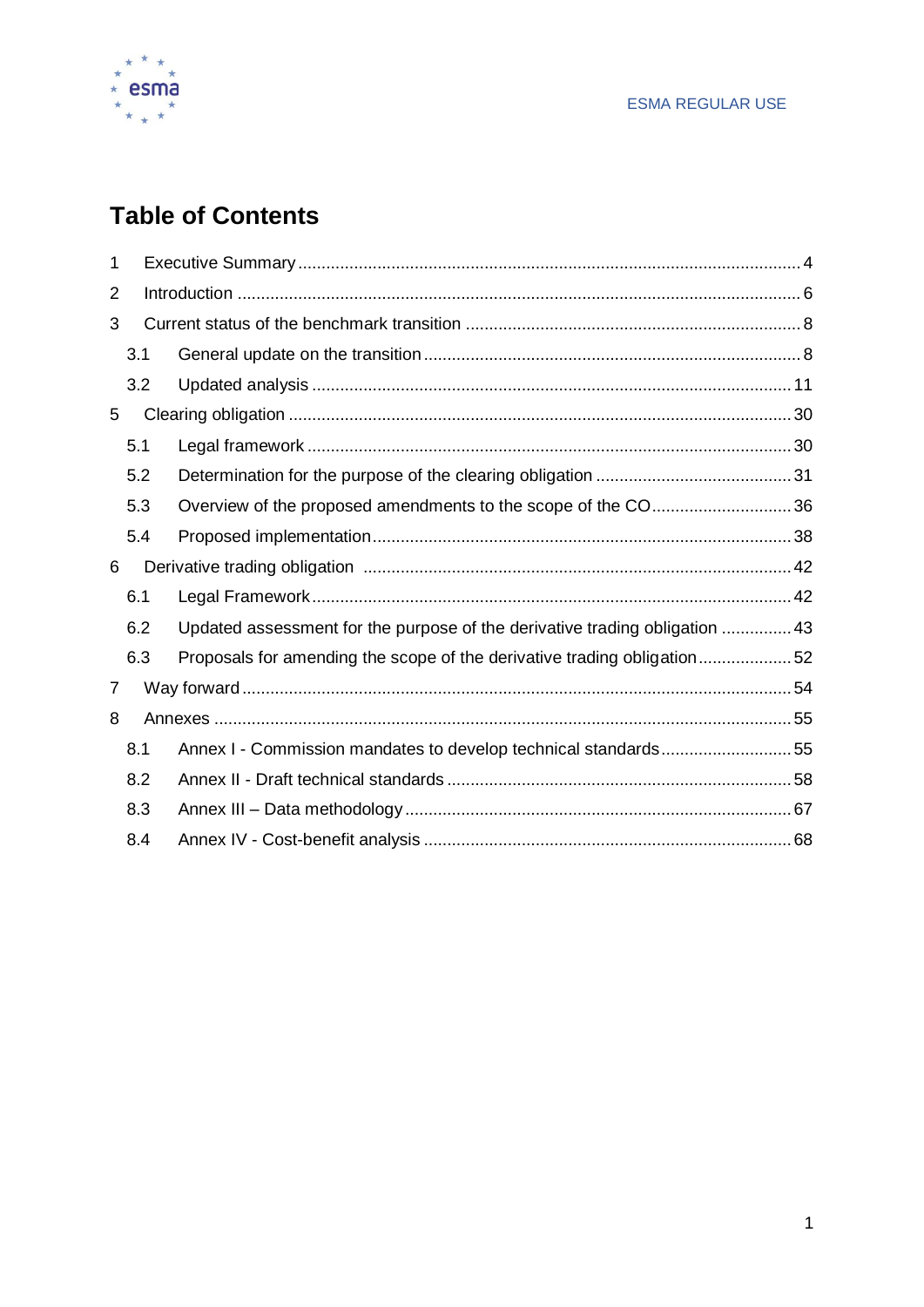

# **Acronyms used**

| <b>BCBS</b>    | <b>Basel Committee on Banking Supervision</b>                                                                                                                                                                                                                                                              |
|----------------|------------------------------------------------------------------------------------------------------------------------------------------------------------------------------------------------------------------------------------------------------------------------------------------------------------|
| СA             | <b>Competent Authority</b>                                                                                                                                                                                                                                                                                 |
| <b>CCP</b>     | <b>Central Counterparty</b>                                                                                                                                                                                                                                                                                |
| <b>CDS</b>     | <b>Credit Default Swap</b>                                                                                                                                                                                                                                                                                 |
| CO             | <b>Clearing Obligation</b>                                                                                                                                                                                                                                                                                 |
| <b>DTO</b>     | Trading obligation for derivatives                                                                                                                                                                                                                                                                         |
| DTO RTS        | Commission Delegated Regulation (EU) 2017/2417 of 17 November<br>2017 supplementing Regulation (EU) No 600/2014 of the European<br>Parliament and of the Council on markets in financial instruments with<br>regard to regulatory technical standards on the trading obligation for<br>certain derivatives |
| <b>EMIR</b>    | European Market Infrastructures Regulation - Regulation<br>(EU)<br>648/2012 of the European Parliament and of the Council on OTC<br>derivatives, central counterparties and trade repositories                                                                                                             |
| <b>EMMI</b>    | European Money Markets Institute                                                                                                                                                                                                                                                                           |
| <b>EONIA</b>   | Euro OverNight Index Average                                                                                                                                                                                                                                                                               |
| <b>ESA</b>     | <b>European Supervisory Authorities</b>                                                                                                                                                                                                                                                                    |
| <b>ESRB</b>    | European Systemic Risk Board                                                                                                                                                                                                                                                                               |
| €STR           | Euro Short-Term Rate                                                                                                                                                                                                                                                                                       |
| <b>ESMA</b>    | <b>European Securities and Markets Authority</b>                                                                                                                                                                                                                                                           |
| EU             | European Union                                                                                                                                                                                                                                                                                             |
| <b>EURIBOR</b> | Euro InterBank Offered Rate                                                                                                                                                                                                                                                                                |
| <b>FIRDS</b>   | Financial Instruments Reference Data System                                                                                                                                                                                                                                                                |
| <b>FRA</b>     | <b>Forward Rate Agreements</b>                                                                                                                                                                                                                                                                             |
| <b>IBOR</b>    | <b>InterBank Offered Rate</b>                                                                                                                                                                                                                                                                              |
| <b>IOSCO</b>   | International Organisation of Securities Commissions                                                                                                                                                                                                                                                       |
| <b>IRS</b>     | <b>Interest Rate Swap</b>                                                                                                                                                                                                                                                                                  |
| <b>LIBOR</b>   | London InterBank Offered Rate                                                                                                                                                                                                                                                                              |
| MiFID II       | Directive 2014/65/EU of the European Parliament and the Council of 15<br>May 2014 on markets in financial instruments and amending Directive<br>2002/92/EC and Directive 2011/61/EU                                                                                                                        |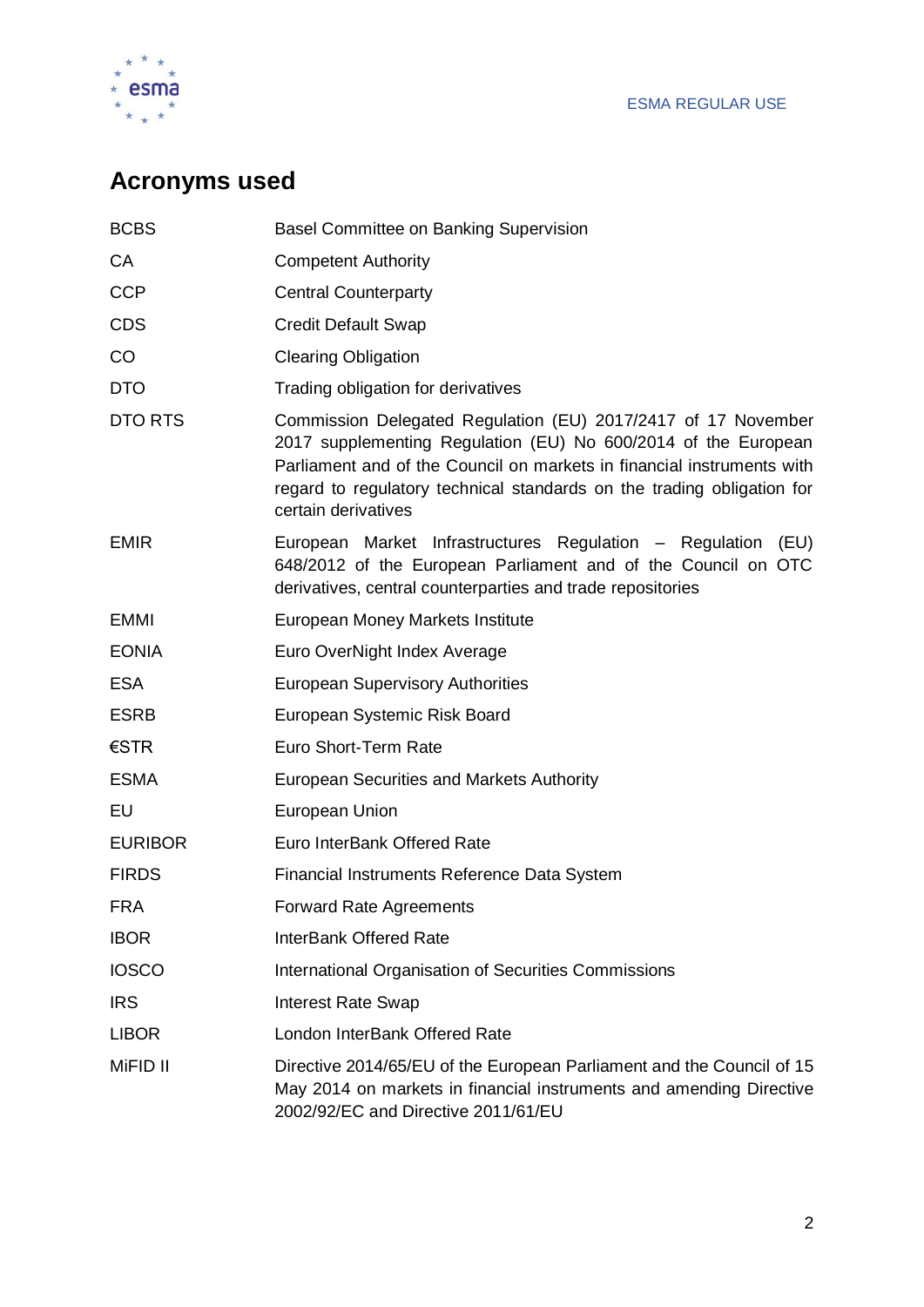

| <b>MiFIR</b>     | Regulation (EU) No 600/2014 of the European Parliament and of the<br>Council on markets in financial instruments and amending Regulation<br>(EU) No 648/2012                                                                                                                                                                                                                                                      |
|------------------|-------------------------------------------------------------------------------------------------------------------------------------------------------------------------------------------------------------------------------------------------------------------------------------------------------------------------------------------------------------------------------------------------------------------|
| MTF              | <b>Multilateral Trading Facility</b>                                                                                                                                                                                                                                                                                                                                                                              |
| <b>OIS</b>       | <b>Overnight Index Swaps</b>                                                                                                                                                                                                                                                                                                                                                                                      |
| <b>OTC</b>       | Over-the-counter                                                                                                                                                                                                                                                                                                                                                                                                  |
| <b>OTF</b>       | <b>Organised Trading Facility</b>                                                                                                                                                                                                                                                                                                                                                                                 |
| <b>RFR</b>       | <b>Risk Free Rates</b>                                                                                                                                                                                                                                                                                                                                                                                            |
| <b>RM</b>        | <b>Regulated Market</b>                                                                                                                                                                                                                                                                                                                                                                                           |
| <b>RTS</b>       | <b>Regulatory Technical Standard</b>                                                                                                                                                                                                                                                                                                                                                                              |
| RTS <sub>2</sub> | Commission Delegated Regulation (EU) 2017/583 of 14 July 2016<br>supplementing Regulation (EU) No 600/2014 of the European<br>Parliament and of the Council on markets in financial instruments with<br>regard to regulatory technical standards on transparency requirements<br>for trading venues and investment firms in respect of bonds, structured<br>finance products, emission allowances and derivatives |
| RTS <sub>4</sub> | Commission Delegated Regulation (EU) 2016/2020 of 26 May 2016<br>supplementing Regulation (EU) No 600/2014 of the European<br>Parliament and of the Council on markets in financial instruments with<br>regard to regulatory technical standards on criteria for determining<br>whether derivatives subject to the clearing obligation should be subject<br>to the trading obligation                             |
| <b>SONIA</b>     | <b>Sterling Overnight Index Average</b>                                                                                                                                                                                                                                                                                                                                                                           |
| <b>SOFR</b>      | <b>Secured Overnight Financing Rate</b>                                                                                                                                                                                                                                                                                                                                                                           |
| <b>TONA</b>      | <b>Tokyo Overnight Average Rate</b>                                                                                                                                                                                                                                                                                                                                                                               |
| TR               | Trade repository                                                                                                                                                                                                                                                                                                                                                                                                  |
|                  |                                                                                                                                                                                                                                                                                                                                                                                                                   |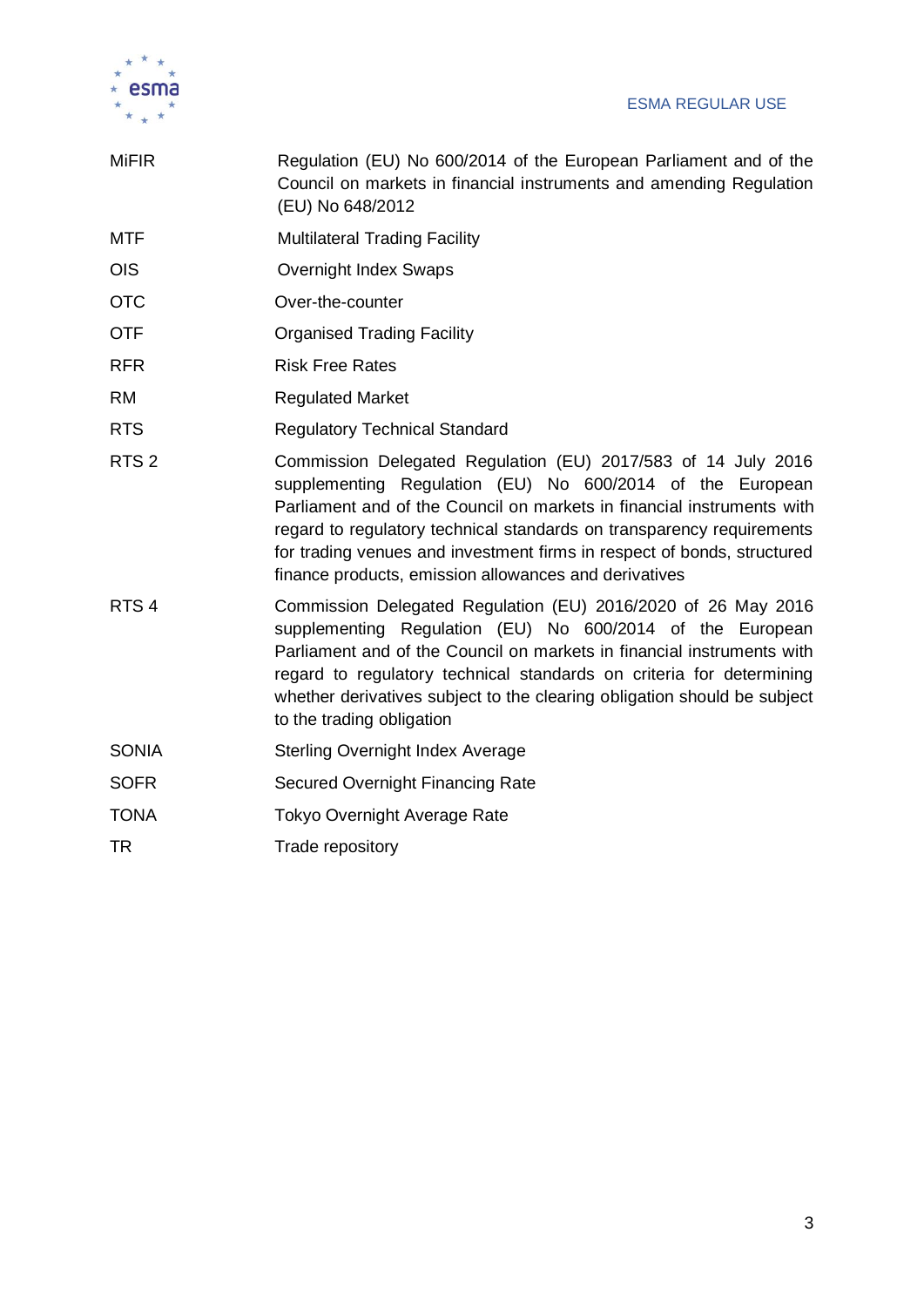

# <span id="page-4-0"></span>**1 Executive Summary**

### **Reasons for publication**

This final report presents draft regulatory technical standards (RTS) amending the RTS on the clearing obligation (CO) and on the derivative trading obligation (DTO) that ESMA has developed under Article 5(2) of Regulation (EU) No 648/2012 of the European Parliament and Council of 4 July 2012 on OTC derivatives, central counterparties and trade repositories (EMIR), and under Article 32 of Regulation (EU) No 600/2014 of the European Parliament and of the Council of 15 May 2014 on markets in financial instruments (MiFIR), respectively. The draft RTS relate to the benchmark transition away from EONIA and LIBOR and onto new Risk-Free Rates (RFR).

ESMA ran a public consultation until 2 September 2021 with a proposal to amend the scope of the CO and the DTO to accompany the benchmark transition. ESMA received around twenty responses from a well-diversified range of stakeholders and has taken this feedback into account in the finalisation of the proposed amendments to the CO and DTO RTSs. In parallel, ESMA has continued to monitor the progress made with the benchmark transition, including an analysis of more recent EMIR TR data, in order to calibrate the changes to be made to the scope of the CO and DTO. Furthermore, ESMA has continued its dialogue with the authorities from other jurisdictions to facilitate coordination and convergence to the extent possible. Last but not least, ESMA has received input from the European Systemic Risk Board (ESRB) on the amendments to the clearing obligation which have been reflected in the analysis and in the draft RTS. The report presents all these elements and includes the amending draft RTS in Annex.

### **Content**

Section 2 presents the context for this review of the clearing and trading obligations. Section 3 details the progress in the benchmark transition. Section 4 describes the general approach for the coordinated revision of the CO and DTO.

Sections 5 and 6 include the analyses and the conclusions on how to amend the scope of the CO and DTO respectively and the related implementation timing. These amendments have been finalised with the objective to ensure a smooth transition while maintaining an effective scope for the CO and DTO, in line with the G20 objectives. In particular, for the CO, it proposes to remove the EONIA, GBP LIBOR and JPY LIBOR classes, to introduce the €STR and SOFR classes and to extend the SONIA class. For the DTO, it proposes to remove the GBP LIBOR and USD LIBOR classes.

Finally, section 7 talks about the way forward.

### **Next Steps**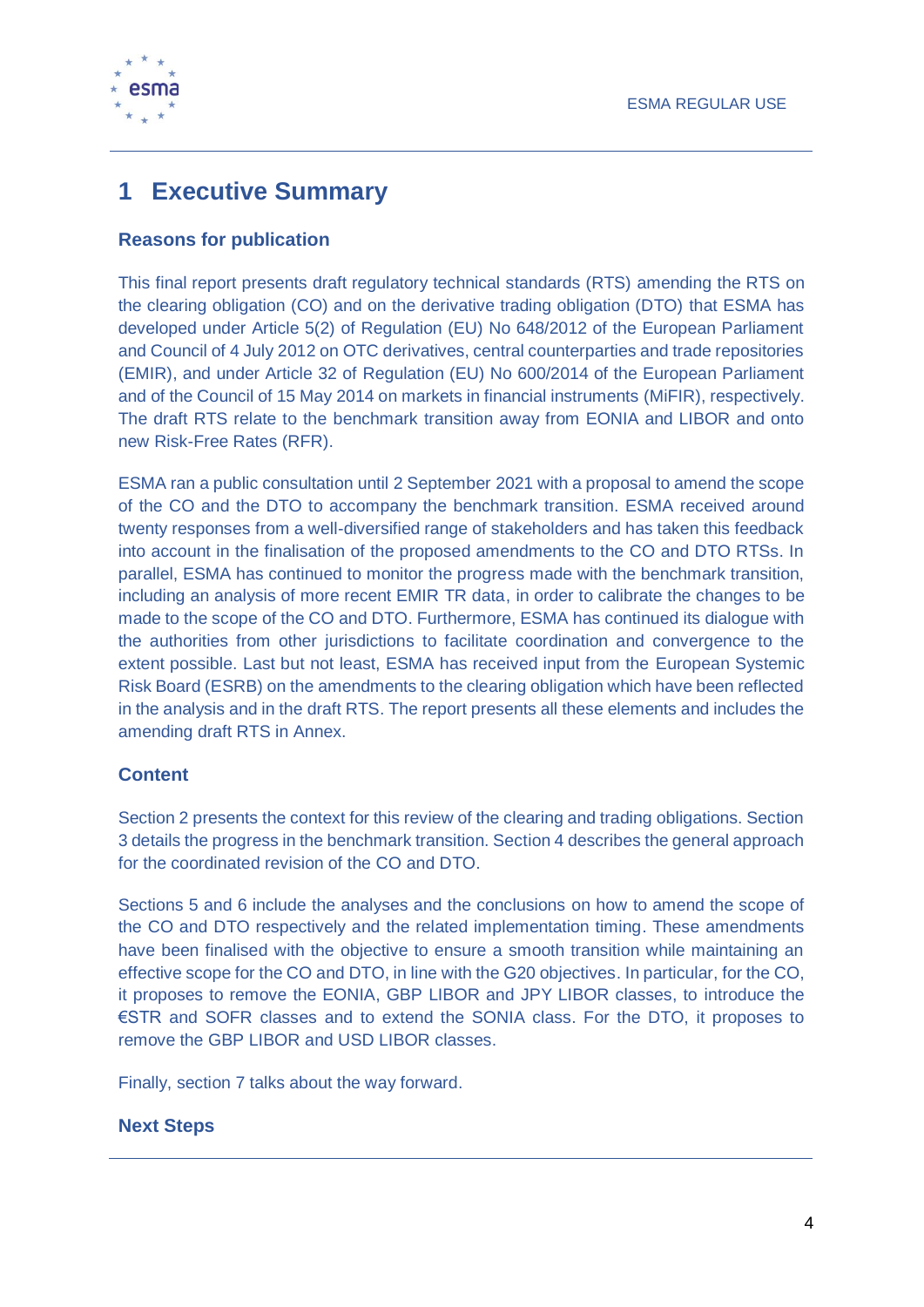

The draft RTS have been submitted to the European Commission for endorsement in the form of Commission Delegated Regulations.

ESMA is mindful that the approval process can take some time although it would see benefits in a quick process to accompany the actual benchmark transition milestones taking place shortly but as well to facilitate coordination and convergence with regards to the changes introduced by authorities in other jurisdictions to the scope of their mandatory clearing and trading obligations.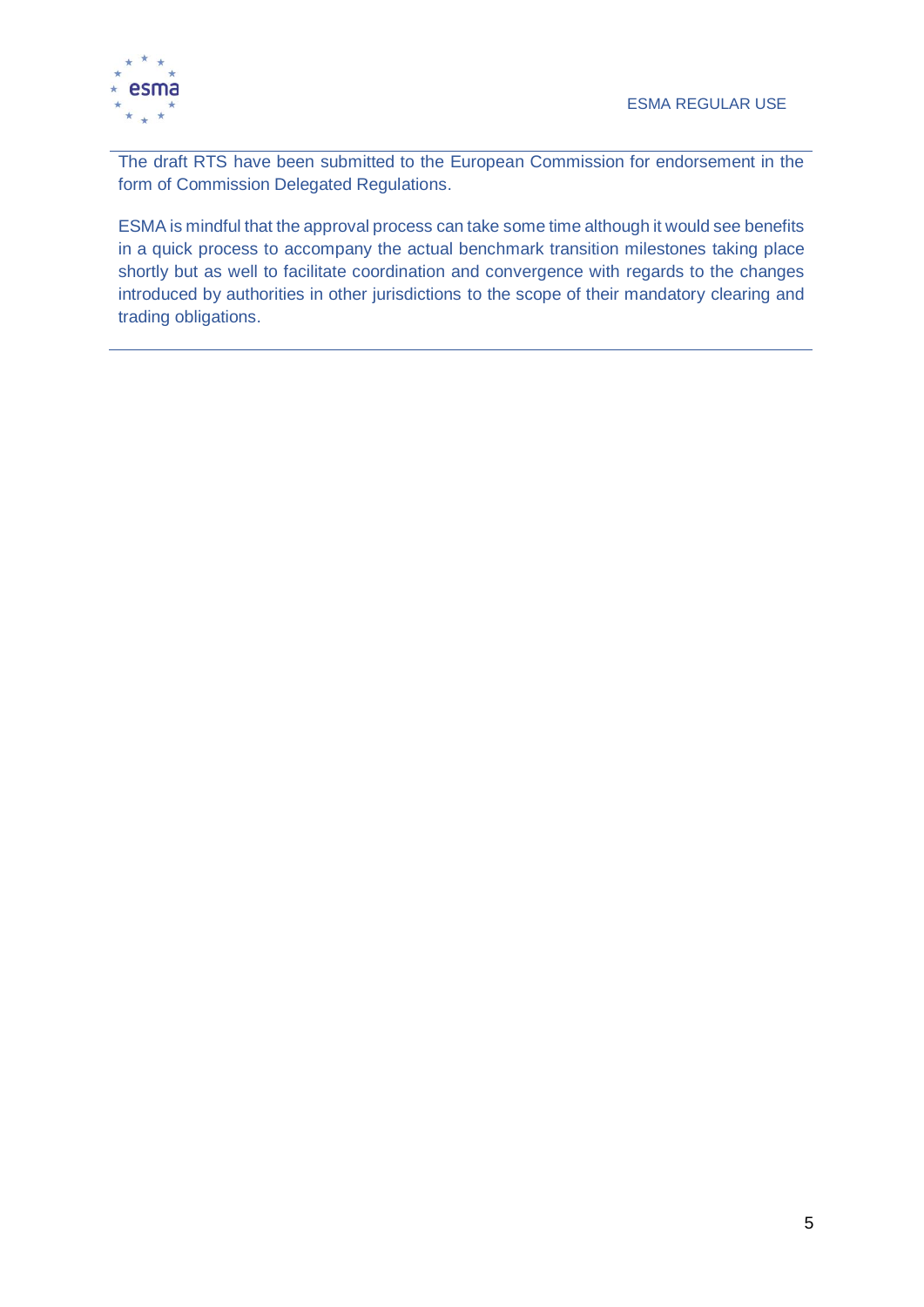

# <span id="page-6-0"></span>**2 Introduction**

- 1. ESMA published on 9 July 2021 a consultation paper (CP) on the review of the clearing (CO) and derivative trading (DTO) obligations in view of the Benchmark transition. The CP contained a description of the Benchmark transition, the progress made with the transition and thus what it meant for the CO and the DTO for OTC interest rate swaps denominated in EUR, GBP, JPY or USD. ESMA received about twenty responses to the consultation from a well-diversified range of respondents including market infrastructures (CCPs, TVs), the buy-side and the sell-side. ESMA also requested the views of the SMSG, which decided not to provide a response to this consultation. In addition, ESMA received input from the ESRB which was consulted on the proposed approach. The ESRB was overall supportive of ESMA's work and highlighted some additional elements, as also suggested by some respondents to the CP. These elements have been taken into account in this final report.
- 2. As explained in the CP, several jurisdictions have introduced benchmark reforms, including the EU with the Benchmarks Regulation<sup>2</sup>, with the common objective to ensure the accuracy and integrity of benchmarks, and thus increase contracts' robustness. Following these benchmark reforms, a number of benchmarks are now due to cease soon (although it should be noted that for EUR, the EURIBOR benchmark remains). In particular, EONIA (EUR) as well as GBP and JPY LIBOR are due to cease at the end of 2021, whereas USD LIBOR will continue to be published until June 2023<sup>3</sup>. These benchmarks are being replaced by other benchmarks and notably by Risk-Free Rates (RFR):

| Currency   | <b>RFR</b> short name | <b>RFR</b> name                         |
|------------|-----------------------|-----------------------------------------|
| <b>EUR</b> | $\epsilon$ STR        | Euro Short-Term Rate                    |
| <b>GBP</b> | <b>SONIA</b>          | <b>Sterling Overnight Index Average</b> |
| <b>JPY</b> | <b>TONA</b>           | <b>Tokyo Overnight Average Rate</b>     |
| USD        | <b>SOFR</b>           | <b>Secured Overnight Financing Rate</b> |

3. Furthermore, there have been several communications from regulators at the international level or by certain jurisdictions, including ESMA as part of a joint EU authorities' statement<sup>4</sup>, asking market participants to stop using any of the LIBOR settings, including

 $\overline{a}$ 

<sup>1</sup> [ESMA consults on derivatives clearing and trading obligations in view of the benchmarks transition \(europa.eu\)](https://www.esma.europa.eu/press-news/esma-news/esma-consults-derivatives-clearing-and-trading-obligations-in-view-benchmarks)

<sup>&</sup>lt;sup>2</sup> Regulation (EU) 2016/1011 of the European Parliament and of the Council of 8 June 2016 on indices used as benchmarks in financial instruments and financial contracts or to measure the performance of investment funds

<sup>3</sup> Two USD LIBOR fixings (1-week and 2-month) are also due to cease at the end of 2021 but the majority and the most commonly used USD LIBOR fixings (such as the 1-month, 3-month, 6-month and the 12-month USD LIBOR) in derivative contracts are currently scheduled to be published until June 2023

<sup>4</sup> IOSCO statement: [Statement on Benchmarks Transition \(iosco.org\)](https://www.iosco.org/library/pubdocs/pdf/IOSCOPD676.pdf)

Joint statement in the EU[: https://www.esma.europa.eu/sites/default/files/library/joint\\_public\\_statement\\_usd\\_libor.pdf](https://www.esma.europa.eu/sites/default/files/library/joint_public_statement_usd_libor.pdf)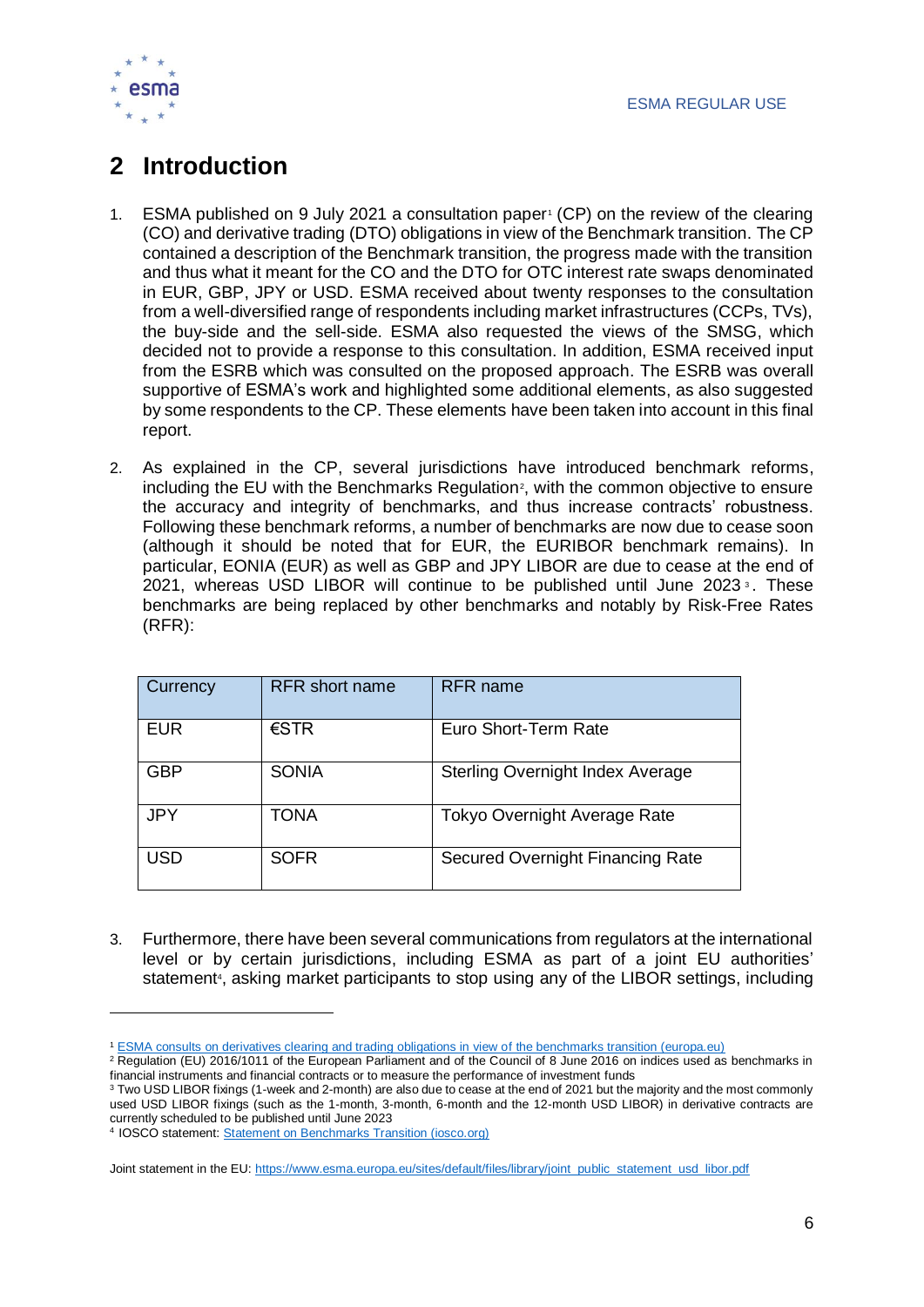

USD LIBOR, as reference rates in new contracts as soon as practicable and in any event by 31 December 2021. As a result, because these benchmarks are due to cease soon and because entities are expected to no longer reference these benchmarks soon, the transition away from these benchmarks and onto new ones is in its final stages.

- 4. More specifically with regards to OTC interest rate derivatives, the CP described the progress made with the transition in the EUR, GBP, JPY and USD markets at the time of publication of the CP. Since then, the transition has progressed further. Therefore, the final report presents an update on the progress made in these markets. In addition, the final report also presents the feedback received from the consultation. And last but not least, during the period since the publication of the CP, ESMA has continued the dialogue with the regulators from other jurisdictions.
- 5. Following from this, the draft RTS have been updated taking into account the progress made in the transition, the feedback received from stakeholders and the discussions with the regulators from other jurisdictions. The final report presents these aspects in detail.
- 6. Lastly, it should also be noted that whereas the trading and clearing activity in derivatives referencing EONIA or LIBOR is expected to have pivoted to derivatives referencing other benchmarks shortly, it is not the end of the transition either. For instance, certain markets are in a multi-rate environment and thus liquidity for these various rates might evolve, other benchmarks may develop, etc. This also means that beyond this final report presenting the changes to the CO and DTO RTS with regards to EUR, GBP, JPY and USD classes, ESMA will continue to monitor this transition and may need to adapt the scope of the CO and DTO further in the future as a result.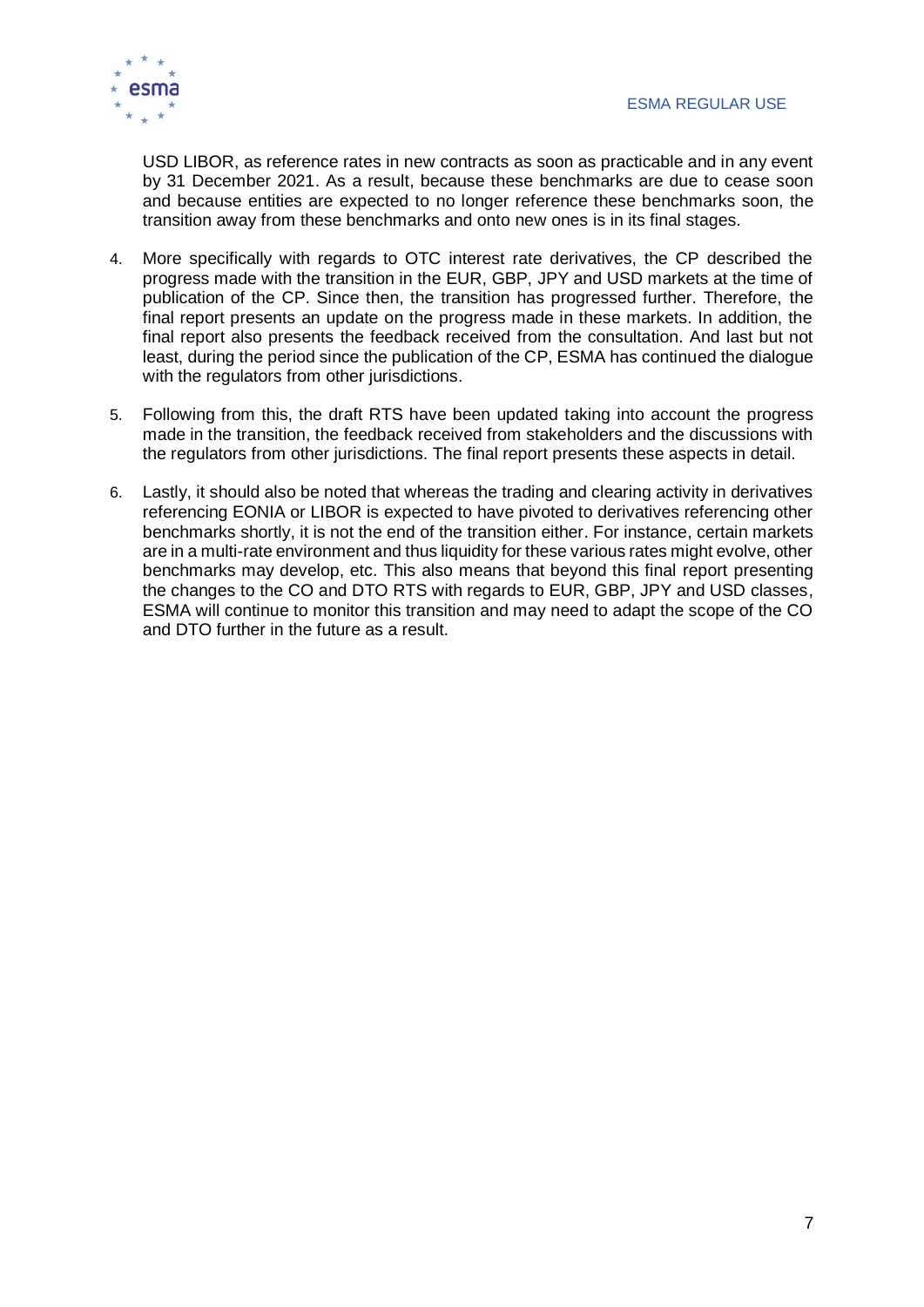

# <span id="page-8-0"></span>**3 Current status of the benchmark transition**

### <span id="page-8-1"></span>**3.1 General update on the transition**

- 7. The CP described the implementation of the benchmark reforms in the OTC interest rate derivative markets and the related efforts undertaken to transition to new benchmarks conducted over the past years, and in particular:
	- a. the introduction of fall-backs in derivative contracts,
	- b. the expansion of the CCP clearing offerings to include classes of OTC interest derivatives referencing RFRs,
	- c. the switch of the CCP discounting curves to RFRs, and
	- d. the CCP conversion of legacy contracts referencing EONIA or LIBOR to contracts referencing the new RFRs (also referred to as the 'CCP legal switch').
- 8. Respondents to the consultation broadly agreed with the description made in the CP of the various steps that contributed to the progress made with the transition, and they are thus not redeveloped here. However, we will recall two aspects covered in the CP that are quite relevant in the short term as they will play an essential role in the transition over the coming months:
	- a. the CCP legal switch dates: The largest part of the cleared market has been preparing for a few conversion dates when legacy contracts referencing EONIA (EUR), GBP LIBOR or JPY LIBOR are scheduled to be converted to contracts referencing the corresponding RFRs, i.e. €STR, SONIA and TONA respectively, with CCPs also removing these contracts from their lists of clearing eligible contracts. These correspond to:
		- i. the weekend of 16 October 2021 for EONIA to €STR (this is now passed and the relevant contracts have been converted),
		- ii. the weekend of 4 December 2021 for JPY LIBOR to TONA, and
		- iii. the weekend of 18 December 2021 for GBP LIBOR to SONIA; and
	- b. The table of CCPs clearing OTC interest rate derivatives referencing the EUR, GBP, JPY and USD RFRs.

**TABLE 1: LIST OF EU AND TC-CCPS OFFERING CLEARING OF DERIVATIVES REFERENCING NEW RISK-FREE RATES IN THE G4 CURRENCIES**

| <b>CCP</b> | <b>Asset-Class</b> | Tvpe \ | <b>Underlying</b> | Settlement<br><b>currency</b> | Range of<br>tenor |
|------------|--------------------|--------|-------------------|-------------------------------|-------------------|
|------------|--------------------|--------|-------------------|-------------------------------|-------------------|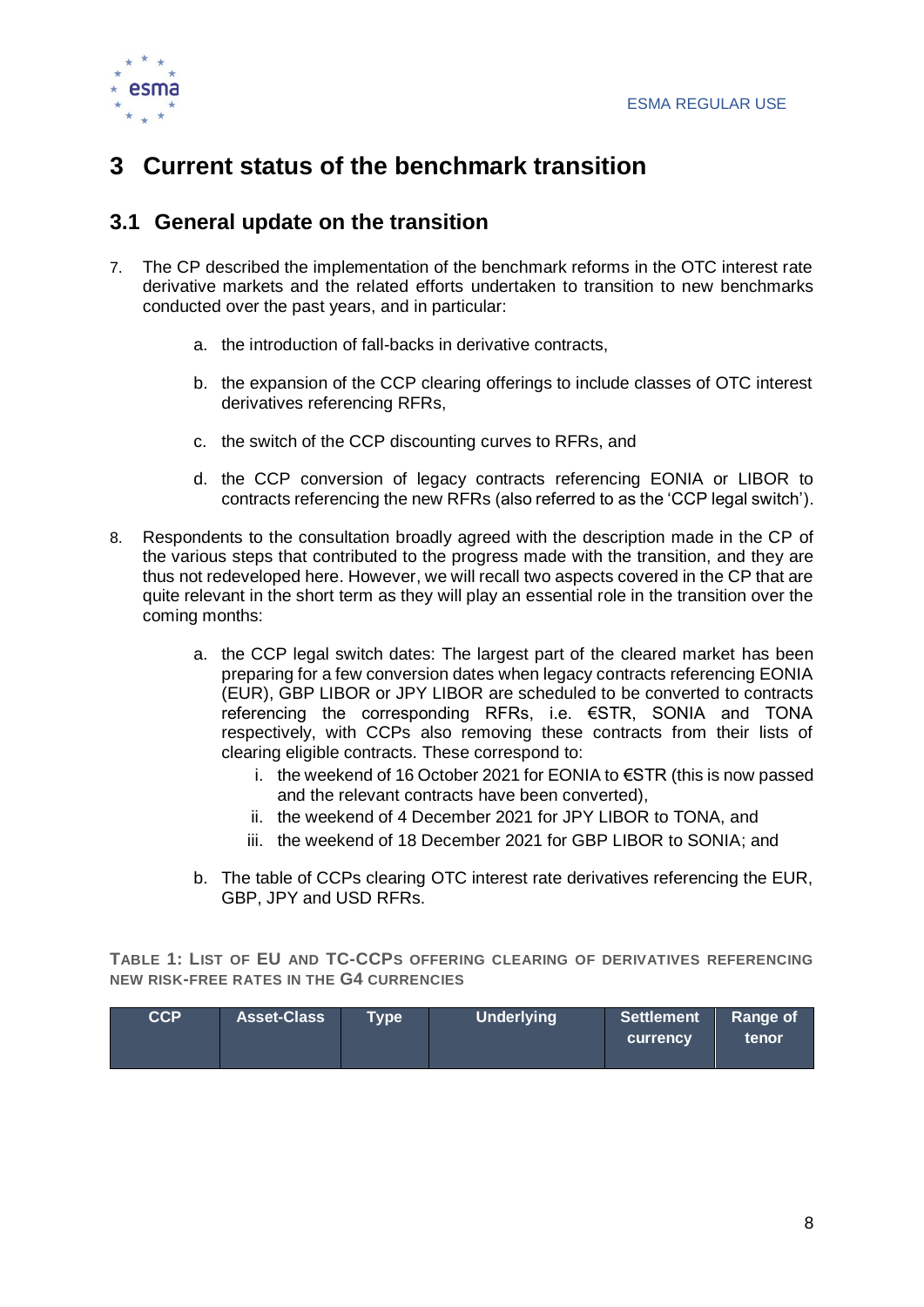



| EU-CCPs <sup>5,6</sup> |                      |              |                         |            |                        |  |  |
|------------------------|----------------------|--------------|-------------------------|------------|------------------------|--|--|
| BMEC <sup>7</sup>      | <b>Interest Rate</b> | <b>Basis</b> | €STR                    | <b>EUR</b> | 1D-30Y                 |  |  |
| <b>BMEC</b>            | <b>Interest Rate</b> | <b>OIS</b>   | €STR                    | <b>EUR</b> | 6Y                     |  |  |
| Eurex                  | <b>Interest Rate</b> | <b>Basis</b> | €STR                    | <b>EUR</b> | 1D-51Y                 |  |  |
| Eurex                  | <b>Interest Rate</b> | <b>Basis</b> | <b>SOFR</b>             | <b>USD</b> | 1D-51Y                 |  |  |
| Eurex                  | <b>Interest Rate</b> | <b>Basis</b> | <b>SONIA</b>            | <b>GBP</b> | 1D-51Y                 |  |  |
| Eurex                  | <b>Interest Rate</b> | <b>Basis</b> | <b>TONA</b>             | <b>JPY</b> | 1D-51Y                 |  |  |
| Eurex                  | <b>Interest Rate</b> | <b>OIS</b>   | €STR                    | <b>EUR</b> | 1D-51Y                 |  |  |
| Eurex                  | <b>Interest Rate</b> | <b>OIS</b>   | <b>SOFR</b>             | <b>USD</b> | 1D-51Y                 |  |  |
| Eurex                  | <b>Interest Rate</b> | <b>OIS</b>   | <b>SONIA</b>            | <b>GBP</b> | 1D-3Y                  |  |  |
| Eurex                  | <b>Interest Rate</b> | <b>OIS</b>   | <b>TONA</b>             | <b>JPY</b> | 1D-51Y                 |  |  |
| KDPW_CCP               | <b>Interest Rate</b> | <b>OIS</b>   | €STR                    | <b>EUR</b> | 1D-30Y                 |  |  |
|                        |                      |              | TC-CCPs <sup>8</sup>    |            |                        |  |  |
| CME US <sup>9</sup>    | <b>Interest Rate</b> | <b>Basis</b> | <b>SOFR vs FedFunds</b> | <b>USD</b> | Up to 51Y              |  |  |
| <b>CME US</b>          | <b>Interest Rate</b> | <b>Basis</b> | SOFR vs USD LIBOR       | <b>USD</b> | Up to 51Y              |  |  |
| <b>CME US</b>          | <b>Interest Rate</b> | <b>OIS</b>   | <b>SOFR</b>             | <b>USD</b> | Up to 51Y              |  |  |
| <b>CME US</b>          | <b>Interest Rate</b> | <b>OIS</b>   | <b>SONIA</b>            | <b>GBP</b> | 30Y                    |  |  |
| CME US                 | <b>Interest Rate</b> | <b>OIS</b>   | <b>TONA</b>             | <b>JPY</b> | 30Y                    |  |  |
| HKFE <sup>10</sup>     | Interest Rate        | <b>Basis</b> | €STR vs EURIBOR         | <b>EUR</b> | Up to 11Y              |  |  |
| <b>HKFE</b>            | Interest Rate        | <b>Basis</b> | <b>SOFR vs FedFunds</b> | <b>USD</b> | Up to 11Y              |  |  |
| <b>HKFE</b>            | Interest Rate        | <b>Basis</b> | <b>SOFR vs LIBOR</b>    | <b>USD</b> | Up to $\overline{11Y}$ |  |  |
| <b>HKFE</b>            | <b>Interest Rate</b> | <b>OIS</b>   | €STR                    | <b>EUR</b> | Up to 11Y              |  |  |

<sup>&</sup>lt;sup>5</sup> [https://www.esma.europa.eu/sites/default/files/library/ccps\\_authorised\\_under\\_emir.pdf](https://www.esma.europa.eu/sites/default/files/library/ccps_authorised_under_emir.pdf)

<sup>9</sup> <https://www.cmegroup.com/trading/interest-rates/cleared-otc.html>

<sup>6</sup>[https://www.esma.europa.eu/sites/default/files/library/public\\_register\\_for\\_the\\_clearing\\_obligation\\_under\\_emir.pdf](https://www.esma.europa.eu/sites/default/files/library/public_register_for_the_clearing_obligation_under_emir.pdf)

<sup>7</sup> <https://www.bmeclearing.es/ing/Segments/Swaps/Swaps-Products>

<sup>&</sup>lt;sup>8</sup> [https://www.esma.europa.eu/sites/default/files/library/third-country\\_ccps\\_recognised\\_under\\_emir.pdf](https://www.esma.europa.eu/sites/default/files/library/third-country_ccps_recognised_under_emir.pdf)

<sup>10</sup> [https://www.hkex.com.hk/Products/OTC-Derivatives/Interest-Rate-Swaps?sc\\_lang=en](https://www.hkex.com.hk/Products/OTC-Derivatives/Interest-Rate-Swaps?sc_lang=en)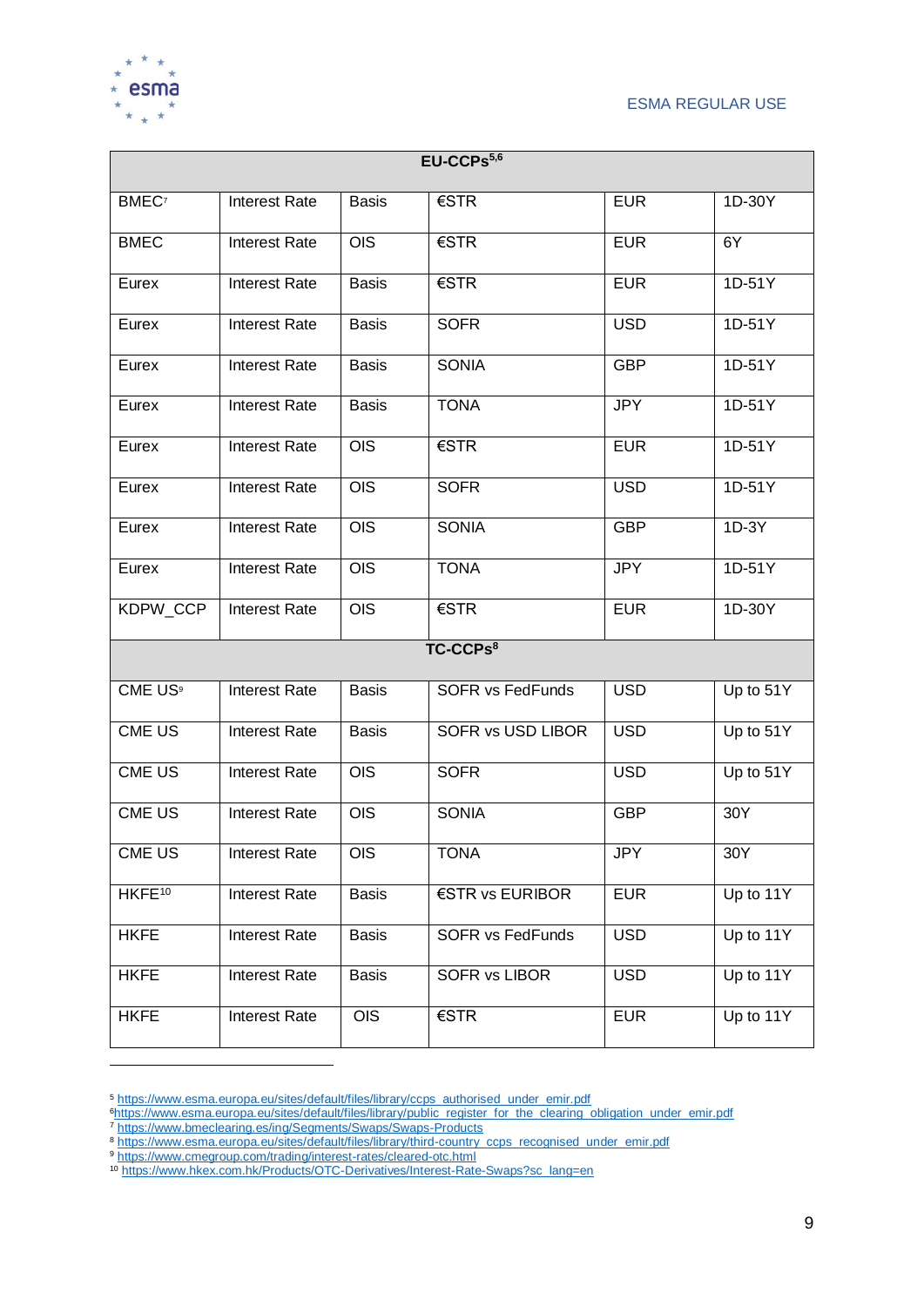

| <b>HKFE</b>           | Interest Rate        | <b>OIS</b>   | <b>SOFR</b>               | <b>USD</b> | Up to 11Y |
|-----------------------|----------------------|--------------|---------------------------|------------|-----------|
| JSCC <sup>11</sup>    | Interest Rate        | <b>OIS</b>   | <b>TONA</b>               | <b>JPY</b> | <b>NA</b> |
| LCH Ltd <sup>12</sup> | Interest Rate        | <b>Basis</b> | <b>EURIBOR vs €STR</b>    | <b>EUR</b> | Up to 51Y |
| <b>LCH Ltd</b>        | Interest Rate        | <b>Basis</b> | FedFunds vs SOFR          | <b>USD</b> | Up to 51Y |
| <b>LCH Ltd</b>        | Interest Rate        | <b>Basis</b> | <b>GBP LIBOR vs SONIA</b> | <b>GBP</b> | Up to 51Y |
| <b>LCH Ltd</b>        | Interest Rate        | <b>Basis</b> | <b>JPY LIBOR vs TONA</b>  | <b>JPY</b> | Up to 41Y |
| <b>LCH Ltd</b>        | Interest Rate        | <b>Basis</b> | USD LIBOR vs SOFR         | <b>USD</b> | Up to 51Y |
| <b>LCH Ltd</b>        | Interest Rate        | <b>OIS</b>   | $\epsilon$ STR            | <b>EUR</b> | Up to 51Y |
| <b>LCH Ltd</b>        | <b>Interest Rate</b> | <b>OIS</b>   | <b>SOFR</b>               | <b>USD</b> | Up to 51Y |
| <b>LCH Ltd</b>        | Interest Rate        | <b>OIS</b>   | <b>SONIA</b>              | <b>GBP</b> | Up to 51Y |
| <b>LCH Ltd</b>        | Interest Rate        | <b>OIS</b>   | <b>TONA</b>               | <b>JPY</b> | Up to 41Y |

Sources: CCPs and ESMA public register for the CO

- 9. In addition, the CP also talked about two other elements that are playing an important role in the progress made with the transition. The first one, which was already mentioned in the introduction, is the end-of-year deadline, and the second one is the series of so-called 'First' approaches where the market is shifting some of its trading conventions to the new RFRs.
- 10. Starting with the first one, the end of the year can be considered a tipping point. Most of these benchmarks are due to cease then and in addition we already mentioned the communications from regulators asking entities to stop using any of the LIBOR settings, including USD LIBOR, as reference rates in new contracts as soon as practicable and in any event by 31 December 2021. The end of 2021 is thus a clear deadline that helps focus efforts on transitioning by then.
- 11. The second element relates to initiatives to change quoting conventions, which can help coordinating a shift to the successor rates. At this stage in the overall transition, this is particularly relevant for the currencies where the situation was not as clear cut (at the time of publication of ESMA's CP) as for some other currencies in terms of successor rates' ability to attract liquidity. It is thus particularly relevant for USD and JPY.
- 12. Regarding USD, we had already mentioned the SOFR First approach<sup>13</sup> in the CP, but the real effect happened after the publication of the CP, from the time this SOFR First approach was implemented, from 26 July 2021. Interdealer quotation shifted from USD

 $\overline{a}$ 

<sup>11</sup> <https://www.jpx.co.jp/jscc/en/cash/irs/product.html>

<sup>12</sup> <https://www.lch.com/services/swapclear/what-we-clear>

<sup>13</sup> Link[: CFTC's Interest Rate Benchmark Reform Subcommittee Recommends July 26 for Transitioning Interdealer Swap Market](https://www.cftc.gov/PressRoom/PressReleases/8394-21)  [Trading Conventions from LIBOR to SOFR | CFTC](https://www.cftc.gov/PressRoom/PressReleases/8394-21)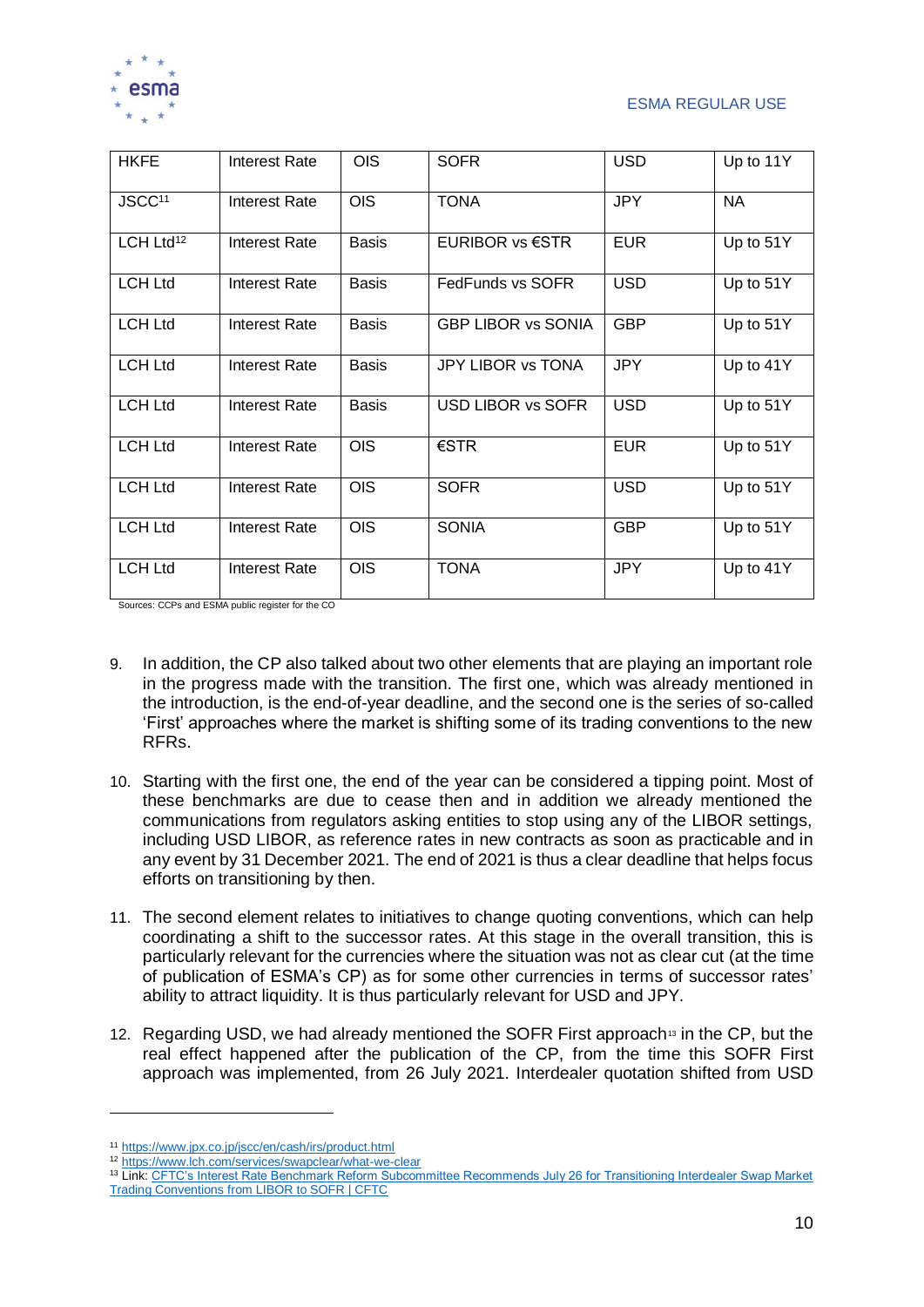

LIBOR to SOFR, and this combined with the other elements described in the final report and coming in support of the transition, meant that ESMA has seen an increase in the trading of derivatives referencing SOFR since then.

- 13. Regarding JPY, ESMA highlights that there has now also been a TONA First approach<sup>14</sup> in a similar manner as what was just discussed for SOFR and at roughly the same time, end of July 2021. The communication on the TONA First approach, and thus the start of its implementation, happened a little bit after the publication of the CP and thus were not mentioned in the CP. As a reminder, at the time of the CP, it was not yet clear which rate might become the successor rate for JPY LIBOR except from the fact that TONA had been chosen in particular for the CCP legal switch for trades referencing JPY LIBOR. It has now become clearer that TONA should inherit an important part of the liquidity for JPY. Secondly, similarly to what we have seen with the SOFR First approach for SOFR, we are also seeing an increase in the trading of derivatives referencing TONA since then.
- 14. Continuing with the 'First' approaches, we could also mention the 'RFR First' approach<sup>15</sup> for cross currency swaps with the objective for the LIBOR cross-currency swaps market to adopt new quoting conventions for interdealer trading based on RFRs instead of LIBOR, from 21 September 2021.
- 15. In summary, the CP described all the various steps undertaken to progress with the transition away from EONIA and LIBOR and onto alternative rates, and primarily RFRs for the OTC interest rate derivatives market. But since the publication of the CP, the combination of the end-of-year deadline approaching, the CCP legal switch dates (when the stock of legacy trades are converted to trades referencing RFRs and where CCPs will stop accepting trades referencing the old benchmarks for clearing) and the various 'First' approaches (pushing interdealer quoting conventions to RFRs), have meant that the transition has continued to progress well and that ESMA is seeing liquidity pivoting to the new RFRs. The next section is an update of ESMA's analysis of the progress made in the transition in order to have a more granular description.

### <span id="page-11-0"></span>**3.2 Updated analysis**

3.2.1 Overall trends

- 16. In view of the benchmark transition, ESMA assessed in the CP how liquidity was pivoting from derivatives referencing EONIA or LIBOR to derivatives referencing other benchmarks, and in particular OIS referencing RFRs.
- 17. However, it is not always the case that there is a single successor rate and there are some multi-rate markets where liquidity for different benchmarks may evolve over time. In particular, the CP described that for certain use cases some market participants have looked into term rates, and this is still true. On this point, it should be noted that respondents broadly agreed with how the CP covered this aspect.
- 18. Yet, given that we are now closer to the end-of-year compared to the time of publication of the CP, and based on the elements described in the previous section, there is now a

<sup>&</sup>lt;sup>14</sup> Link[: Transition of Quoting Conventions in the JPY interest rate swaps market \("TONA First"\) :](https://www.boj.or.jp/en/paym/market/jpy_cmte/cmt210726b.htm/) 日本銀行 Bank of Japan (boi.or.jp) <sup>15</sup> Link: The FCA and the Bank of England encourage market participants in a switch to RFRs in the LIBOR cross-currency swaps [market from 21 September | Bank of England](https://www.bankofengland.co.uk/news/2021/july/fca-boe-encourage-market-participants-in-a-switch-to-rfrs-in-the-libor-cross-currency-swaps-market)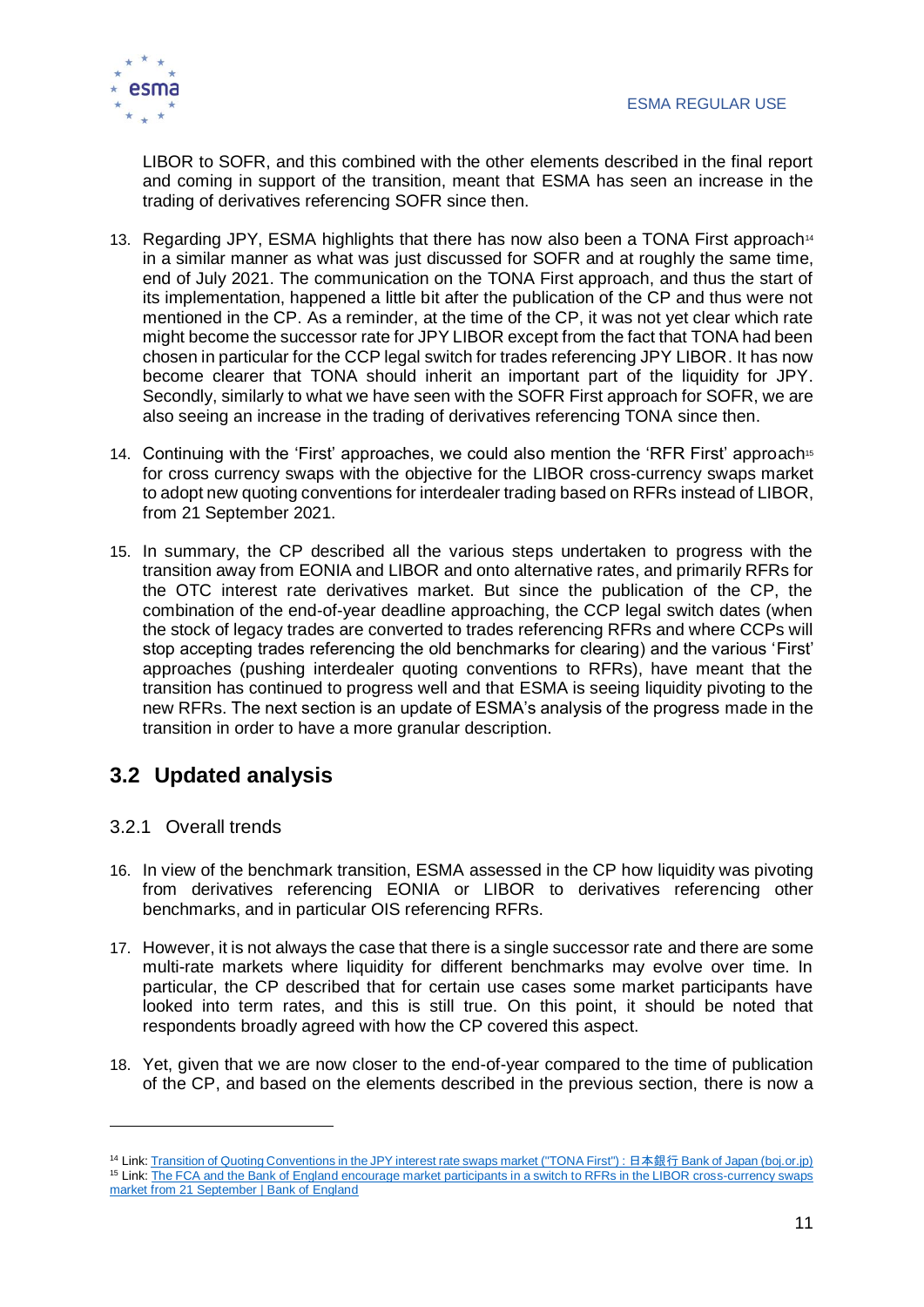

clearer picture on how the OTC interest rate markets for EUR, GBP, JPY and USD are transitioning:

a. EUR:

Regarding EUR, the situation remains largely as described in the CP. On the one hand, EURIBOR stays, therefore for a large part of the volume of derivatives denominated in EUR, the situation does not change. On the other hand, in terms of overnight rates, €STR is replacing EONIA. This replacement is in fact already largely effective, even when new trades referencing EONIA have been entered into since the time of the CP, because the conversion from EONIA to  $\epsilon$ STR is fixed, such that they now both represent the same liquidity pool. In addition, the mid-October CCP legal switch for EONIA has helped this situation to evolve further with the conversion of the outstanding cleared EONIA OIS trades.

In summary, for EUR, EURIBOR remains and with regards to overnight rates, €STR replaces EONIA. Yet, it should also be mentioned that the use of compounded €STR is developing beyond the short-term maturities. One example is with regards to cross currency swaps where some counterparties want to reference a RFR on both legs, including for cases with a EUR leg. The increase in compounded €STR over a range of maturities is not yet happening in volumes that would change the above overall approach described in ESMA's report with regards to EUR, but this means that ESMA will continue monitoring how €STR develops.

b. GBP:

Regarding GBP, the situation remains overall as described in the CP. (Compounded) SONIA has continued to develop as the new market standard for OTC interest rate derivatives denominated in GBP, where alternative term rates have not really picked up. As a result, at this stage, market participants have largely transitioned already in terms of new activity. In addition, with the December CCP legal switch and the end-of-year cessation of GBP LIBOR, it is reasonable to expect that most of the liquidity will have shifted from GBP LIBOR to SONIA by the end of the year.

c. USD:

With respect to USD, the situation is still evolving but is clearer than at the time of publication of the CP. As mentioned in the previous section, following the SOFR First initiative, (compounded) SOFR's activity has increased and is expected to continue developing. In addition, none of the alternative term rates discussed for the various use cases where USD LIBOR has been used, has really put into question SOFR's ability to become the lead successor rate in the OTC interest rate derivative market. SOFR has thus become a reliable rate in terms of liquidity and the expectation is that SOFR should continue developing to become the main or dominant successor rate for OTC interest rate derivatives denominated in USD.

d. JPY: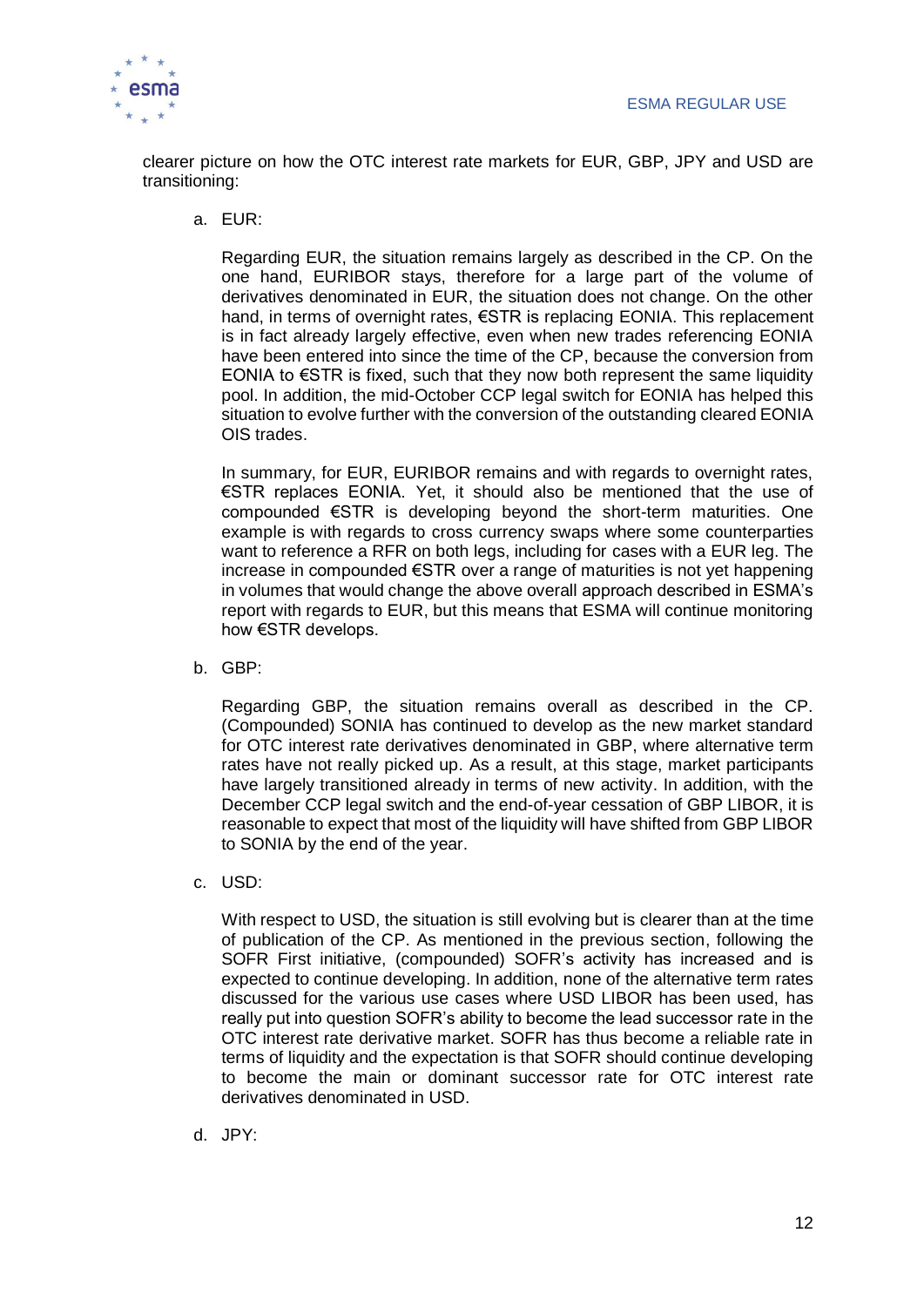

With respect to JPY, there as well the situation is still evolving but it is becoming clearer. As mentioned in the previous section, TONA has now been identified as the lead successor rate and the TONA first initiative has meant that there has been an increase in derivative trades referencing TONA. In addition, with the December CCP legal switch and the end-of-year cessation of JPY LIBOR, it is reasonable to expect that liquidity will continue to shift from JPY LIBOR to TONA by the end of the year. Although this shift of liquidity from JPY LIBOR to TONA seems to be the direction of travel, in the EU the increase in trading activity referencing TONA is more recent and is starting from lower levels than in some other jurisdictions, therefore ESMA will continue monitoring how this transition evolves.

19. In order to have a more granular look at the progress made with the transition with regards to these four markets and thus what it means for the revision of the CO and the DTO in the EU, the next section looks into some more recent data analysis conducted by ESMA.

### 3.2.2 Detailed analysis

20. As already highlighted in the CP and with a view to understanding how markets are adapting to the new RFRs, ESMA has carried out a data analysis (its methodology is explained in section 8.3) aiming at providing an overview of the current market landscape. These results are mostly based on EMIR TR data.

### 3.2.2.1 General

 $\overline{a}$ 

- 21. ESMA's data analysis looked at various indicators for each of the new RFR taking as reference dates January, April, September and October 2021. In order to provide a meaningful overview of how the markets have evolved since the publication of the CP and to keep a high level of compatibility between the different dates, it is worth noting that ESMA has indeed replicated the analysis presented in the CP with the addition of new data points<sup>16</sup> (i.e. September and October 2021).
- 22. As observed in [Figure 1](#page-14-0) below, when looking at the notional outstanding volumes, SONIA remains the most advanced benchmark attracting more liquidity than any other RFR, although volumes in €STR, SOFR and TONA have considerably increased from April to October. (It should be reminded in this section as it is explained in the report, that in view of the fixed spread and thus conversion between EONIA and €STR OIS, it could be argued that they represent one single pool of liquidity, and therefore that €STR volumes alone are not sufficient to assess €STR's level of liquidity but that is still an interesting dimension to evidence in the below graphs.)

**<sup>16</sup>**ESMA notes that the methodology used in this Final Report is slightly different to the one used in the CP as multiple data extracts have been used. In the CP, only the April extract was used, creating a survival bias with an increase of outstanding amounts leading up to the date of extraction. To smooth this bias, [Figure 2](#page-15-0) uses all four extractions used in the rest of this report (January, April, September and October) depending on the execution date. From March 2021 until August 2021 the new September data is used, while the new October data is used to compute the September values.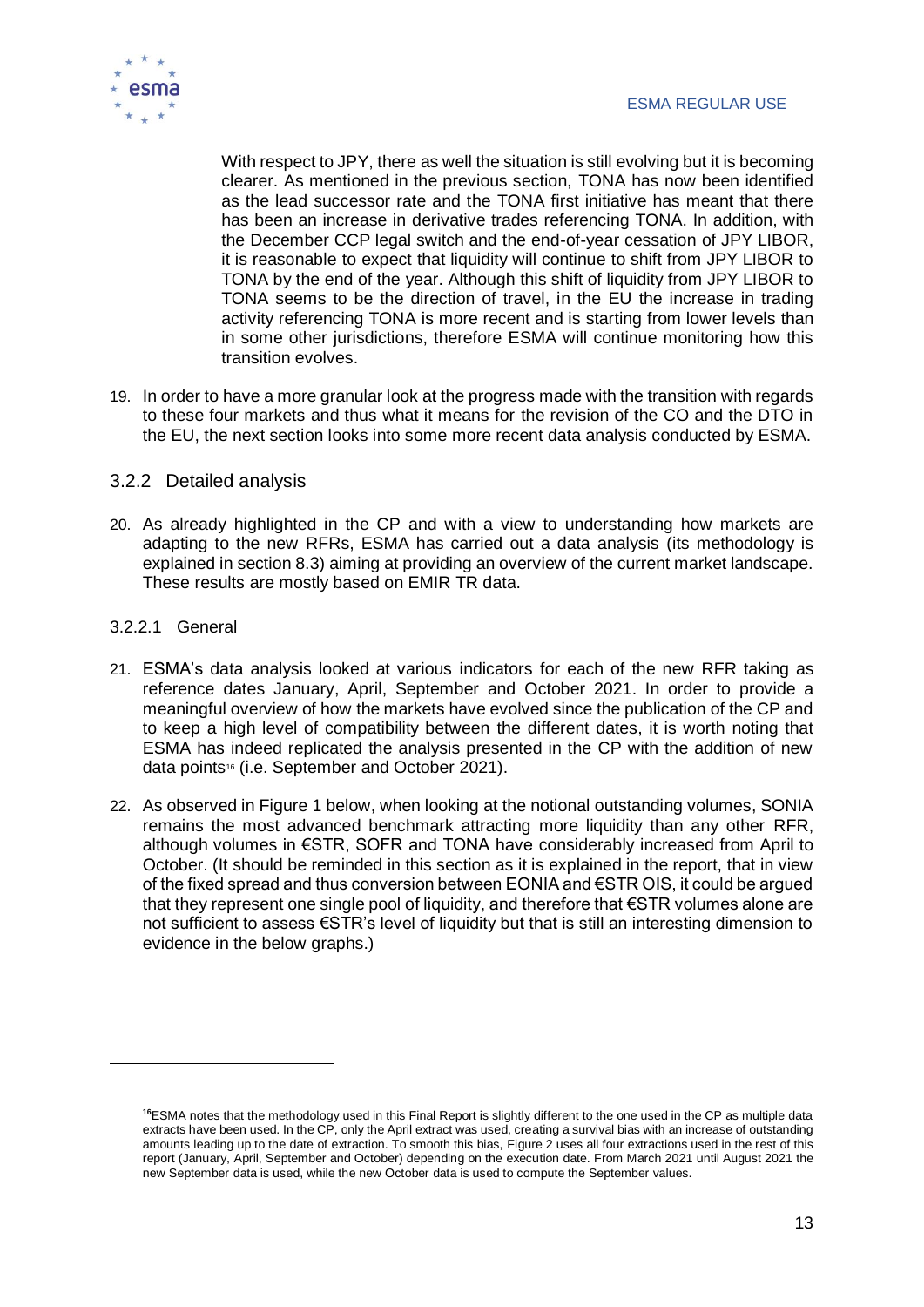

 $\overline{a}$ 



<span id="page-14-0"></span>**FIGURE 1: NOTIONAL OUTSTANDING (JANUARY, APRIL, SEPTEMBER AND OCTOBER 2021) - PER RFR**

23. Similar conclusions can be drawn when observing the notional outstanding (as of 15 October 2021) displayed per execution date and covering the January 2020-September 2021 period. From that perspective, SONIA remains the most active market followed by SOFR,  $\epsilon$ STR and TONA. This is shown in [Figure 2](#page-15-0)<sup>17</sup> below.

<sup>&</sup>lt;sup>17</sup> Figure 2 does not provide for October 2021 data as the data extraction was performed on 15 October and therefore it was decided not include October data to keep a high-level of comparability between the different months. The series shows the outstanding contracts as of 15 October 2021 plotted per execution date. It shall be noted that the series may have a survival bias: the more the execution dates are distant from the reference date, the higher the possibility that some contracts have matured in the meantime and do not appear in the series.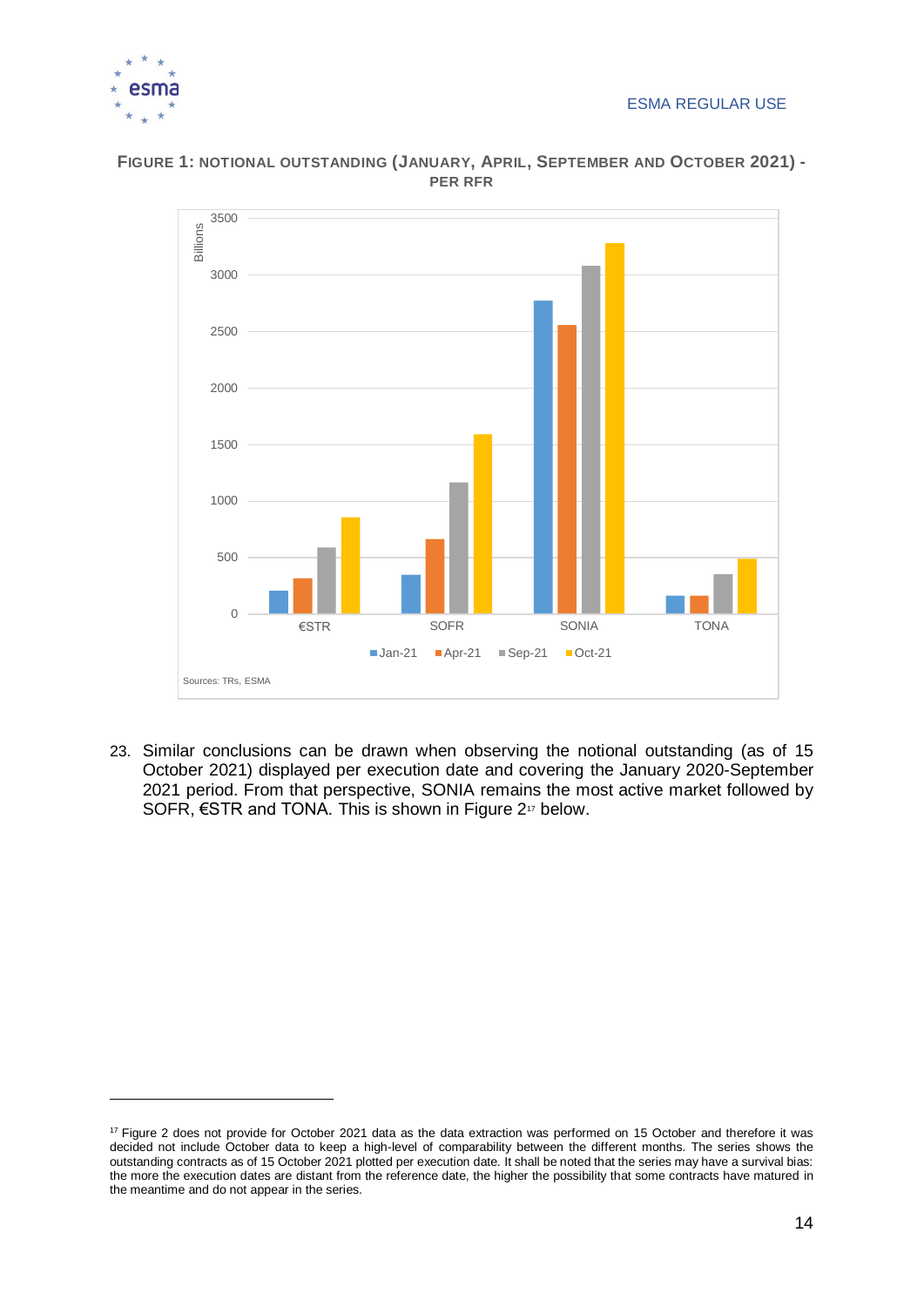



<span id="page-15-0"></span>**FIGURE 2: NOTIONAL OUTSTANDING PER EXECUTION DATE (JANUARY 2020-SEPTEMBER 2021) – PER RFR**

24. In addition, looking at the venue of execution, it is clear that most trading activity in interest rate derivatives referencing RFR in terms of notional outstanding is executed OTC (about 85% in both January and April 2021, with a slight increase in September and October 2021 - see [Figure 3\)](#page-15-1). Out of the activity of EU counterparties (i.e. those entities subject to EMIR reporting) only a small, but increasing notional outstanding is executed on venue, i.e. on regulated markets, MTFs and OTFs. Significant trading activity by EU counterparties in contracts referencing RFRs can still be observed on UK trading venues, although the share of UK venues slightly decreased from January to April 2021 and even more from April to October 2021. As noted in the CP, the latter covers in particular the trading activity in contracts referencing (compounded) SONIA, which being currently outside the trading obligation in the EU and in the UK can be freely traded on any trading venue.

<span id="page-15-1"></span>**FIGURE 3: NOTIONAL OUTSTANDING (JANUARY, APRIL, SEPTEMBER AND OCTOBER 2021) - EXECUTION VENUE**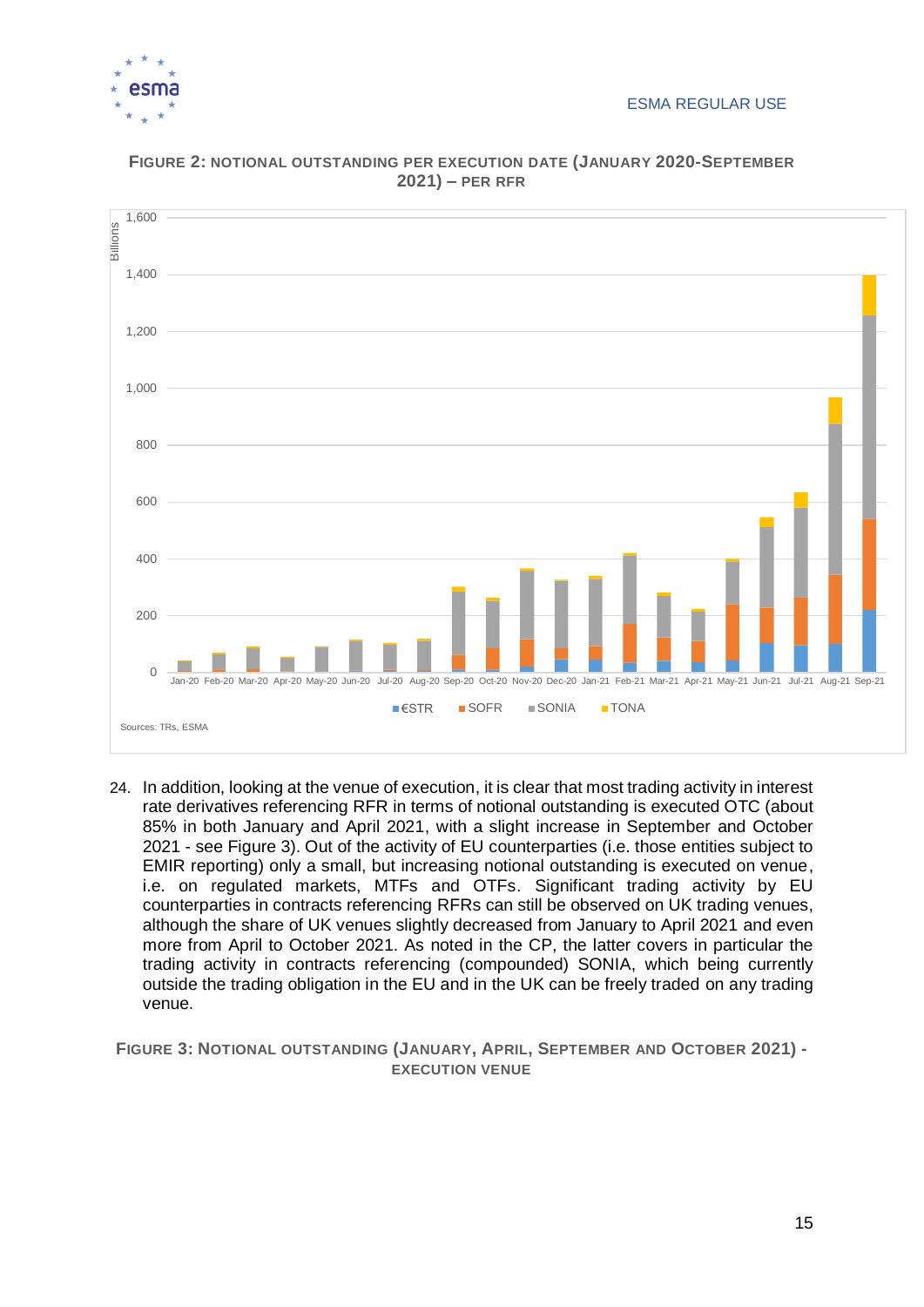



25. ESMA also analysed the cleared volumes in January, April, September and October 2021 on the basis of data reported by CCPs. In line with the April observation, although volumes in €STR, SOFR and TONA have increased over the reporting period, SONIA remains the most cleared benchmark. [Figure 4](#page-17-0) below confirms that the transition from the GBP LIBOR to the new GBP RFR is at a far more advanced stage also in light of the relevant increase in cleared volumes registered for SONIA over the last months.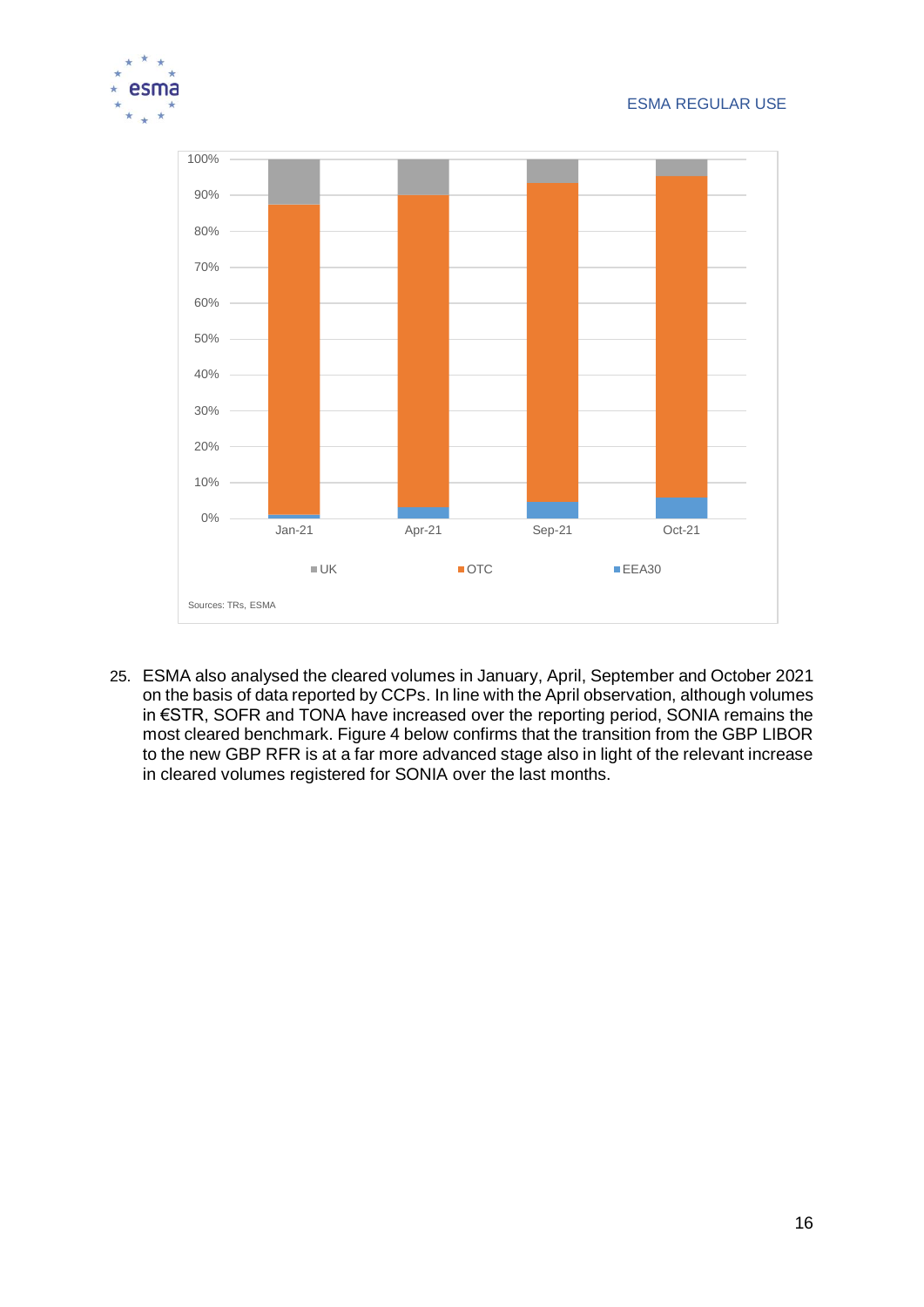



### <span id="page-17-0"></span>**FIGURE 4: CLEARED VOLUMES (JANUARY, APRIL, SEPTEMBER AND OCTOBER 2021) - PER RFR**

26. With respect to the clearing rates (the percentages of cleared volumes over the total notional traded, cleared and uncleared), the September and October data points, as shown in [Figure 5](#page-18-0) below, confirm that between 80% and 100% of notional in SOFR, SONIA and TONA is currently cleared. A lower share of notional is cleared for €STR, though the clearing rate increased from around 57% in January to 76% in October 2021.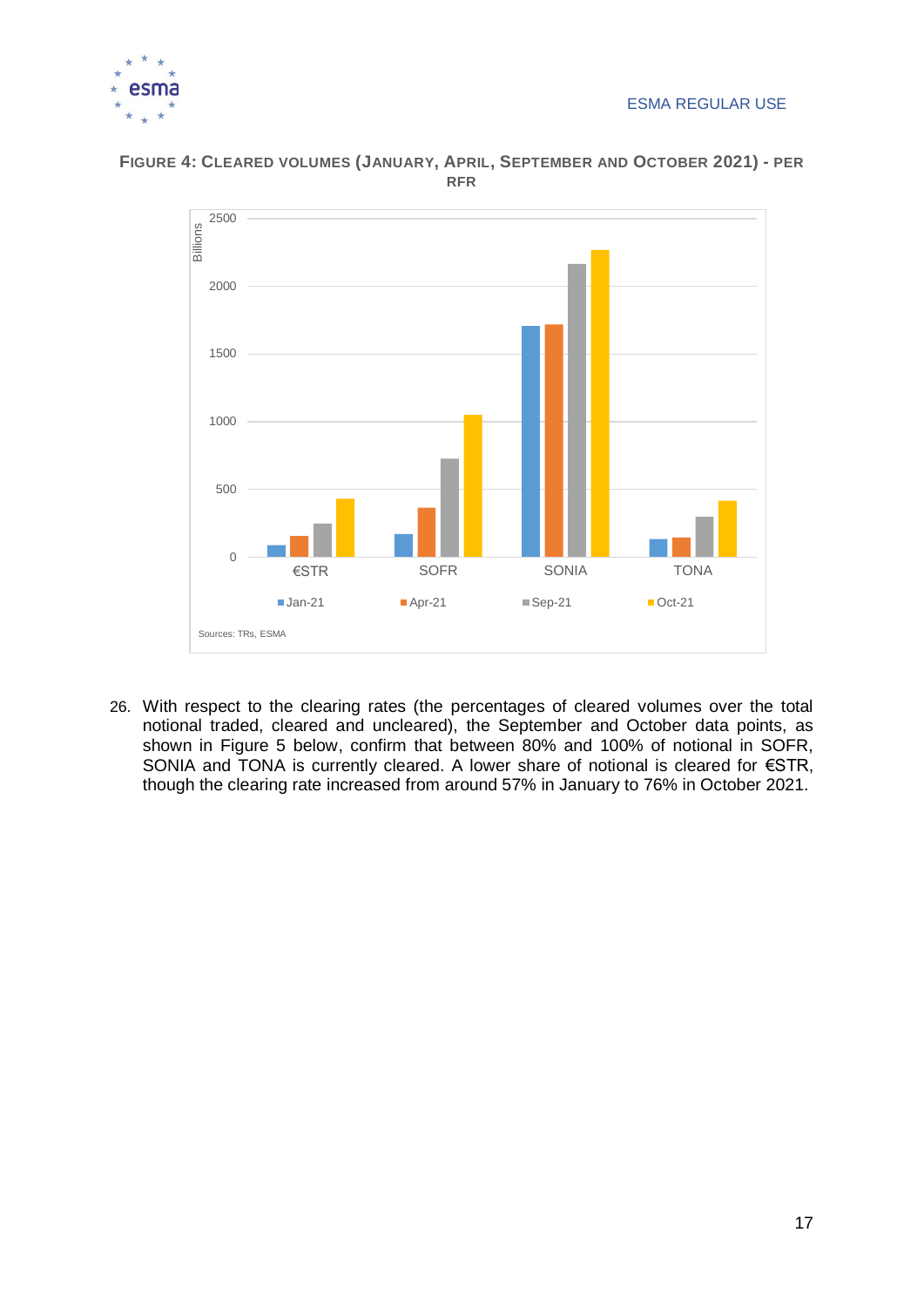



<span id="page-18-0"></span>**FIGURE 5: SHARE OF CLEARED VOLUMES (JANUARY, APRIL, SEPTEMBER AND OCTOBER 2021) - PER RFR**

### 3.2.2.2 EUR

27. Regarding EUR, the September and October data confirmed a similar trend to the one described in the CP. More in detail, the activity in contracts referencing €STR is still significantly lower than in contracts referencing the other two benchmarks, EONIA and EURIBOR. From that angle, [Figure 6](#page-19-0) and [Figure 7](#page-19-1) provide a comparison of the activity of contracts referencing EONIA, €STR and EURIBOR, while [Figure 8](#page-20-0) shows the distribution in €STR by different bucket of tenors with a strong predominance of the 0-2Y maturities.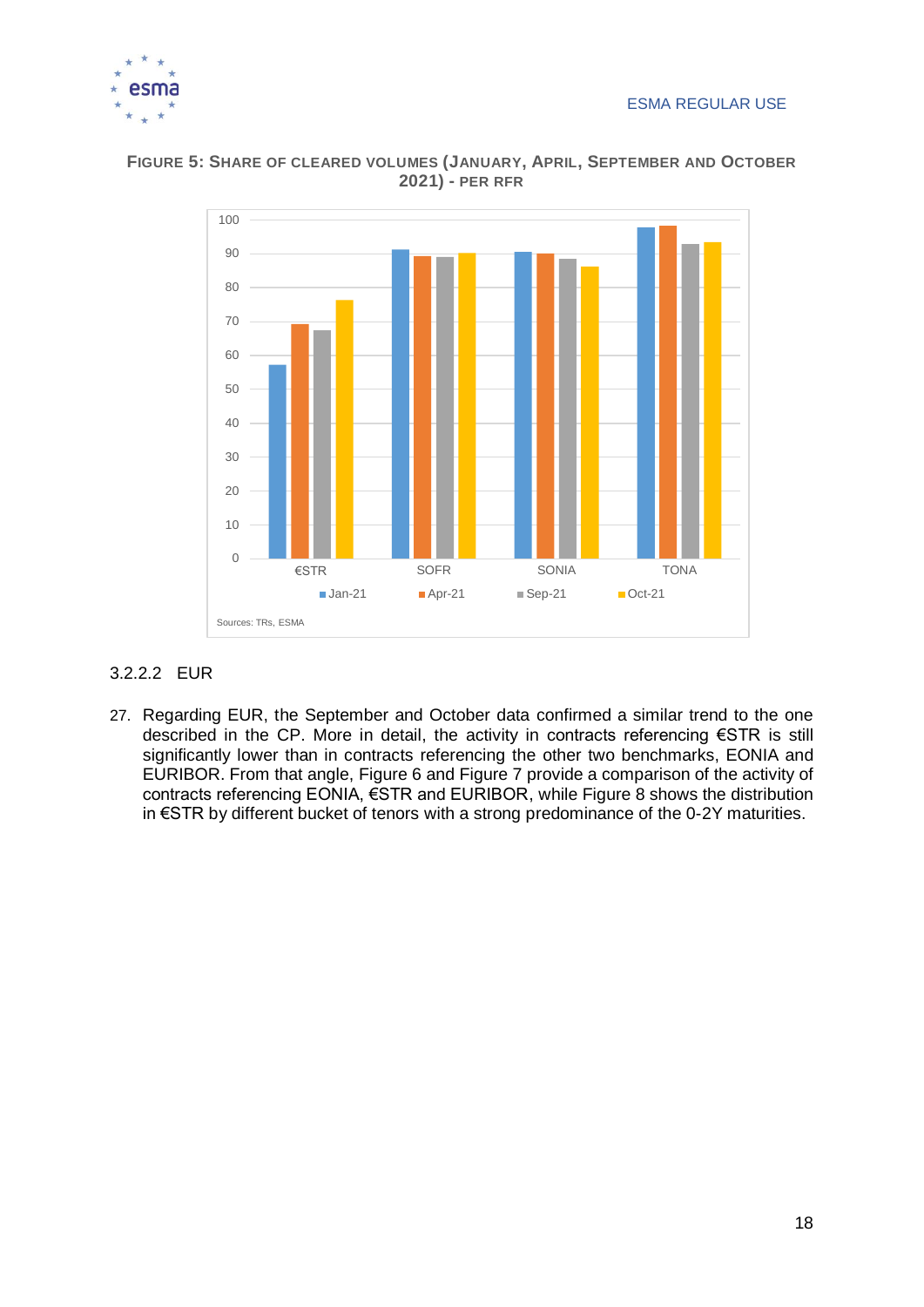



<span id="page-19-0"></span>

#### <span id="page-19-1"></span>**FIGURE 7: AGGREGATED ACTIVITY ON CONTRACTS REFERENCING EONIA VS €STR VS EURIBOR (JANUARY, APRIL, SEPTEMBER AND OCTOBER 2021) IN PERCENTAGE**

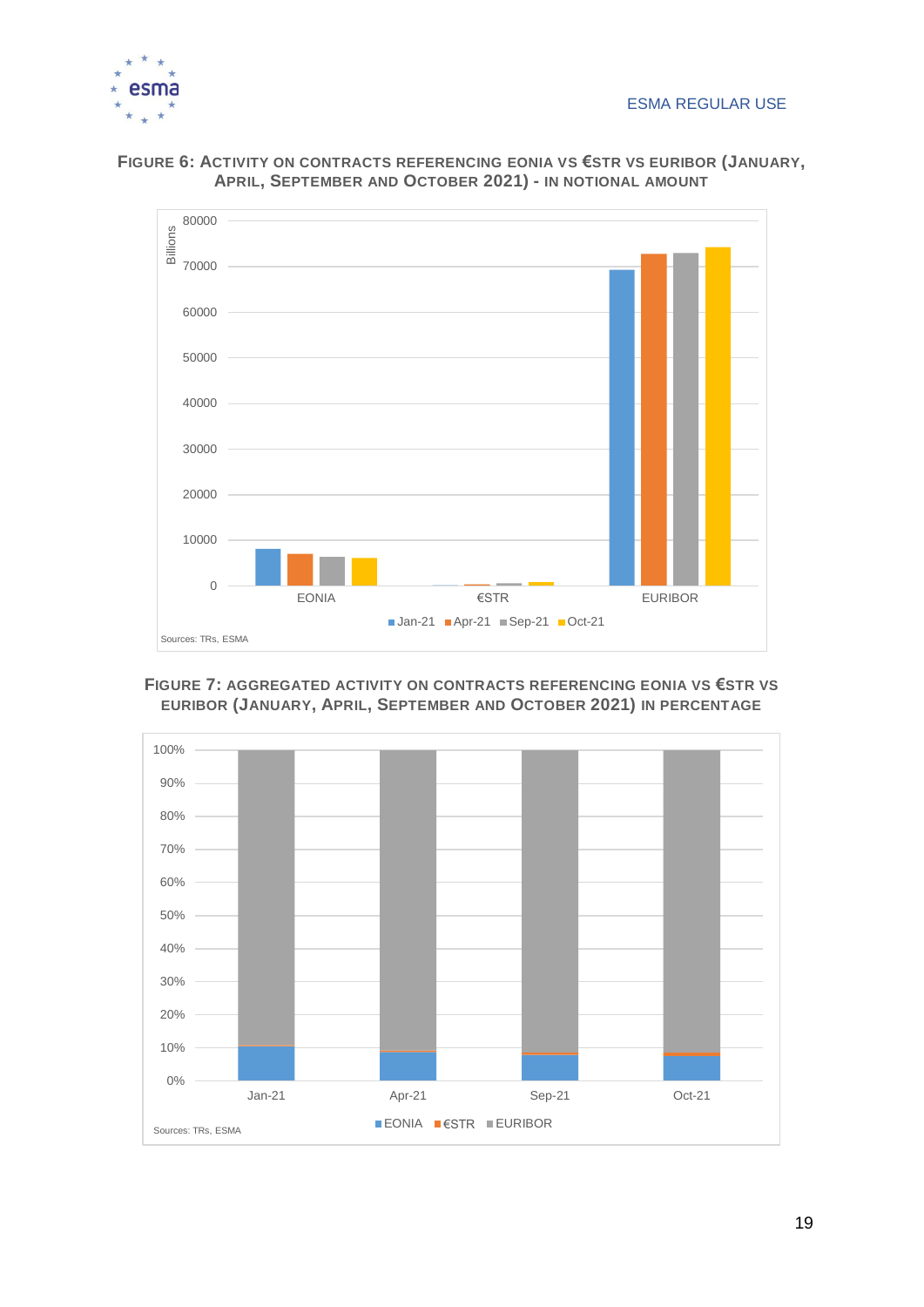

<span id="page-20-0"></span>

**FIGURE 8: €STR, DISTRIBUTION PER BUCKET OF TENORS**

### 3.2.2.3 GBP

28. Regarding more specifically GBP, the trend described in the CP appears to be confirmed by the updated data analysis. SONIA is gradually replacing GBP LIBOR as the reference index for GBP denominated OTC interest rate derivatives. Trades in SONIA account now for a large share of the volume in total GBP denominated OTC interest rate derivatives (i.e. LIBOR and SONIA) (see [Figure 9](#page-21-0) and [Figure 10](#page-21-1) below) and with liquidity across the entire maturity curve, including up to 50Y (see [Figure 11\)](#page-22-0).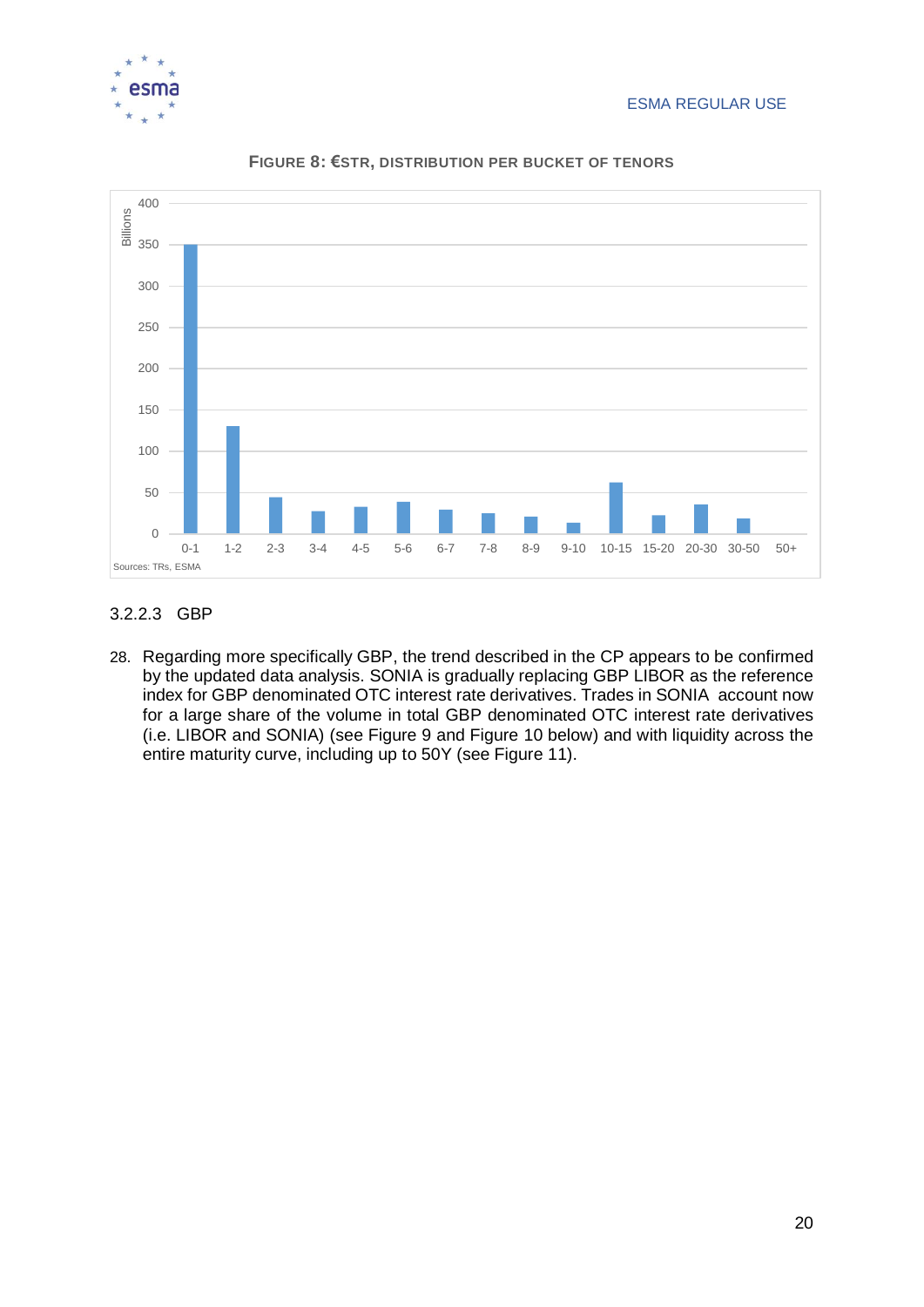



<span id="page-21-0"></span>**FIGURE 9: ACTIVITY ON CONTRACTS REFERENCING GBP LIBOR VS SONIA (JANUARY, APRIL, SEPTEMBER AND OCTOBER 2021) – IN NOTIONAL AMOUNT**

### <span id="page-21-1"></span>**FIGURE 10: AGGREGATED ACTIVITY ON CONTRACTS REFERENCING GBP LIBOR VS SONIA (JANUARY, APRIL, SEPTEMBER AND OCTOBER 2021) - IN PERCENTAGE**

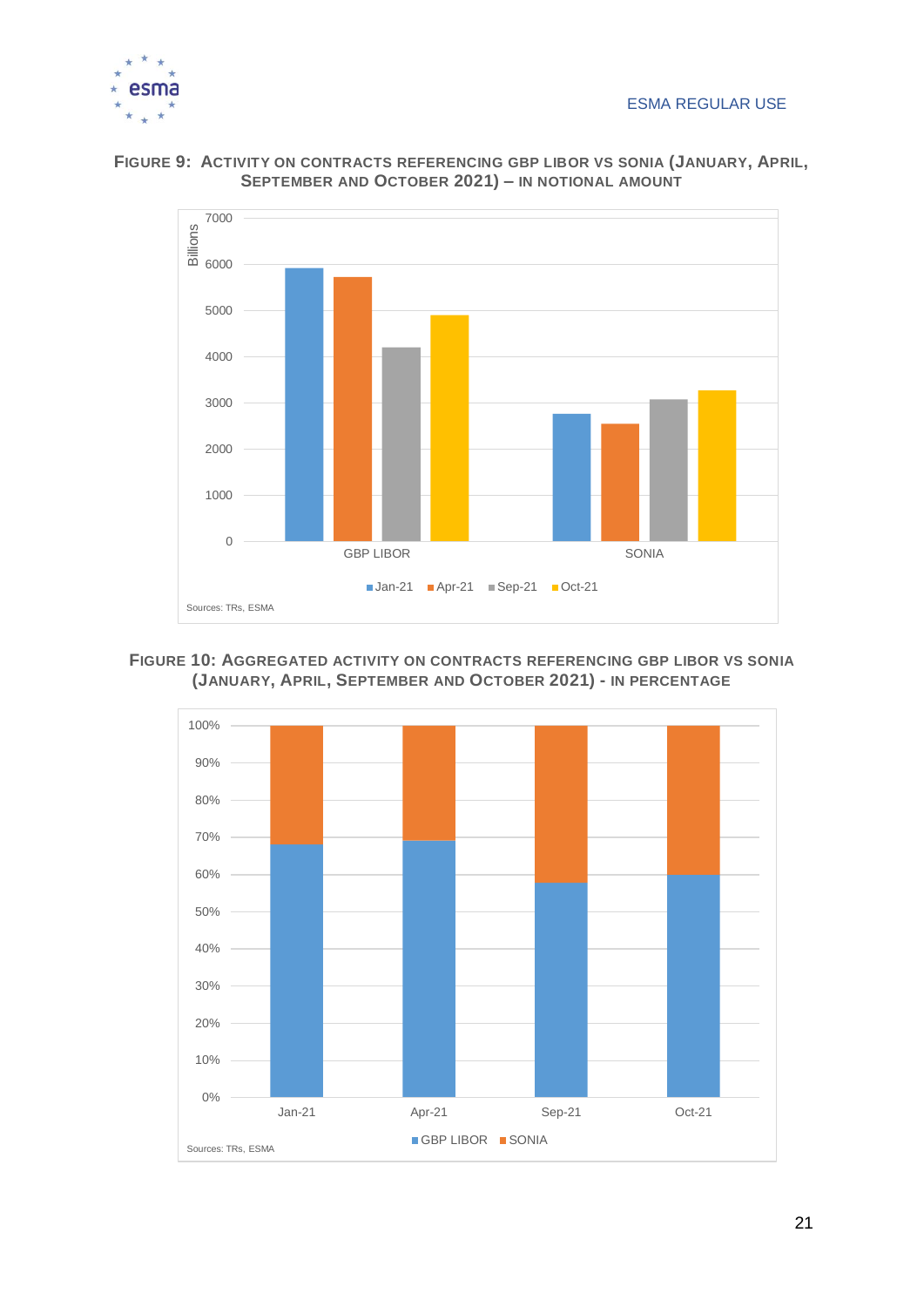

<span id="page-22-0"></span>

**FIGURE 11: SONIA, DISTRIBUTION PER BUCKET OF TENORS**

### 3.2.2.4 JPY

29. In the context of the CP, ESMA noted that the transition to RFR for JPY was the least advanced compared to the other major currencies. ESMA also considered that, with JPY LIBOR due to cease at the end of the year, there was uncertainty on which index would be used instead since, TONA, the JPY RFR, did not attract much liquidity. However, the situation has evolved from April to October 2021. More in detail, while the activity in JPY LIBOR remains significantly higher, the data gathered by ESMA seems to suggest that liquidity in TONA has finally picked up and that much more activity is likely to be observed over the next months. This is shown in [Figure 12](#page-23-0) and [Figure 13.](#page-23-1)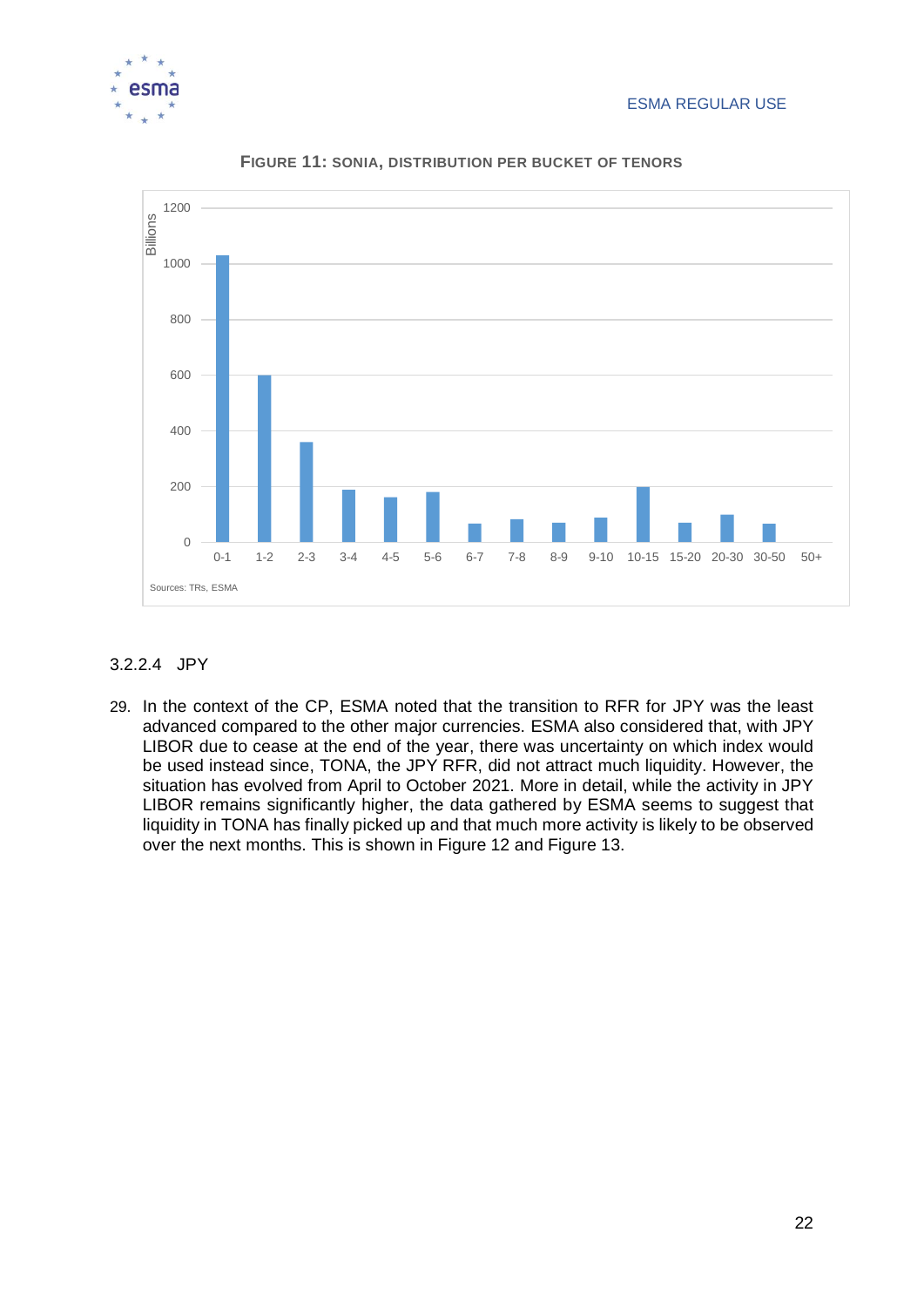



<span id="page-23-0"></span>**FIGURE 12: ACTIVITY ON CONTRACTS REFERENCING JPY LIBOR VS TONA (JANUARY, APRIL, SEPTEMBER AND OCTOBER 2021) – IN NOTIONAL AMOUNT**

<span id="page-23-1"></span>**FIGURE 13: AGGREGATED ACTIVITY ON CONTRACTS REFERENCING JPY LIBOR VS TONA (JANUARY, APRIL, SEPTEMBER AND OCTOBER 2021) IN PERCENTAGE**

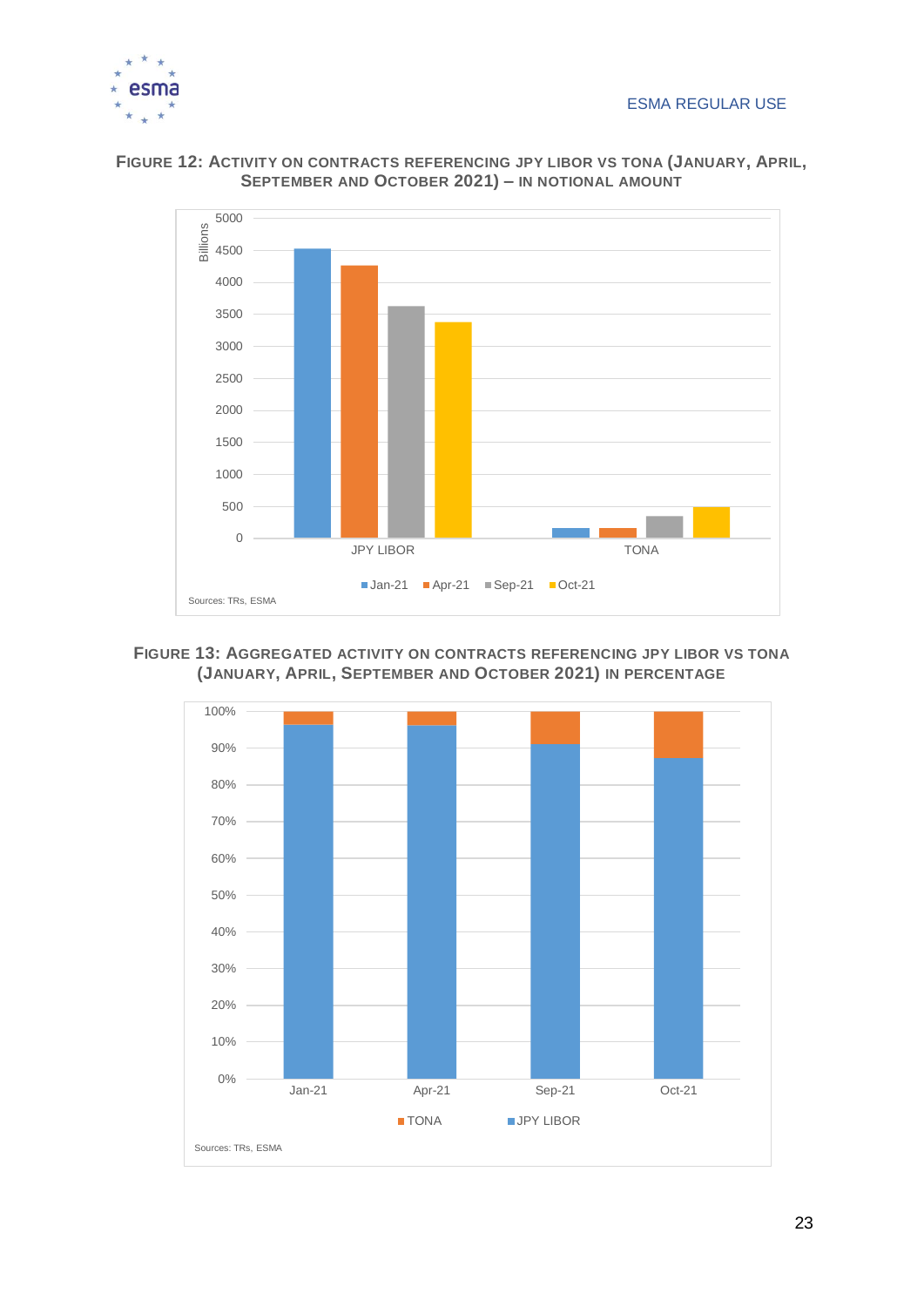

30. The progress in the transition from JPY LIBOR to TONA emerges also when looking at the maturity of the contracts referencing the new JPY RFR. While most of the activity is in contracts up to 2Y, activity for longer maturity tenors up to 41Y can also be observed. This is shown in **Figure 14: [tona, distribution per bucket of tenors](#page-24-0)**[Figure](#page-24-0)  [14](#page-24-0) below.

<span id="page-24-0"></span>

**FIGURE 14: TONA, DISTRIBUTION PER BUCKET OF TENORS**

### <span id="page-24-1"></span>3.2.2.5 USD

- 31. Compared to USD LIBOR, activity in SOFR remains rather limited. However, the share of SOFR trading has significantly increased over the April – October 2021 period also in light of the 'SOFR initiative' launched in the US. To that end, [Figure 15](#page-25-0) provides an overview of the current situation where it is clear that activity in contracts referencing SOFR has constantly increased over the observation period. However, although USD LIBOR is due to cease in 2023, the activity observed in this benchmark has also risen since April 2021, following a similar trend to the one observed from January to April 2021. From that perspective and despite the strong growth of the USD RFR over the last months, the share of SOFR activity remains marginal if compared with the one of USD LIBOR (around 5%), as it can be seen in Figure 16 below. Yet, it is also important to not just consider the share of SOFR in % terms, but also in absolute terms given the size of the USD derivatives market. From that perspective, SOFR activity has become reliable and demonstrates a certain level of liquidity.
- 32. Finally, [Figure 17](#page-26-0) shows the SOFR distribution across the curve. The growing relevance of the USD RFR is confirmed by the trading activity up to and including 50Y. This represents an important feature as, according to what observed in the CP, activity in SOFR did not exceed 35Y.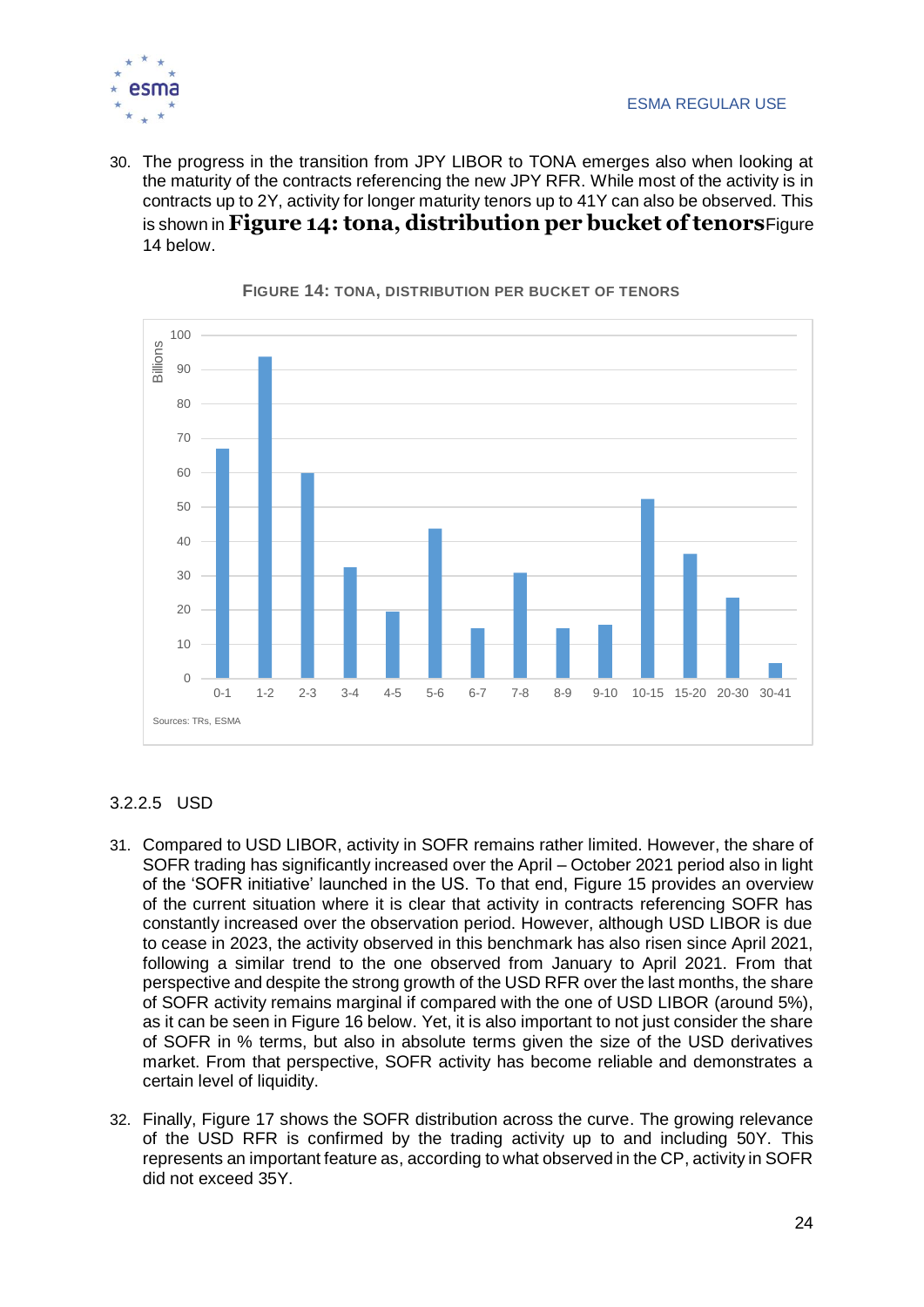



### <span id="page-25-0"></span>**FIGURE 15: ACTIVITY ON CONTRACTS REFERENCING USD LIBOR VS SOFR (JANUARY, APRIL, SEPTEMBER AND OCTOBER 2021) – IN NOTIONAL AMOUNT**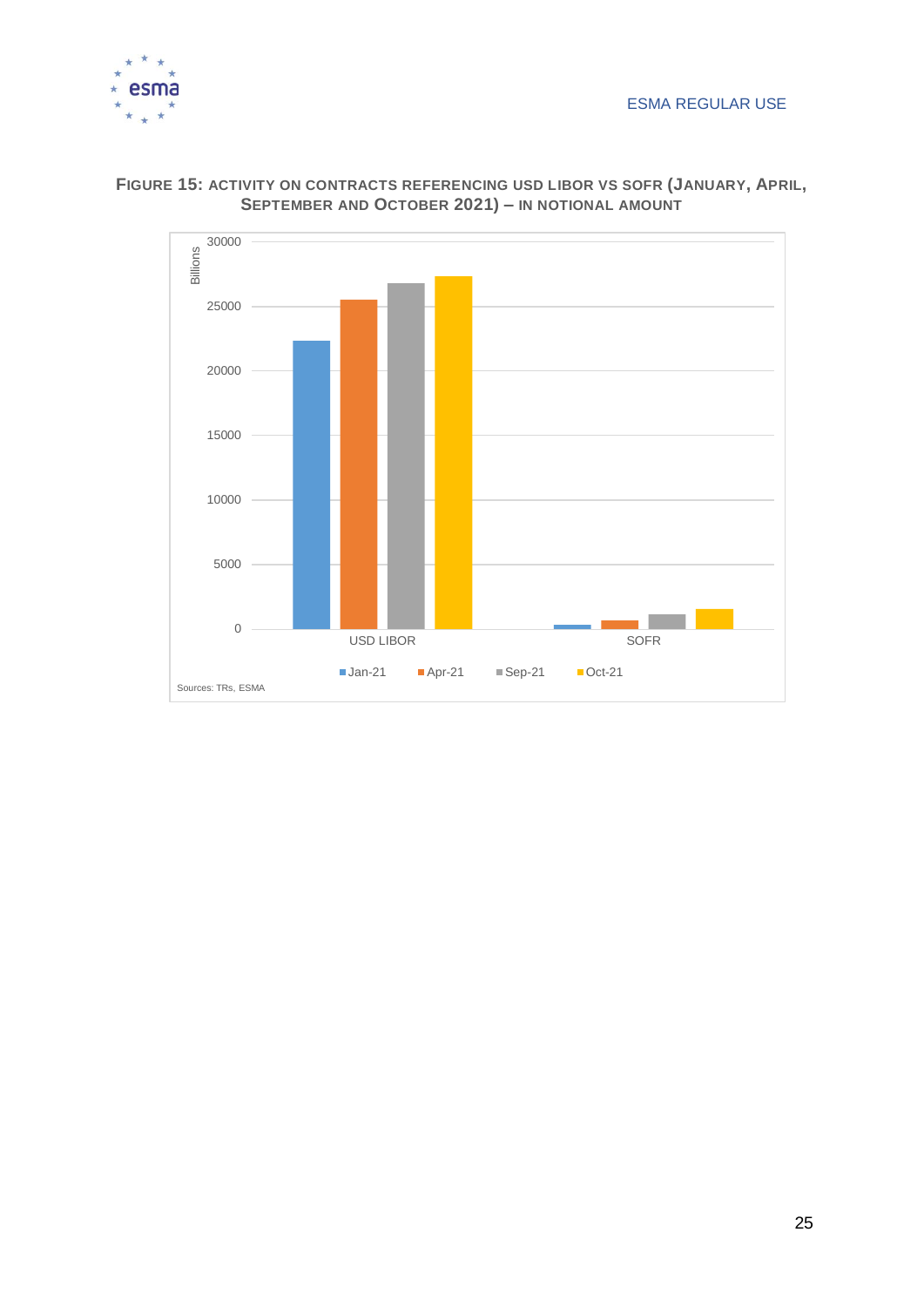



**FIGURE 16: AGGREGATED ACTIVITY ON CONTRACTS REFERENCING USD LIBOR VS SOFR (JANUARY, APRIL, SEPTEMBER AND OCTOBER 2021) - IN PERCENTAGE**

**FIGURE 17: SOFR, DISTRIBUTION PER BUCKET OF TENORS**

<span id="page-26-0"></span>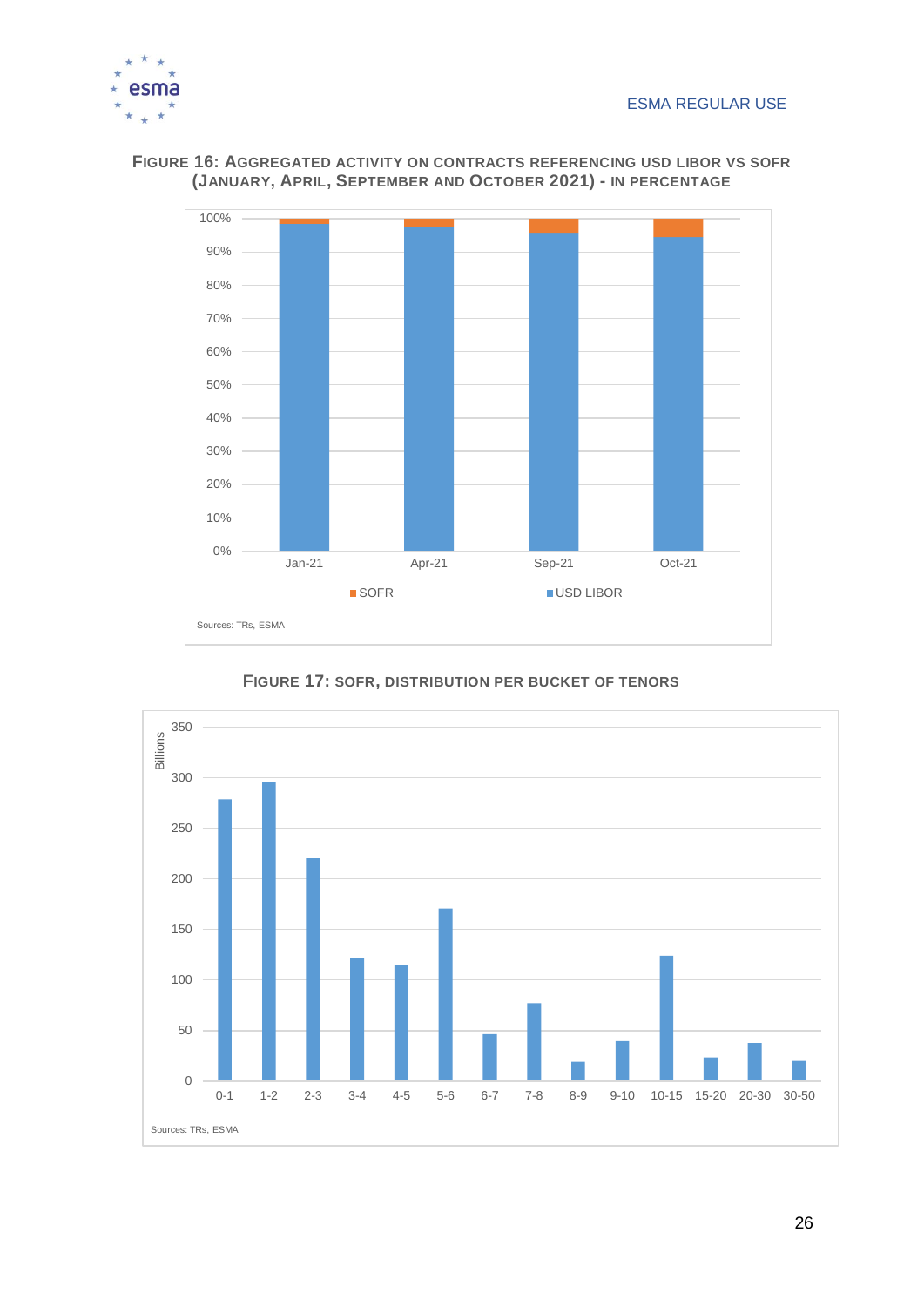

# **4 General approach**

- 33. The previous sections deal with the benchmark transition and in particular the progress made with the transition, both in terms of steps that have been taken to achieve this transition, as well as in terms of data to evidence how much volume has shifted. In this context of the benchmark transition, the CP looked at what this transition would mean for the CO and DTO, i.e. at potential changes to the scope of these obligations in terms of classes subject to mandatory clearing and trading in order to accompany the transition.
- 34. The CP presented ESMA's approach in conducting this exercise of the review of the CO and the DTO in the context of the benchmark transition. First of all, it is a data driven exercise which is complemented by information related to various stakeholders' involvement. For this purpose, ESMA looked into EMIR TR data, and where relevant, at other sources of information, to analyse and monitor the progress made with the transition. In addition, ESMA looked as well into the various elements that influenced this progress, including the decisions and communications from regulators, initiatives from market participants including CCPs and TVs, etc. On this first aspect regarding ESMA's analytical approach, there was large support from respondents to the CP. Therefore, the methodology used for the final report remains the same. The analysis presented in the final report is thus a continuation of what was done for the CP.
- 35. Secondly, the benchmark transition is an important and structural change in financial markets, and in particular in OTC interest rate derivative markets. In view of the particularities of this structural change ESMA had decided to look at both the CO and the DTO at the same time in the CP.
- 36. The determination process for the CO and for the DTO in this context is not like what was done in previous cases. In previous cases ESMA looked into rolling out these obligations for certain classes of derivatives when the criteria defined in EMIR or MiFIR were met and where these corresponded to new obligations for certain segments of the market. This time, ESMA is looking at how the market is pivoting from certain classes to other classes and where this transition is anchored around some key transition dates. Furthermore, this transition in the OTC interest rate derivative markets for contracts denominated in EUR, GBP, JPY and USD is taking place in a largely cleared market and where some key tenors are also traded largely on trading venues. Instead of introducing new obligations for a new portion of the market, ESMA is approaching this exercise by looking into how to transition existing obligations into a changing environment and accompany the trading and clearing activity pivoting within a cleared market.
- 37. Most respondents expressed support for this approach combining the CO and the DTO. Without prejudice to how future clearing or trading determination processes might be conducted, the final report thus continues with the same approach.
- 38. Thirdly, ESMA mentioned in the CP having discussed this topic with regulators from other jurisdictions to facilitate international convergence to the extent possible. This was one of the key messages of stakeholders responding to the consultation, i.e. the need for ESMA to continue this dialogue in the finalisation of the draft RTS and more broadly to cooperate with other regulators in determining the scope and timing of the CO and the DTO. On this latter point, some respondents suggested aligning the scope across jurisdictions as much as possible and if possible the timing too, in order to facilitate compliance when trading across borders, and to also wait for the home authority of a certain market to implement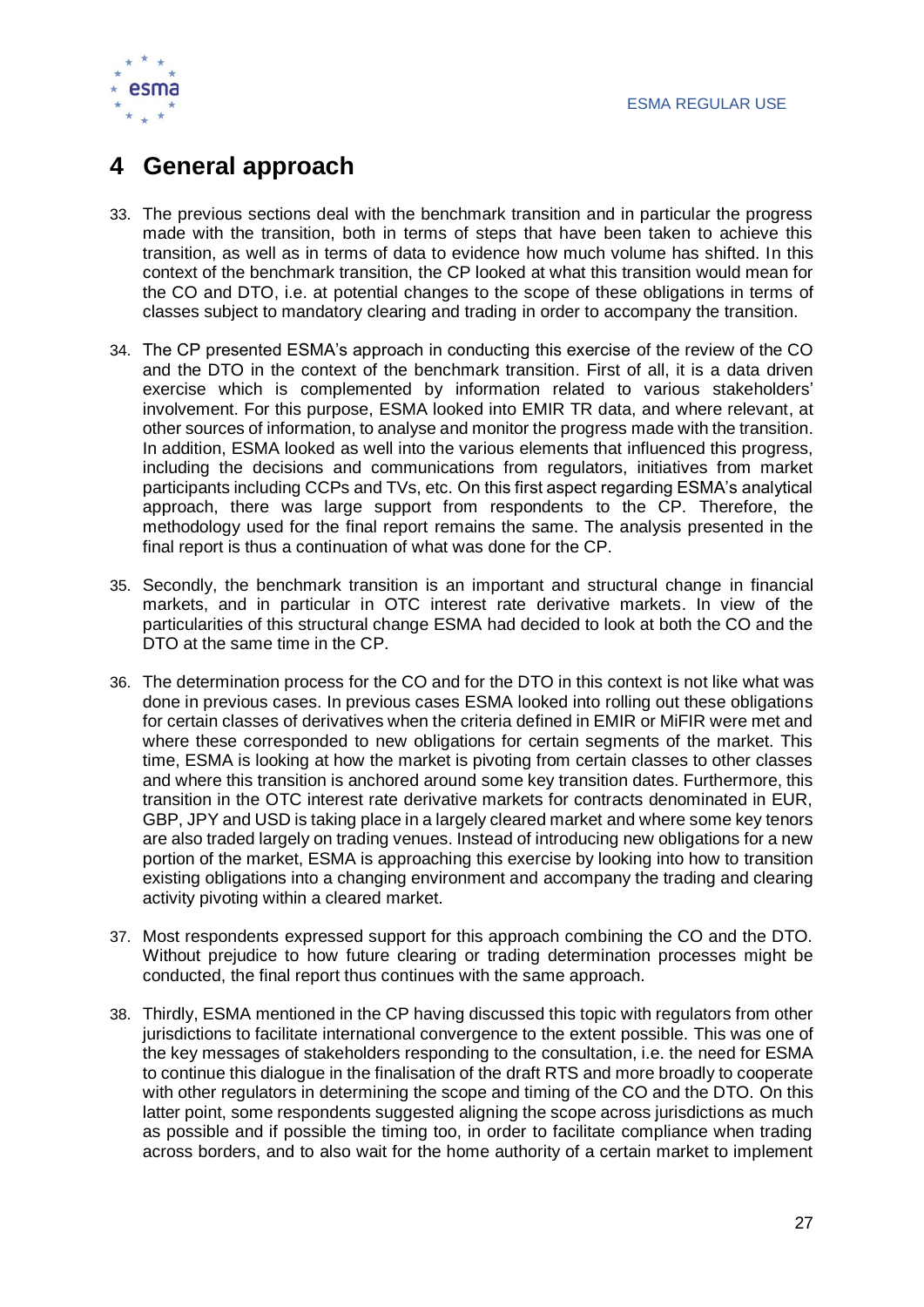

the CO or DTO for derivative trades in that specific currency before considering doing it in the EU.

- 39. Since the publication of the CP, ESMA has continued this dialogue with other regulators, discussing the specificities of the transition in the respective markets, the feedback received to the respective consultations, the respective approaches in the review of the CO or DTO, etc. On that topic of a dialogue with the regulators from other jurisdictions, at the time of the CP we had mentioned the consultation from the Bank of England for the UK CO. Since the CP, we could also mention the consultation from the FCA for the UK DTO, another more targeted consultation from the Bank of England on JPY for the CO and published at the same time as their final rules for the UK CO, the consultation from the JFSA for the JP CO and DTO, and the request for comments from the CFTC. They have all been taken into account by ESMA, and they all show that regulators are all looking into how to adapt the respective mandates. The review ESMA is conducting to adapt the scope of the EU obligations is a similar exercise to what other jurisdictions are also considering in view of the benchmark transition.
- 40. At the same time, ESMA is mindful of the respective procedures and processes for introducing changes to the CO and/or DTO in other jurisdictions. ESMA is on the one hand having a dialogue with other regulators on this topic to facilitate convergence where possible and where meaningful in view of the specificities of the respective markets, and on the other hand is following closely the determination criteria and procedures set out in EMIR and MiFIR for the CO and the DTO.
- 41. This means that ESMA has finalised the draft RTS based on the technical assessment laid out in EMIR and MiFIR while taking into account the feedback from respondents and the information discussed with the other regulators. This also means that a total alignment of scope for the CO and the DTO everywhere in all jurisdictions would not make sense (for example, a class of derivatives that would be very liquid for the purpose of the DTO in one country might not be in the EU and vice versa) but in the finalisation of the scope and time of application of the changes, ESMA has taken into account this input when finalising the measures presented in the final report.
- 42. Lastly, there were some comments related to post trade risk reduction (PTRR) services and how these services needed to be taken into account in setting out the CO changes. As a reminder, ESMA produced a consultation paper and a final report<sup> $\mathfrak s$ </sup> on whether certain trades resulting from PTRR services could benefit from an exemption. After analysing this issue and taking into account the feedback received from a wide range of stakeholders, ESMA presented in the final report on PTRR services its view that a limited exemption regime could be introduced, provided that a number of conditions were met, with the objective to facilitate risk reduction and less complex transactions via PTRR services, while not putting at risk EMIR's and ESMA's objective to ensure a broad implementation of the clearing obligation to mitigate systemic risk. The report was provided to the European Commission who issued its own report and any changes would need to be considered in a review of EMIR, which is thus outside the scope of this final report on the benchmark transition.
- 43. In summary, ESMA is following in the final report the same analytical approach used for the CP to look at both the CO and the DTO at the same time and maintains a continued dialogue with the regulators from other jurisdictions as the transition is progressing. In the

<sup>18</sup> Link: [ESMA releases Report on post trade risk reduction services \(europa.eu\)](https://www.esma.europa.eu/press-news/esma-news/esma-releases-report-post-trade-risk-reduction-services)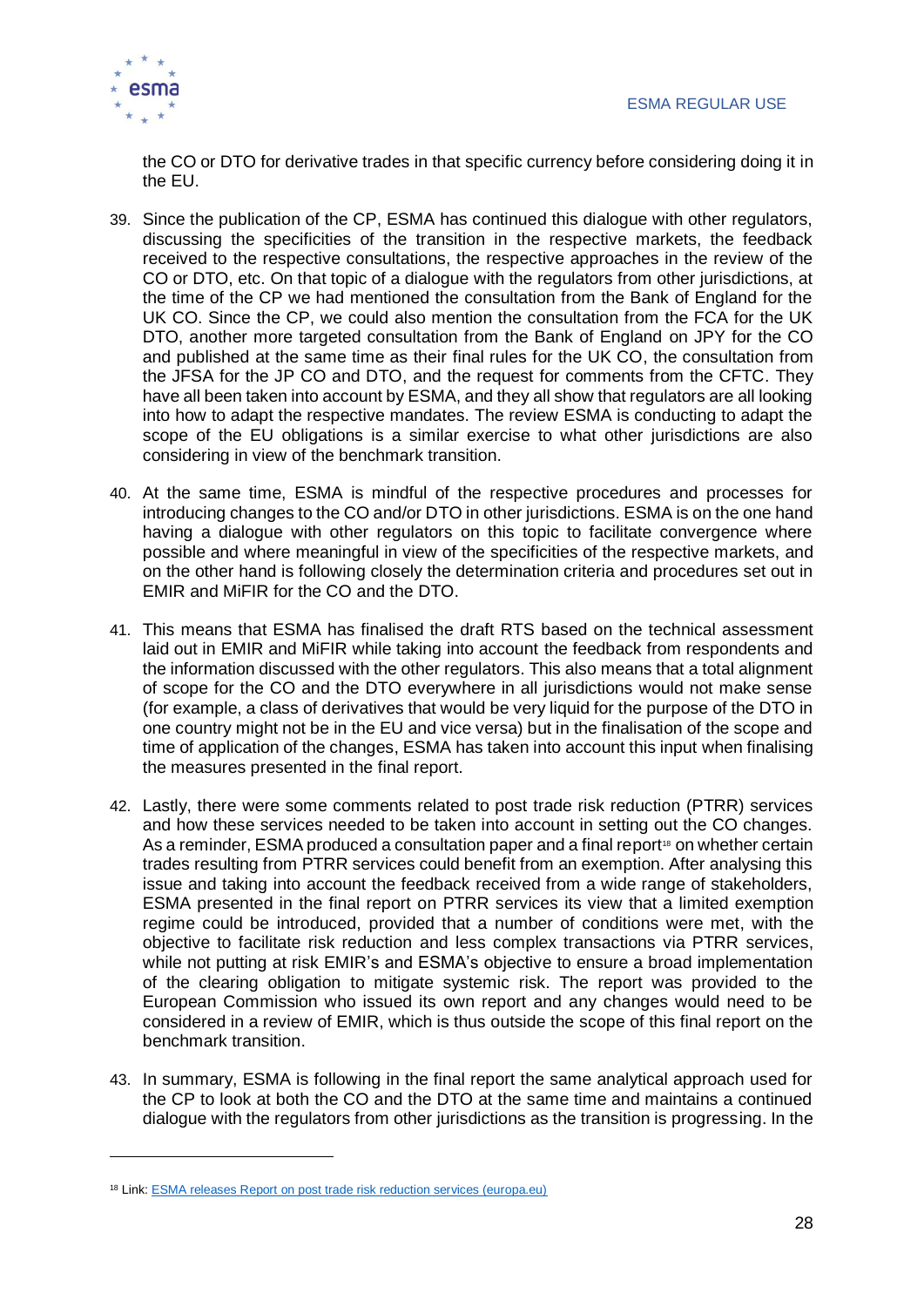

next section, the findings from the analysis and the input from market participants and regulators are taken into account to determine the changes to introduce to the CO and the DTO.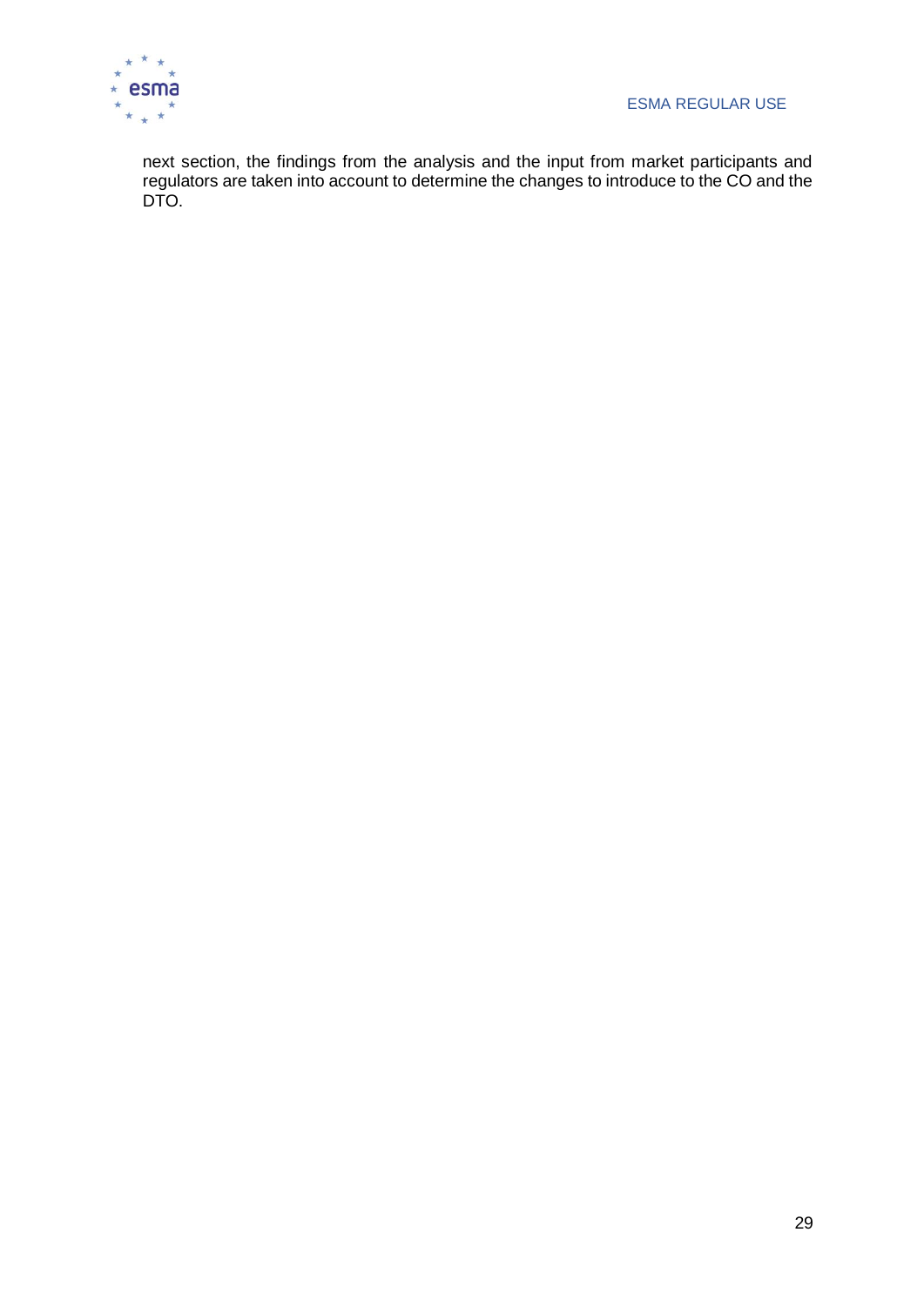

# <span id="page-30-0"></span>**5 Clearing obligation**

### <span id="page-30-1"></span>**5.1 Legal framework**

- 44. EMIR introduces the obligation to clear certain classes of OTC derivatives in CCPs that have been authorised (for European CCPs) or recognised (for third-country CCPs) under the EMIR framework. Ensuring that the clearing obligation reduces systemic risk requires a process of identification of classes of derivatives that should be subject to mandatory clearing.
- 45. EMIR foresees two possible processes for the identification of the relevant classes of OTC derivatives:
	- a. The "bottom-up" approach described in EMIR Article 5(2), according to which the determination of the classes to be subject to the clearing obligation will be done based on the classes which are already cleared by authorised or recognised CCPs.
	- b. the "top-down" approach described in EMIR Article 5(3), according to which ESMA will on its own initiative identify classes which should be subject to the clearing obligation but for which no CCP has yet received authorisation.
- 46. Following the first CCP (re)authorisations under EMIR, ESMA conducted the clearing obligation procedure a few times following the bottom-up approach of Article 5(2) of EMIR. This work led to the publication of several consultation papers and final reports, and eventually to the publication of 3 Commission Delegated Regulations on the clearing obligation, mandating a number of classes of OTC interest rate derivatives denominated in EUR, GBP, JPY, NOK, PLN, SEK and USD as well as classes of OTC index credit derivatives denominated in EUR to be cleared. The list of CCPs that have been authorised to clear OTC derivatives, the classes that they are authorised to clear as well as the classes subject to the clearing obligation are available in the public register published on ESMA's website.
- 47. The approach followed in the CP and in the final report is based also on the bottom-up approach, i.e. on what the CCPs are authorised to clear. In accordance with the clearing obligation procedure and the Commission mandate shown in Annex I, ESMA shall develop and submit to the European Commission for endorsement draft technical standards specifying:
	- a. the class (or classes) of OTC derivatives that should be subject to the clearing obligation referred to in Article 4; and
	- b. the date or dates from which the clearing obligation takes effect, including any phase in and the categories of counterparties to which the obligation applies.
- 48. Furthermore, in accordance with Article 5(4) of EMIR, with the overarching aim of reducing systemic risk, the draft RTS for the part referred to in Article 5(2)(a) of EMIR (i.e. the specification of the class of OTC derivatives that should be subject to the clearing obligation) shall take into consideration the following criteria:
	- a. the degree of standardisation of the contractual terms and operational processes of the relevant class of OTC derivatives;
	- b. the volume and liquidity of the relevant class of OTC derivatives; and
	- c. the availability of fair, reliable and generally accepted pricing information in the relevant class of OTC derivatives.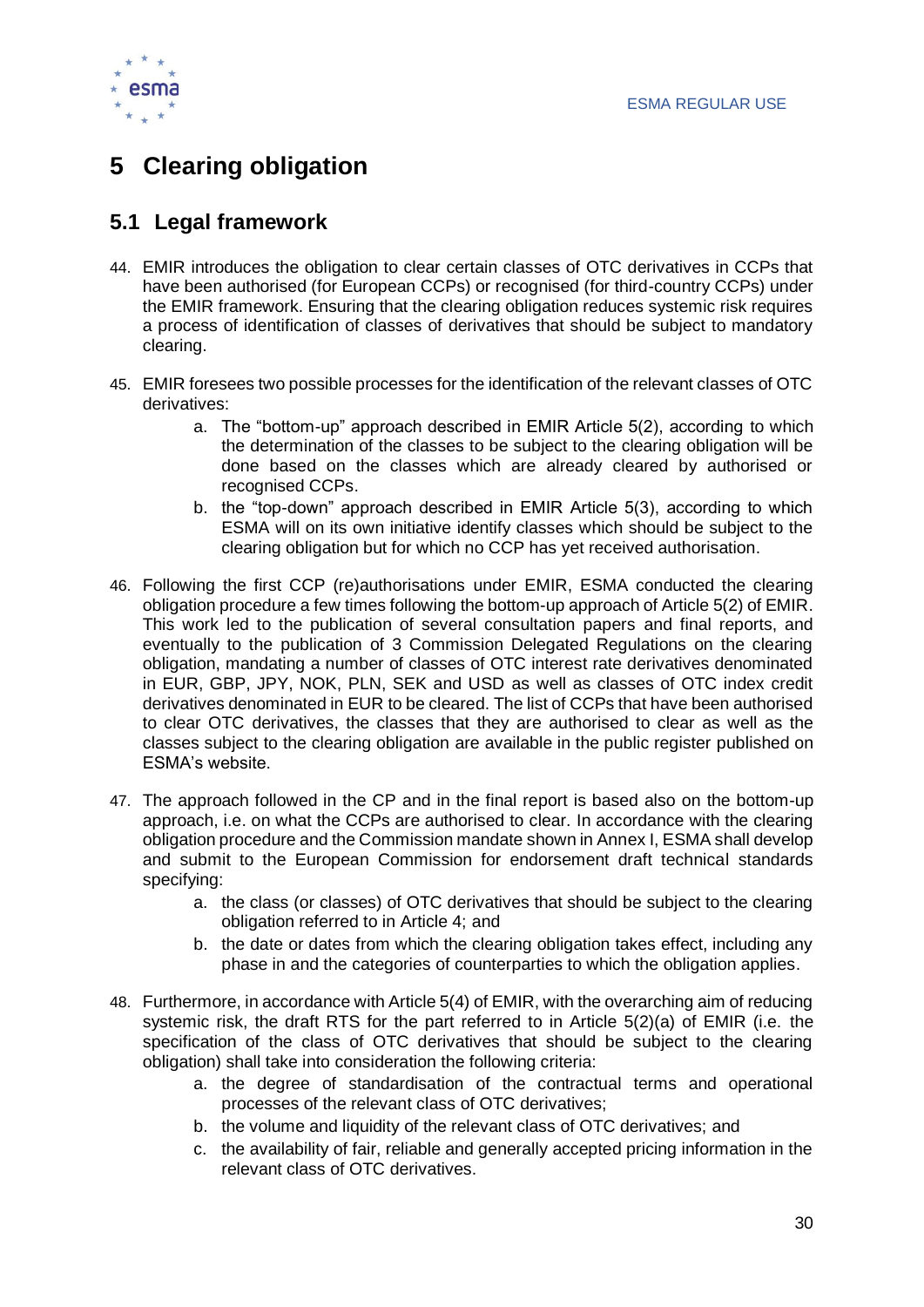

49. Those criteria are then further specified in Article 7 of the RTS on OTC derivatives.

### <span id="page-31-0"></span>**5.2 Determination for the purpose of the clearing obligation**

- 50. The CP presented the analysis of which classes could be removed and which classes could be introduced based on the determination framework set in EMIR. There was overall support with the analysis conducted in the CP, although there were also a few comments suggesting ESMA to consider other metrics or a more granular analysis of the criteria set in EMIR without providing additional information for ESMA how to conduct this additional analysis. This section is thus essentially an update of the analysis conducted in the CP, taking into account more recent data points in EMIR TR data in particular, the responses to the consultation, the various elements influencing the progress with the transition as discussed in section 3 as well as the discussions with the regulators from other jurisdictions regarding this topic.
- 5.2.1 Classes proposed to be removed
- 51. Starting with the classes to be removed, the proposal in the CP was to remove EONIA (EUR), GBP LIBOR and JPY LIBOR classes as these benchmarks are due to cease at the end of the year. On this proposal there were no divergent views and the situation remains the same with regards to these benchmarks, therefore the proposal from the CP is maintained in the final report, such that the amending RTS in Annex is proposing to remove these classes.
- 52. Regarding USD, as the situation was not as clear at the time of the CP, a dedicated question was included in the CP to receive feedback from stakeholders. On the one hand, banks were arguing that the transition has advanced sufficiently to remove USD LIBOR classes whereas the other respondents were more of the view that USD LIBOR should only be removed when SOFR classes are introduced.
- 53. Beyond these split views, it is also true that USD LIBOR represented at the time of the CP, and still does at the time of the final report, the benchmark referenced for the largest part of the volume of OTC interest rate derivatives denominated in USD. However, it is also important to take into account what the situation is expected to be in the coming months.
- 54. As mentioned several times in the final report, ESMA believes it is important to be consistent for the CO with the communication made by ESMA and other EU authorities, as well as the communications made by several other authorities in other jurisdictions and at the international level who expect entities to stop referencing LIBOR (including USD LIBOR) by the end of the year. If ESMA and other regulators expectations are fulfilled, there should no longer be material liquidity in OTC interest rate derivatives referencing USD LIBOR from the start of next year. Therefore, the liquidity criteria of the EMIR procedure would no longer be met at the end of the year. Following from this, ESMA is proposing to remove the USD LIBOR classes from the clearing obligation and the RTS has been modified accordingly.
- 5.2.2 Classes proposed to be introduced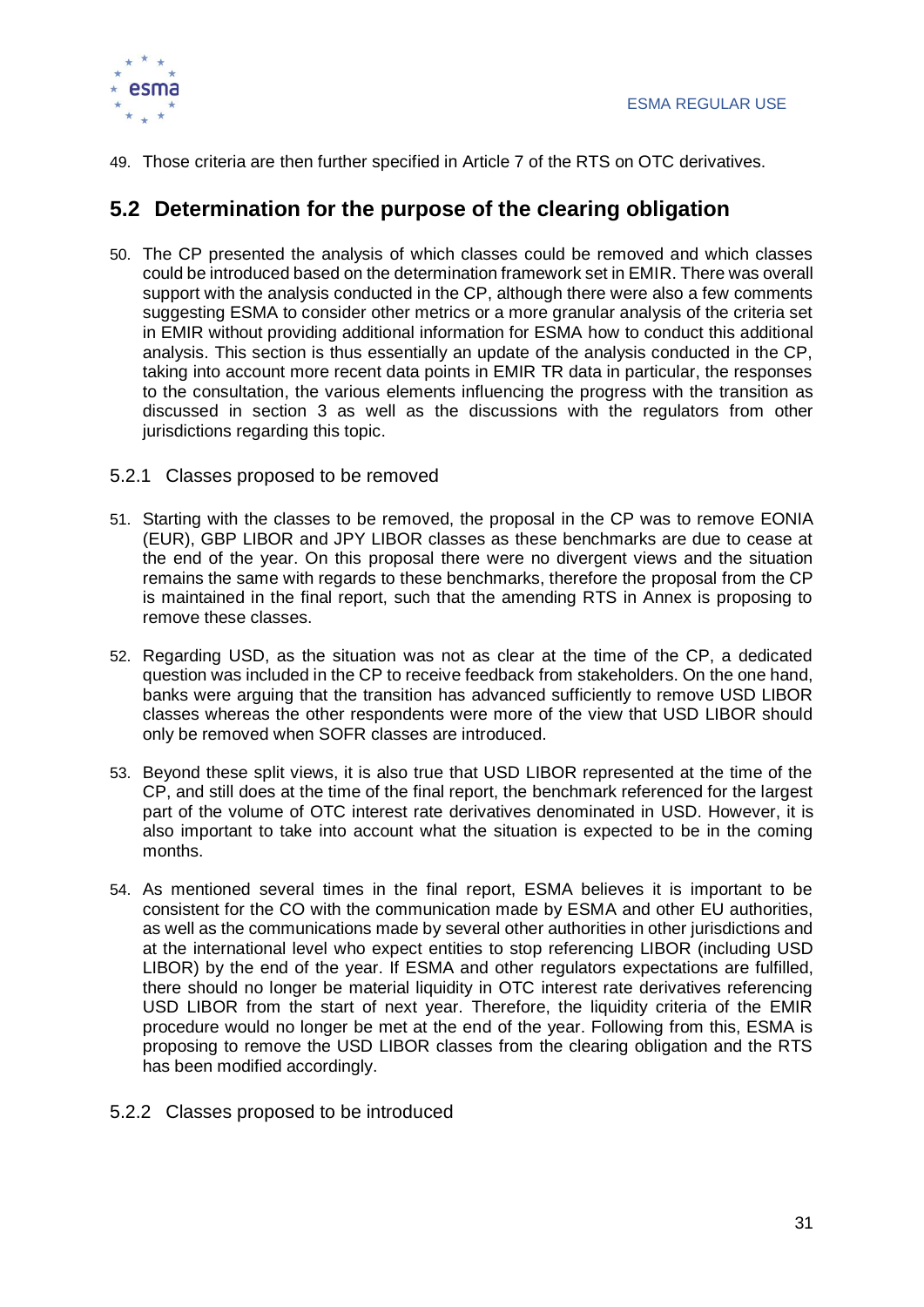

- 55. Moving now to the classes to be included, in the CP, ESMA looked at the criteria set in EMIR to determine which classes might be fit for the CO. As a reminder, the CP considered 4 classes, namely:
	- €STR OIS,
	- SONIA OIS,
	- SOFR OIS, and
	- TONA OIS.
- 56. For these classes, given the nature of the transition, it meant that the liquidity criteria played the dominant role in determining whether one or more of these classes should be included in the scope of the CO.
- 5.2.2.1 Criterion 1: degree of standardisation
- 57. The first criterion referenced in EMIR is the degree of standardisation of the relevant class, both in terms of the contractual terms as well as the operational process. In the CP, ESMA mentioned that standard master agreements are widely used for these contracts, that the processes are widely automated enabling in particular straight through processing and electronic routing to clearing.
- 58. ESMA thus considered in the CP that these OIS classes do benefit from a high level of standardisation, both from a contractual terms' perspective as from an operational process perspective. No element was raised in the responses to the consultation that would put in question this assessment. As a result, ESMA is thus still of the view that the contractual terms and operational processes of the OTC interest rate derivative classes in scope of the final report (i.e. OIS referencing the new RFRs) demonstrate an appropriate level of standardisation to be considered for the clearing obligation.
- 5.2.2.2 Criterion 2: Liquidity
- 5.2.2.3 Criteria 2(a) and 2(c): Proportionate margins and market dispersion
- 59. First of all, provision 7(2)(a) of the RTS on OTC derivatives states that, in relation to the volume and liquidity of the relevant classes of OTC derivative contracts, ESMA shall take into consideration whether the margins or financial requirements of the CCP would be proportionate to the risk that the clearing obligation intends to mitigate. ESMA recalled in the CP that the margins and financial requirements at EU CCPs (or TC-CCPs) clearing interest rate OTC derivatives, including these classes, were reviewed as part of the CCP supervision and authorisation (or recognition) process.
- 60. Secondly, provision 7(2)(c) of the RTS on OTC derivatives states that, in relation to the volume and liquidity of the relevant classes of OTC derivatives, ESMA shall take into consideration the likelihood that market dispersion would remain sufficient in the event of the default of a clearing member.
- 61. For these two sub-criteria, ESMA expressed the view that it considered this new clearing obligation as an adaptation of the current clearing obligation, mirroring in the scope of the clearing obligation how the market is pivoting gradually from one set of products to another one. This means that there is high degree of continuity in terms of market activity, counterparties being active in OTC interest rate derivatives denominated in EUR, GBP, JPY and USD, clearing members providing clearing services, CCPs clearing these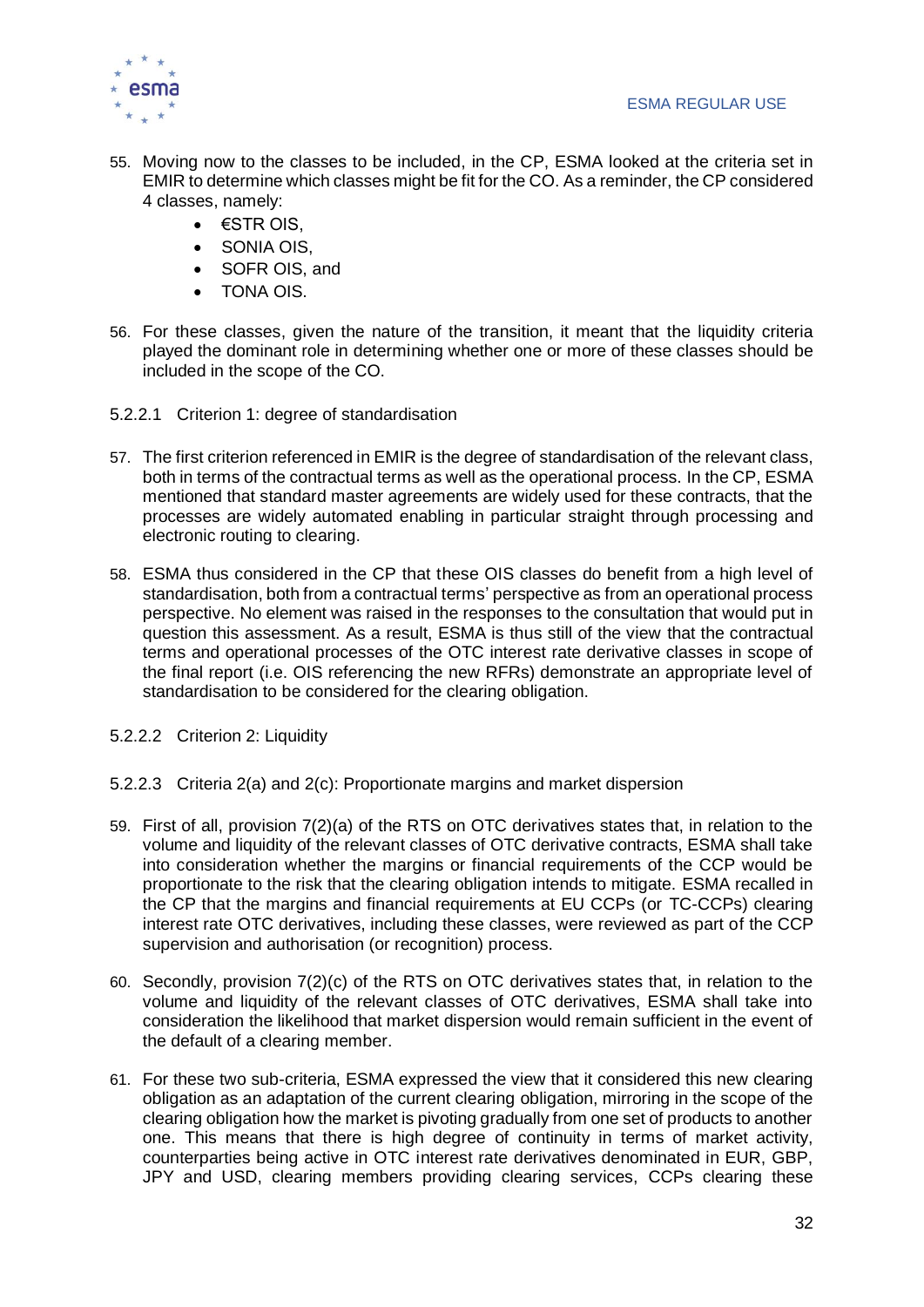

products, etc. This also meant that the level of proportionality of margins or financial requirements of CCPs to the risk that the clearing obligation intends to mitigate should essentially remain the same, and that the degree of likelihood that market dispersion would be sufficient in the event of the default of a clearing member should also remain the same.

- 62. The majority of respondents did not raise any elements that would argue against this conclusion. However, a few respondents indicated that the current transition should not be misunderstood as the mere replacement of one benchmark by another. ESMA agrees that it is more fundamental and described in the CP that OIS on compounded RFRs are not the same as fixed-to-float swaps referencing a term rate.
- 63. What is meant is that the market is not pivoting from one benchmark to another but is pivoting from a set of products (referencing the old benchmarks due to cease) to another set of products (this set is evolving, but for the derivatives market at this stage it is primarily a mix of products referencing benchmarks that are staying such as EURIBOR, products such as OIS referencing compounded RFRs that are new or expanding, and possibly products referencing alternative rates but that have not picked up so far). Therefore, the logic remains that there is a high degree of continuity as described in the previous paragraph, and that it is thus reasonable to expect that the margins or financial requirements of CCPs would remain proportionate to the risk that the clearing obligation intends to mitigate, and that the likelihood that market dispersion would be sufficient would remain the same in the event of the default of a clearing member.
- 5.2.2.4 Criteria 2(b) and 2(d): Stability of the market size and depth and number and value of the transactions
- 64. Provision 7(2)(b) of the RTS on OTC derivatives states that, in relation to the volume and liquidity of the relevant classes of OTC derivative contracts, ESMA shall take into consideration the stability of the market size and depth in respect of the product over time.
- 65. Provision 7(2)(d) of the RTS on OTC derivatives states that, in relation to the volume and liquidity of the relevant classes of OTC derivatives, ESMA shall take into consideration the number and value of the transactions.
- 66. For this section, ESMA is cross-referring to the analysis of the transition that is presented in Section 3, and where the levels of activity in these 4 classes have been presented. The analysis conducted in Section 3 takes into account the various elements that have contributed to assess further progress with the transition since the time of the CP as well as elements that should continue to have an influence on a further increase in the level of activity in derivatives referencing these RFRs. The analysis conducted in this section also leverages on more recent data compared to the CP.
	- a. EUR:

Regarding €STR OIS, Figures 6, 7 and 8 still indicate a rather low level of activity, but as explained in the CP and in Section 3, there is now a fixed relation between EONIA and €STR, meaning that it can be considered as a single pool of liquidity. Furthermore, as also explained in the CP, given that EURIBOR stays (and covers the long maturities) and €STR is replacing EONIA (overnight and thus shorter maturities), the activity for €STR alone (or €STR/EONIA combined if one takes the view that this is the same liquidity pool) is more apparent on the short end of the curve, in particular up to 3 years. Lastly, the CCP legal switch related to EUR conducted mid-October now means that the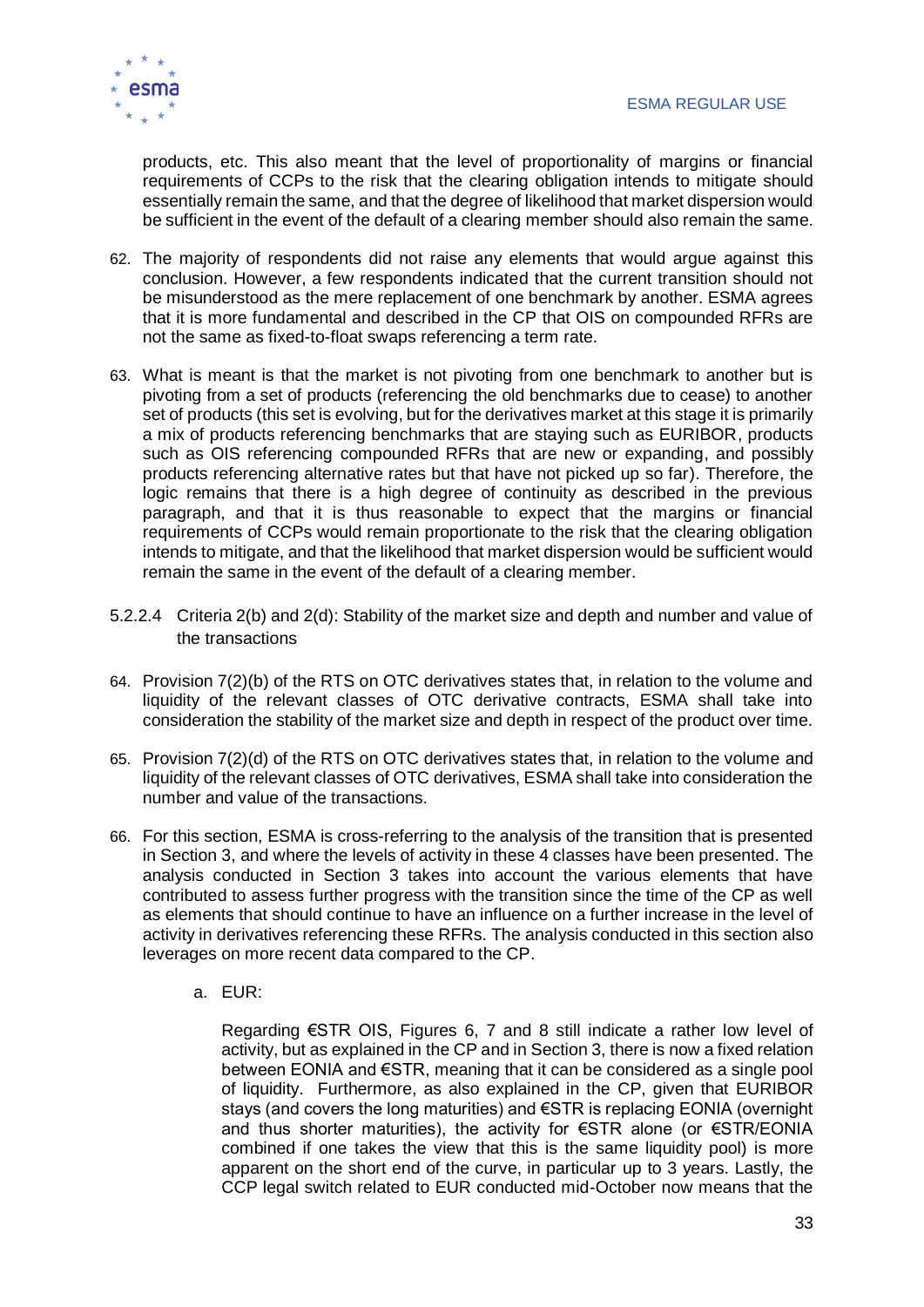

cleared volume of OIS trades is referencing  $\epsilon$ STR, such that at this stage a large part of the outstanding trades are referencing €STR.

ESMA considered in the CP that the €STR OIS class with maturities up to 3 years benefited from an appropriate level of liquidity to be considered for the clearing obligation. Respondents broadly agreed with this assessment. It should also be mentioned that some respondents indicated that in fact liquidity for longer maturities was also developing and becoming more apparent. ESMA is still of the view that the €STR OIS class with maturities up to 3 years benefits from an appropriate level of liquidity to be considered for the clearing obligation, but at the same time ESMA remains prudent for now with respect to longer maturities. ESMA will thus continue monitoring how compounded €STR evolves across the maturity range before considering longer maturities for the CO.

#### b. GBP:

With regards to SONIA OIS, Figures 9, 10 and 11 in Section 3 continue to showcase the trend already presented in the CP that SONIA is gradually becoming the reference index for OTC interest rate derivatives denominated in GBP. As explained in the data methodology, ESMA has used trade state TR data, and it is reasonable to expect that SONIA's leading role in the OTC interest rate derivative market denominated in GBP would be even more pronounced using a snapshot of recent activity only. SONIA OIS liquidity has developed along the entire maturity range for a while now, in fact the SONIA OIS class for short maturities has been in the scope of the CO for several years now. The graphs continue to show that there is a relatively important level of activity across the entire maturity curve and up to the 50-year tenor included.

ESMA considered in the CP that the SONIA OIS class with maturities up to 50 years benefited from an appropriate level of liquidity to be considered for the clearing obligation. Respondents to the consultation agreed with this assessment. Furthermore, it should be noted that this analysis aligns with what the UK regulator has also concluded for the GBP RFR, i.e. that the SONIA OIS classes are liquid and will replace the GBP LIBOR classes in the scope of the UK CO towards the end of the year. Taking all this into account, ESMA maintains its view on the SONIA OIS class.

c. USD:

With respect to SOFR OIS, the analysis in the CP was less conclusive on whether to include this class and for which maturity range, and thus included a dedicated question for the USD classes to ask for feedback on this topic from stakeholders. ESMA received split views on whether SOFR was fit for the clearing obligation in terms of its liquidity profile. On the one hand, mainly respondents from banks were arguing that it was too early for SOFR to be included. On the other hand, several other respondents from the other categories argued that on just the question of liquidity, SOFR was in fact liquid enough for the CO, and even possibly for a broader maturity range than initially envisaged by ESMA in the CP.

As explained in Section 3, the situation has evolved significantly for USD, in particular the SOFR First approach has had an impact on the level of activity in OIS trades referencing SOFR. Although Figures 15 to 17 indicate that SOFR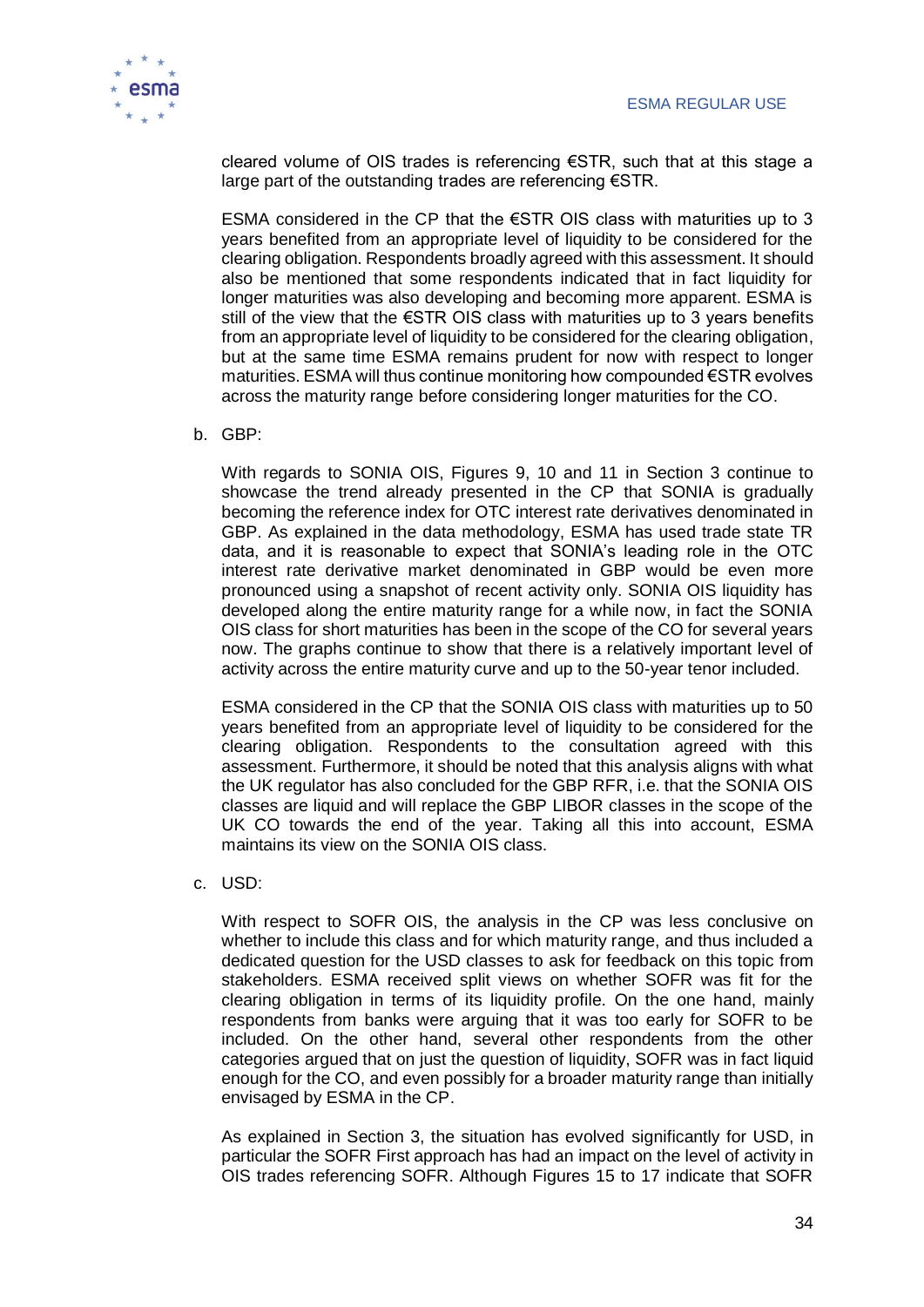

still remains a small percentage of the USD activity, this share is growing rapidly. In addition, as the USD market is a deep and large market, this level of activity in SOFR still equates to a relatively important volume in absolute terms (in Figure 1, the total notional in interest rate derivatives referencing SOFR is already important and is catching up quickly with levels of notional similar to those in interest rate derivatives referencing SONIA). When looking at liquidity per maturity buckets, Figure 17 shows that there is also some level of activity beyond the 3Y tenor but given that SOFR is growing from a smaller share of the USD market, it remains more prudent to consider only the short maturities.

In addition to the SOFR First initiative, there are other elements explained in Section 3 (no alternative rate in the USD derivatives market has taken a prominent role so far, communications from regulators for the end-of-year deadline with regards to USD LIBOR) that should all translate into even bigger volumes in SOFR OIS traded as time passes by. ESMA is thus of the view that the SOFR OIS class with maturities up to 3 years already benefit from an appropriate level of liquidity to be considered for the clearing obligation and that this level of liquidity should even increase further.

d. JPY:

Regarding TONA OIS, the figures presented in the CP indicated a rather low level of activity and the situation for JPY was at the time not so clear in terms of what benchmark might prevail when JPY LIBOR would cease. In the CP, ESMA was thus of the view that the TONA OIS class did not yet benefit from an appropriate level of liquidity to be considered for the clearing obligation. A large number of respondents agreed with this assessment. However, some pointed to more recent trends that indicated a developing liquidity for TONA OIS.

As explained in Section 3, the situation for JPY is now clearer as TONA has been chosen as the main successor rate for OTC interest rate derivatives denominated in JPY. The recent TONA First approach has also had an impact on the volume of trades referencing TONA. Figures 12 to 14 evidence this more recent and rather rapid increase in trades referencing TONA, but in the EU, for JPY this trend is starting from rather low levels. It is true that the CCP legal switch for JPY trades in December and the end-of-year cessation of JPY LIBOR should accelerate this transition in the JPY market. As a result, ESMA prefers to remain cautious at this stage and considers that the TONA OIS class does not yet benefit from an appropriate level of liquidity to be considered for the CO in the EU but will continue monitoring the situation in the short term and might reconsider this class accordingly.

- 67. Last but not least, the CP had shown that these classes are already voluntarily cleared in their large majority. This is still the case at the time of the final report as explained in Section 3. This is a further indication that some of these classes could be fit for the CO and that market participants have been preparing or updating their clearing arrangements as part of the benchmark transition in order to clear these classes at authorised EU CCPs or recognised TC-CCPs.
- 5.2.2.5 Criterion 3: availability of the pricing information
- 68. With regard to the third criterion in EMIR, i.e. in relation to the availability of fair, reliable and generally accepted pricing information in the relevant classes of OTC derivative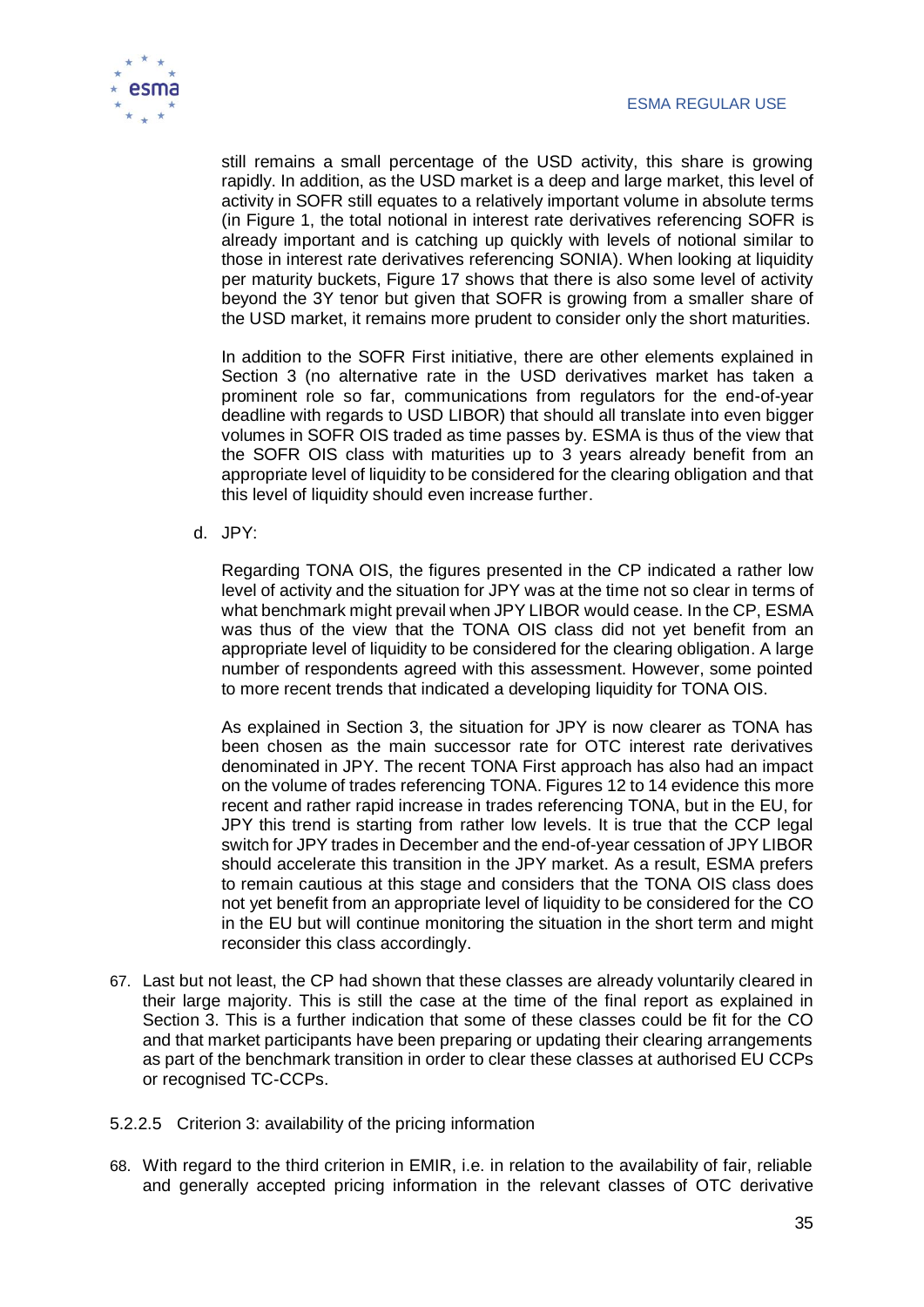

contracts, Article 7(3) of the RTS on OTC derivatives requires ESMA to take into consideration whether the information needed to accurately price the contracts within the relevant class of OTC derivative contracts is easily accessible to market participants on a reasonable commercial basis and whether it would continue to be easily accessible if the relevant class of OTC derivative contracts became subject to the clearing obligation.

69. The CP reminded stakeholders that the analysis of the level of access to reliable pricing data following these terms for OTC interest rate derivative classes in general was performed in the context of the first two RTS on the clearing obligation of OTC interest rate derivatives and that for these new classes it was reasonable to build on this prior assessment. Respondents to the consultation did not raise any material issues that would lead to a different assessment. Following from this, ESMA still considers that the OIS classes in scope in this final report benefit from an appropriate availability of fair, reliable and generally accepted pricing information.

### <span id="page-36-0"></span>**5.3 Overview of the proposed amendments to the scope of the CO**

- 70. In conclusion, with regards to the benchmarks that are due to cease at the end of the year or the benchmarks which have been subject to communications asking market participants to stop using them as reference rates in new contracts as soon as practicable and in any event by 31 December 2021, the classes referencing these benchmarks are being removed from the scope of the CO in the amending RTS. These relate to the classes referencing EONIA (EUR) and LIBOR (GBP, JPY and USD).
- 71. With regards to the new RFRs, based on the analysis described in the previous section, the classes referencing €STR (EUR) up to 3 Y, SONIA (GBP) up to 50 Y and SOFR (USD) up to 3 Y are proposed to be introduced in the scope of the CO via the amending RTS.
- 72. ESMA will continue monitoring the progress made with the transition and how benchmarks develop and attract liquidity. This also means that ESMA may propose to amend the scope of the CO further depending on these developments.
- 73. The proposed amendments to the CO that have been included in the RTS are summarised in Tables 3 to 6 below.

| <b>Type</b>  | <b>Reference</b><br><b>Index</b> | <b>Settlement</b><br><b>Currency</b> | <b>Maturity</b> | <b>Settlement</b><br><b>Currency</b><br><b>Type</b> | <b>Optionality</b> | <b>Notional</b><br><b>Type</b>                   |
|--------------|----------------------------------|--------------------------------------|-----------------|-----------------------------------------------------|--------------------|--------------------------------------------------|
| <b>Basis</b> | <b>EURIBOR</b>                   | <b>EUR</b>                           | 28D-50Y         | Single currency                                     | No.                | <b>Constant or Variable</b>                      |
| <b>Basis</b> | <b>LIBOR</b>                     | <b>GBP</b>                           | 28D-50Y         | Single currency                                     | Nθ                 | <b>Constant or Variable</b>                      |
| <b>Basis</b> | <b>LIBOR</b>                     | <b>JPY</b>                           | 28D-30Y         | Single currency                                     | <b>No</b>          | Constant or Variable<br><del>odnom u vrhom</del> |
| <b>Basis</b> | <b>LIBOR</b>                     | USD                                  | 28D-50Y         | Single currency                                     | Nθ                 | Constant or Variable                             |

**TABLE 2: BASIS SWAP CLASSES**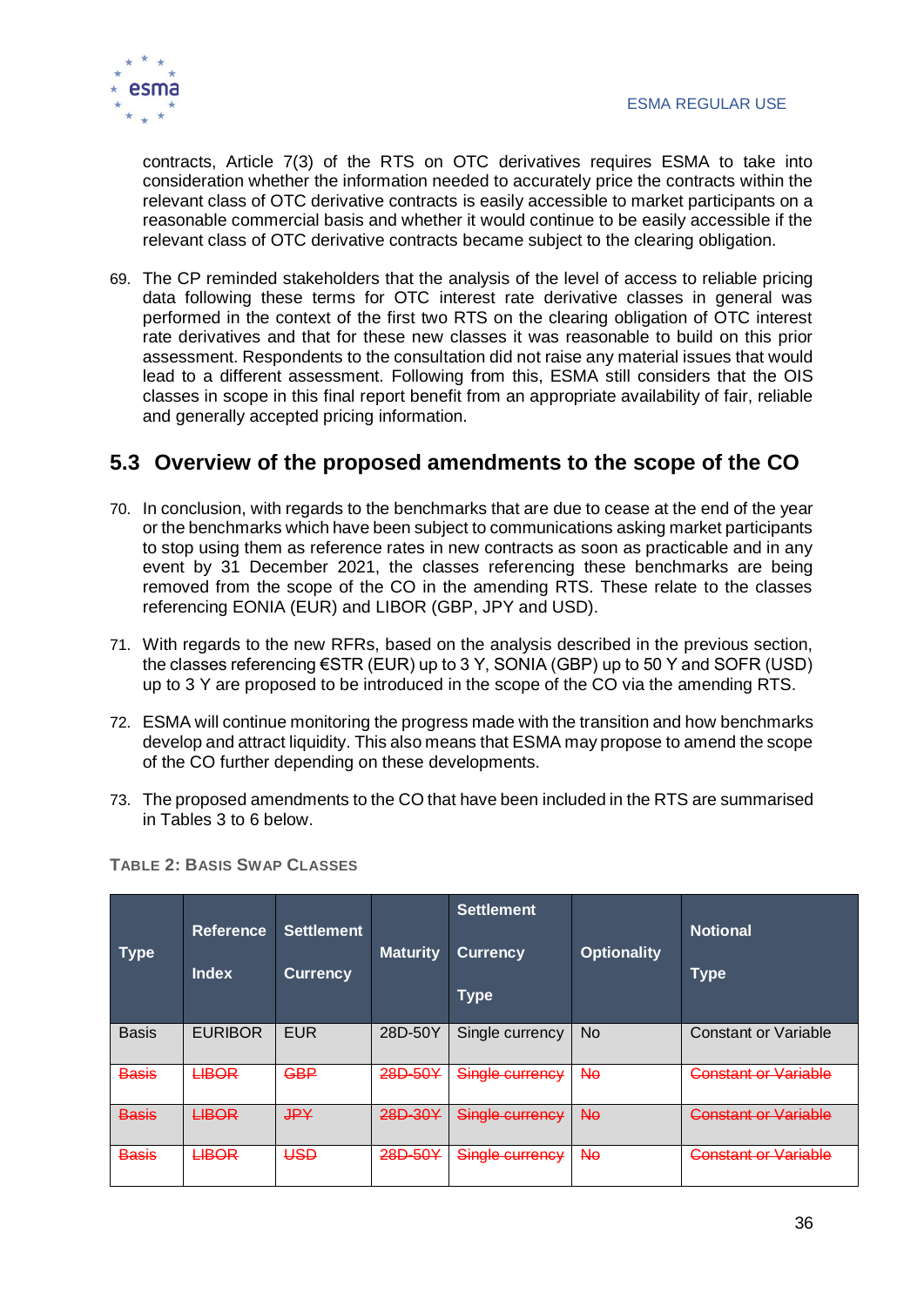

### **Type Reference Index Settlement Currency Maturity Settlement Currency Type Optionality Notional Type**  $Fixed-$  EURIBOR Float EURIBOR EUR 28D-50Y Single currency No Constant or Variable  $F$ ixed- $H$ Fixed-<br>Float LIBOR GBP 28D-50Y Single currency No Constant or Variable  $Fixed$   $HBOR$ Fixed-<br>Float LIBOR JPY 28D-30Y Single currency No Constant or Variable  $F$ ixed- $H$ BOR Fixed-<br>Float LIBOR USD 28D-50Y Single currency No Constant or Variable  $Fixed-$  NIBOR Fixed- NIBOR NOK 28D-10Y Single currency No Constant or Variable Fixed- to-Fixed-<br>Float WIBOR PLN 28D-10Y Single currency No Constant or Variable  $Fixed-$  STIBOR Fixed- STIBOR SEK 28D-15Y Single currency No Constant or Variable

### **TABLE 3: FIXED-TO-FLOAT INTEREST RATE SWAP CLASSES**

### **TABLE 4: FORWARD RATE AGREEMENT CLASSES**

| <b>Type</b> | <b>Reference</b><br><b>Index</b> | <b>Settlement</b><br><b>Currency</b> | <b>Maturity</b> | <b>Settlement</b><br><b>Currency</b><br><b>Type</b> | <b>Optionality</b> | <b>Notional</b><br><b>Type</b> |
|-------------|----------------------------------|--------------------------------------|-----------------|-----------------------------------------------------|--------------------|--------------------------------|
| <b>FRA</b>  | <b>EURIBOR</b>                   | <b>EUR</b>                           | $3D-3Y$         | Single currency                                     | <b>No</b>          | <b>Constant or Variable</b>    |
| <b>FRA</b>  | <b>LIBOR</b>                     | <b>GBP</b>                           | $3D-3Y$         | Single currency                                     | <b>No</b>          | Constant or Variable           |
| <b>FRA</b>  | <b>LIBOR</b>                     | USD                                  | $3D-3Y$         | Single currency                                     | <b>No</b>          | <b>Constant or Variable</b>    |
| <b>FRA</b>  | <b>NIBOR</b>                     | <b>NOK</b>                           | $3D-2Y$         | Single currency                                     | No                 | <b>Constant or Variable</b>    |
| <b>FRA</b>  | <b>WIBOR</b>                     | <b>PLN</b>                           | $3D-2Y$         | Single currency                                     | <b>No</b>          | <b>Constant or Variable</b>    |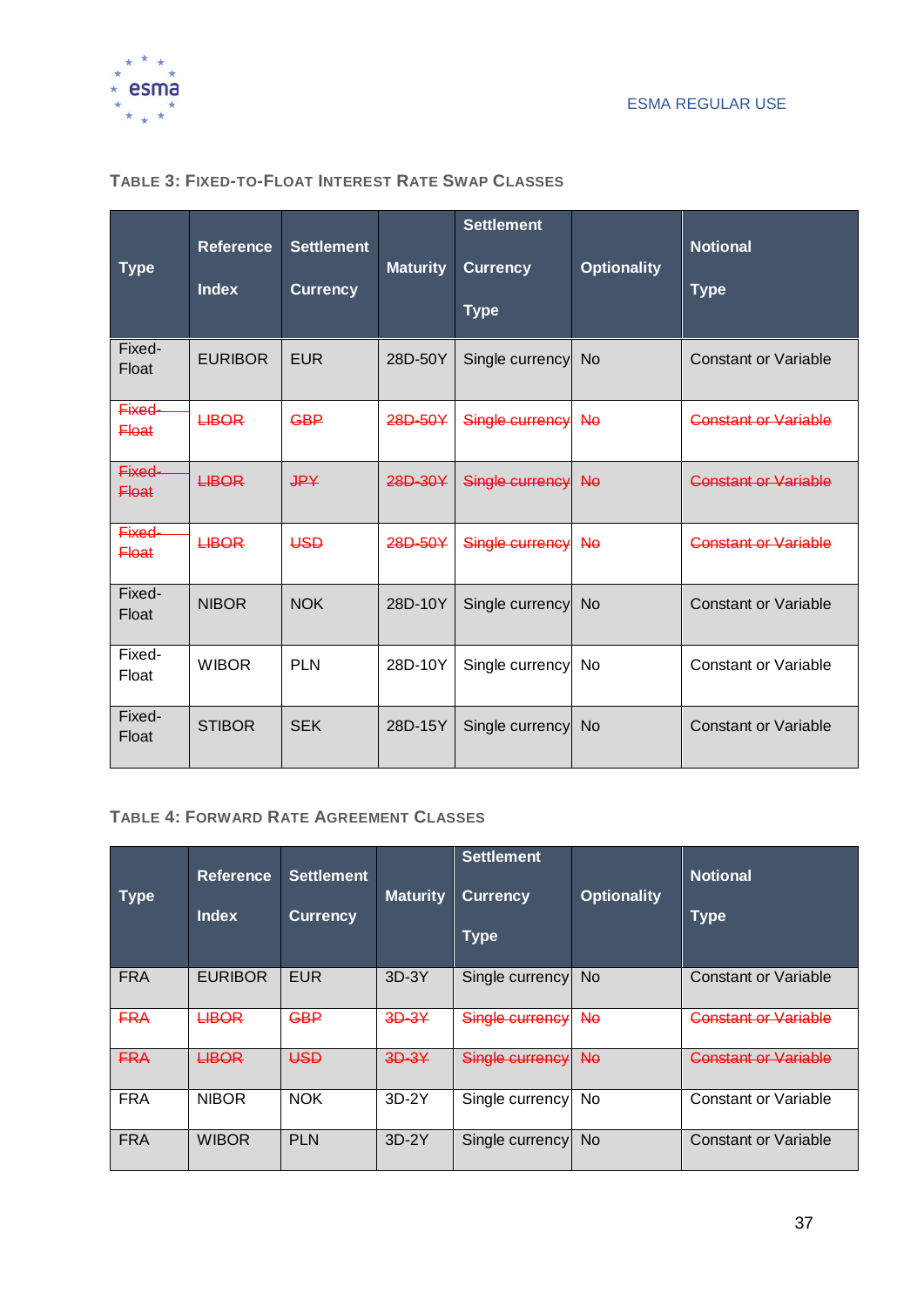

| ED A<br>N٣ | TIBOR | CFD<br>ີນ∟'ີ | 3D-3Y | Single currency | No. | Constant or Variable |
|------------|-------|--------------|-------|-----------------|-----|----------------------|
|------------|-------|--------------|-------|-----------------|-----|----------------------|

### **TABLE 5: OVERNIGHT INDEX SWAP CLASSES**

| <b>Type</b>               | <b>Reference</b><br><b>Index</b> | <b>Settlement</b><br><b>Currency</b> | <b>Maturity</b> | <b>Settlement</b><br><b>Currency</b><br><b>Type</b> | <b>Optionality</b> | <b>Notional</b><br><b>Type</b> |
|---------------------------|----------------------------------|--------------------------------------|-----------------|-----------------------------------------------------|--------------------|--------------------------------|
| $\overline{\mathsf{QIS}}$ | <b>EONIA</b>                     | EUR                                  | 7D-3Y           | Single currency                                     | <b>No</b>          | Constant or Variable           |
| OIS                       | FedFunds                         | <b>USD</b>                           | 7D-3Y           | Single currency                                     | No                 | <b>Constant or Variable</b>    |
| $\overline{O}$            | <b>SONIA</b>                     | <b>GBP</b>                           | 7D-3Y           | Single currency                                     | <b>No</b>          | <b>Constant or Variable</b>    |
| <b>OIS</b>                | $\epsilon$ STR                   | <b>EUR</b>                           | 7D-3Y           | Single currency                                     | <b>No</b>          | <b>Constant or Variable</b>    |
| <b>OIS</b>                | <b>SONIA</b>                     | <b>GBP</b>                           | 7D-50Y          | <b>Single currency</b>                              | No                 | <b>Constant or Variable</b>    |
| <b>OIS</b>                | <b>SOFR</b>                      | <b>USD</b>                           | 7D-3Y           | Single currency                                     | <b>No</b>          | <b>Constant or Variable</b>    |

### <span id="page-38-0"></span>**5.4 Proposed implementation**

- 74. The mandate for ESMA is not only to determine which classes to remove from the CO and which classes to introduce, but also to define the implementation timelines for these changes.
- 5.4.1 Date of application
- 75. The proposal presented in the CP was to mirror the shift of liquidity happening in the market in the scope of the CO, at the time of the main deadline for this shift to be completed, i.e. at the end of the year, and more precisely to have the new scope of the CO to apply from 3 January 2022.
- 76. Some respondents agreed fully or partially with this approach, but most respondents had different views on the timing for the changes to the CO. There were in fact split views, with some suggesting implementing the changes earlier, while some were suggesting implementing them later.
- 77. Starting with the former, mainly respondents from CCPs, TVs and the buy-side argued that ESMA should anchor its changes around the dates of the CCP legal switch dates. This would mean for the change to the CO for EUR to have occurred in mid-October and for the changes to the CO for GBP and JPY to occur in December. Some of the reasons were that it would facilitate international convergence and also that it would avoid the bifurcation risk of trades being done in the uncleared bilateral market after the CCP legal switch dates.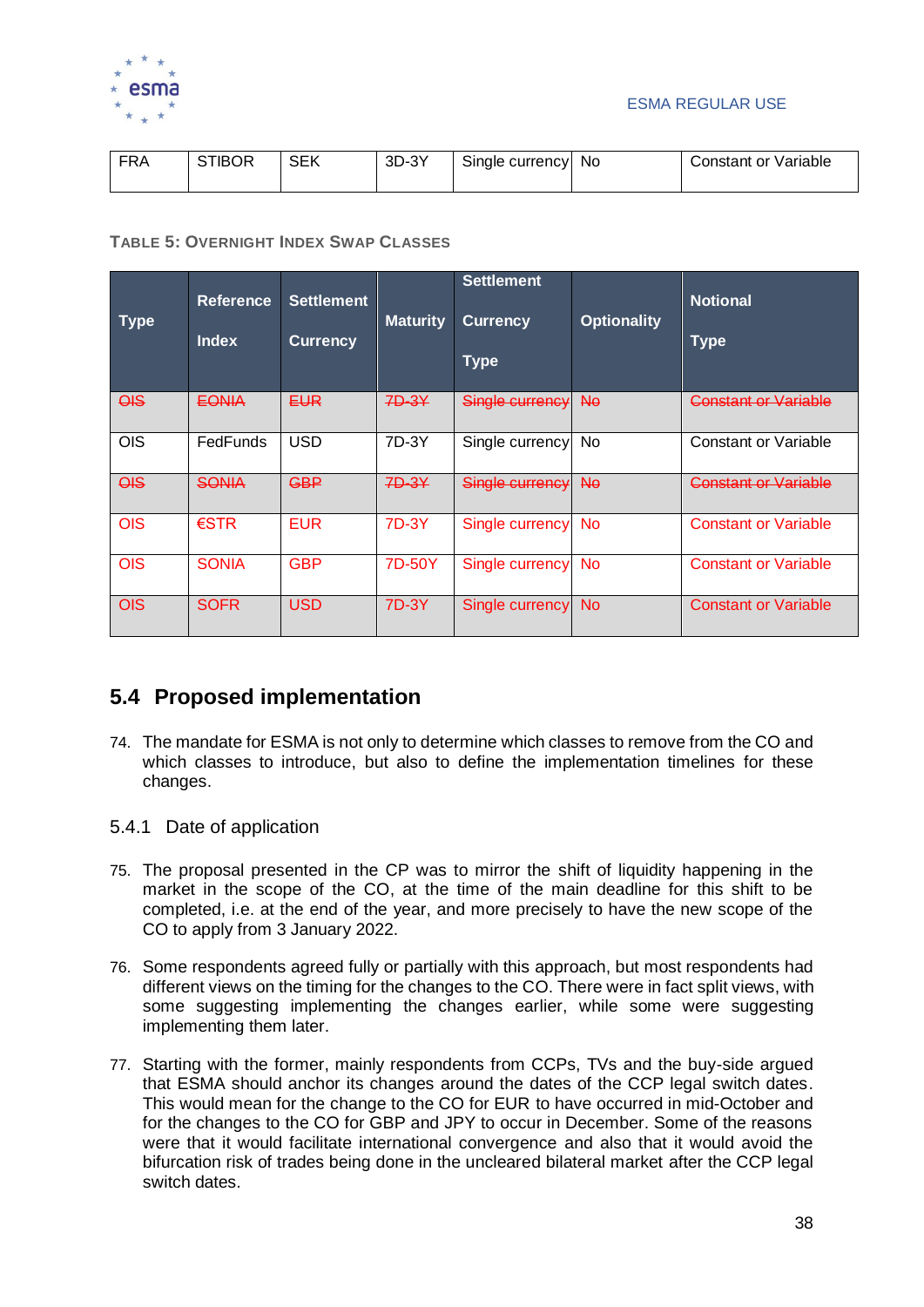

- 78. ESMA is supportive of the argument to avoid a potential bifurcation to the bilateral market and this argument thus goes in favour of an implementation date that would occur sooner rather than later. However, on the choice to anchor the changes to the CO precisely on the dates chosen by private entities to coordinate a migration of parts of the derivative contracts referencing the old benchmarks (although this coordination is very helpful for the reasons discussed earlier in the report), ESMA prefers another date. ESMA prefers to use the date that has been communicated by the regulators to market participants, i.e. the date that corresponds to the time market participants have to transition all their derivative trading activity, the end of the year. ESMA sees value in being consistent in the CO with the message asking market participants to stop using any of the LIBOR settings as reference rates in new contracts as soon as practicable and in any event by 31 December 2021 (the same would go with reference to EONIA as EONIA will cease at the end of the year).
- 79. Moving to the latter, mainly respondents from the sell-side argued that ESMA should provide for a six-month phase-in (one respondent suggesting that a three-month phase-in might also be sufficient) to allow time for market participants to implement the necessary changes to comply with the changed CO.
- 80. As explained in the CP and again in the final report in the previous sections, ESMA sees this benchmark transition in the OTC interest rate derivative transition as the market pivoting from one set of classes to another set of classes within a largely cleared market. ESMA has included phase-ins in the past mainly to take into account of the fact that many counterparties did not have clearing arrangements in place for the classes, or more broadly asset classes, for which a CO was being introduced. In this case, the counterparties that have clearing arrangements to clear EONIA OIS up to 3 years should be able to adapt their existing clearing arrangements to clear €STR OIS up to 3 years.
- 81. Furthermore, in view of the CCP legal switch dates taking place in Q4 this year (mid-October for EUR, so already took place, and December for JPY and GBP), counterparties that have been clearing contracts referencing EONIA (EUR), GBP LIBOR or JPY LIBOR would see their contracts converted to reference the RFRs in these currencies before the end of the year, so it is reasonable to expect that they will have adapted their clearing arrangements before then.
- 82. Lastly, an additional phase-in would push the application start date until much later and thus would go against the call to coordinate with other jurisdictions to the extent possible, as for instance the Bank of England has scheduled the date of application of the updated CO for Q4 this year (more specifically the application of the UK CO changes is spread out over Q4 matching the dates of the respective CCP legal switch dates, so October and December depending on the currencies) .
- 83. Taking all of the above into account, ESMA maintains its view to anchor the shift in the scope of the CO around the end-of-year deadline, and thus for the modified CO to start applying from the first business day of 2022, i.e. 3 January.
- 84. However, it is true that once the draft RTS is submitted to the Commission, it is subject to the endorsement process of the Commission and it is subject to the non-objection period by the European Parliament and Council. To take this into account, the RTS aims primarily for a 3 January 2022 start date for the modified CO but the draft can also cater for the scenario where the publication would take place sometime after  $3<sup>rd</sup>$  January (in which case the modified CO would apply only 20 days after publication). Having said that, whereas the legal obligation will strictly apply from the date the amended RTS enters into force,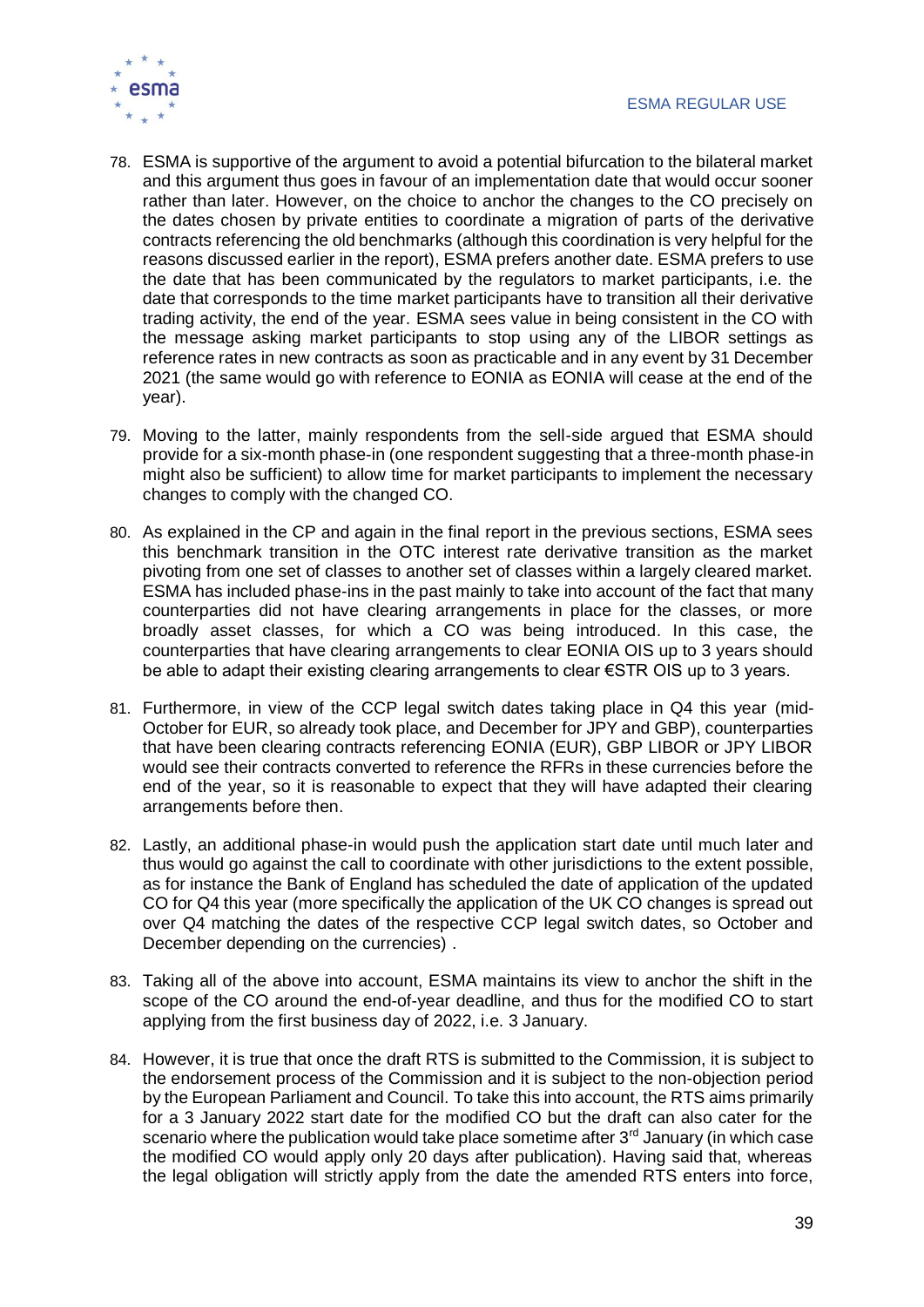

ESMA is convinced of the benefits of adapting the clearing arrangements earlier for the CO, and thus would still see value in market participants preparing for a 3 January start date.

- 85. Lastly, there were also a few comments from respondents with respect to the question of timing for the amended CO, but this time having to do with another aspect of the CO, i.e. the UK CCPs recognition status and the ongoing exercise concerning the EU clearing strategy. In this paper we are taking into account both authorised and recognised CCPs in order to assess the capacity to support the CO, in line with the EMIR procedure, whereas in the other exercise the clearing capacity necessary for the EU is one of the inputs. This thus means that although there is some link between the two topics, they can remain two separate exercises with their separate processes and timelines.
- 86. However, on this topic, it is important to recall the clear communications from the Commission on the need for EU counterparties to reduce reliance on UK CCPs. Although the CO review exercise covered in this final report is different as it is about how EU counterparties would need to adapt their clearing arrangements in response to the benchmark transition, in particular when transitioning away from EONIA and onto €STR, this could also be an opportunity to continue reducing reliance on UK CCPs.

### 5.4.2 USD case

- 87. Beyond the general case just discussed, i.e. the timing for the changes to the CO with respect to the classes denominated in EUR, GBP and JPY, ESMA received additional feedback regarding the timing for USD classes.
- 88. Broadly speaking, the views were split as well on the timing for removing USD LIBOR classes and on when to introduce SOFR classes (not just on whether SOFR would be fit for the CO which was discussed earlier in this section).
- 89. On the one hand, some respondents from the sell-side were of the view that the USD market had transitioned sufficiently to remove USD LIBOR now, but for SOFR, despite the comments on whether it was liquid enough, these respondents indicated that in any case this should be coordinated with the CFTC as the regulator for the domestic market for where the majority of these classes are traded.
- 90. On the other hand, some respondents from the other categories of respondents were of the view that USD LIBOR should be removed only when SOFR was being introduced. Despite the respective comments on whether SOFR was liquid enough for the CO, some of these respondents also indicated that coordination with the other regulators was important.
- 91. Regarding the timing for removing USD LIBOR, as per the other sections of the final report, ESMA believes there is value in being consistent for the CO with the communication whereby market participants are expected to stop using any of the LIBOR settings, including USD LIBOR, as reference rates in new contracts as soon as practicable and in any event by 31 December 2021. In line with section 5.2, this means that ESMA does not expect material activity and thus liquidity past the end of the year for USD LIBOR trading activity. If there is no longer material liquidity, then this means that the criteria of the CO would no longer be met as a result at that point. In other words, this means that these classes should also be removed from the CO at that time when the liquidity is expected to drop, i.e. for the removal of these classes to also be effective on 3 January 2022 as for the other currencies discussed in the previous section.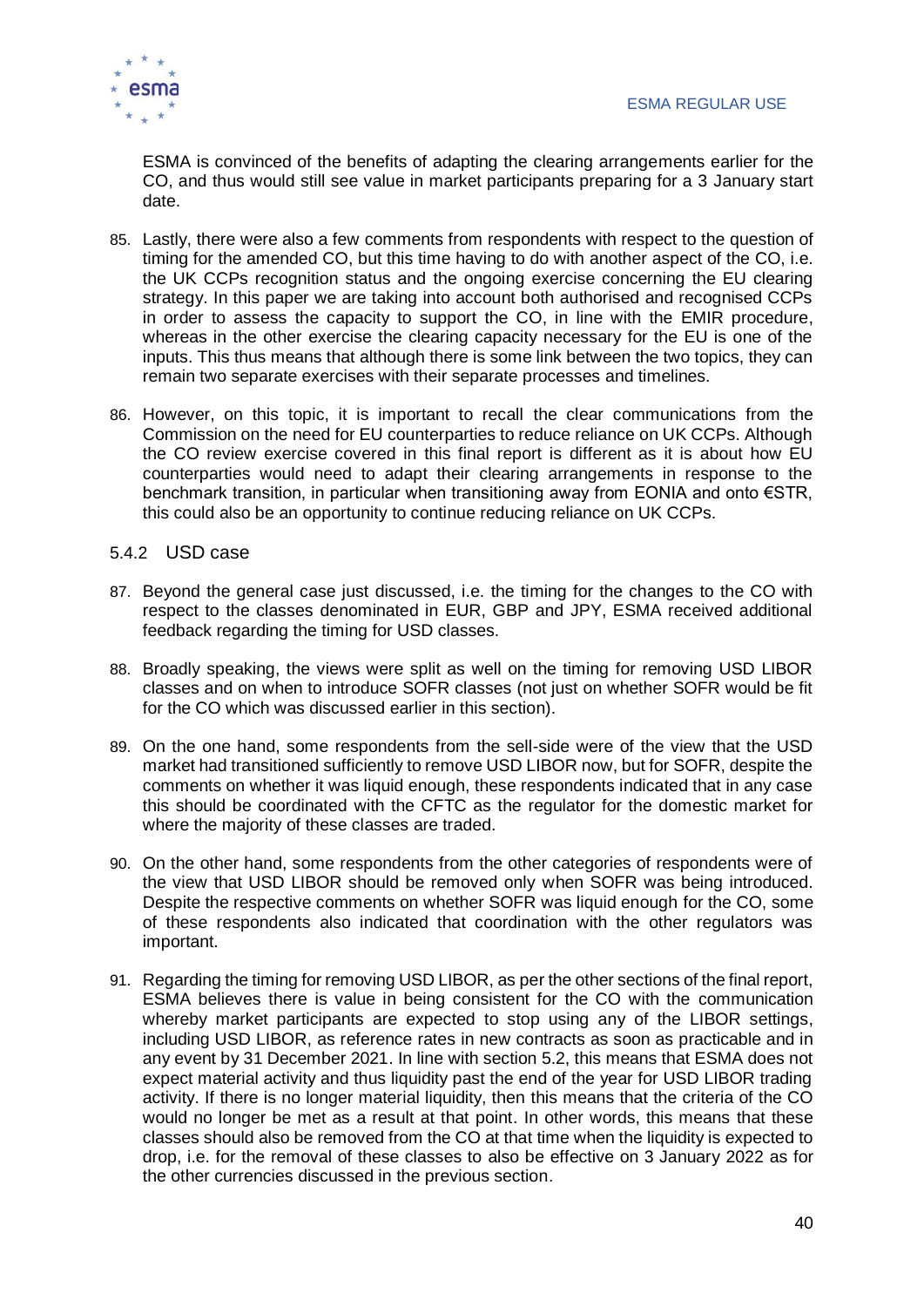

- 92. Regarding the timing for introducing SOFR, the situation is a bit different. As explained in section 5.2, there is sufficient liquidity to consider SOFR for the CO. It is already considered as a reliable and liquid enough rate, and furthermore it is expected to continue developing and become the lead successor rate to USD LIBOR in the OTC interest rate derivative market. However, as indicated in section 4, we have continued the dialogue with the regulators from the other jurisdictions who have not yet indicated whether and when they may introduce SOFR classes to their COs. ESMA is taking this element into account in defining the timing for the implementation relative to SOFR classes. At the end of the day, the approach set in EMIR, once the analysis concludes that a class is fit for the obligation, then ESMA has to take into account all the other elements to define the timing of the implementation, and in this case the phase-in.
- 93. As no CCP legal switch date has been coordinated and set yet by CCPs (for converting the backlog of legacy contracts referencing USD LIBOR into contracts referencing SOFR) and because it is not yet known if, and probably when, other jurisdictions would mandate SOFR in their CO, market participants are less advanced in their preparations for trading and clearing their OTC interest rate derivatives denominated in USD with a switch of a good portion of these to reference SOFR.
- 94. ESMA is thus providing in the draft RTS a phase-in of three additional months to counterparties that have had clearing arrangements in place for clearing USD LIBOR classes but need some extra time to adapt them to clear the new scope of the CO.
- 95. Counterparties with an international activity are in a similar position today as they were several years ago. The roll-out of the various clearing mandates were not precisely synchronised as jurisdictions had their respective processes and mandates to respect, but over time they largely converged. Taking all this into account, ESMA has thus introduced a three-month phase-in in the draft RTS for when the CO would start to apply to SOFR classes.
- 96. Given the strong link between the CO and the DTO in the Regulation and in market practices, the changes to the CO that have been discussed in this section would also have knock-on effects on the DTO. The DTO aspects are covered in detail in the next section.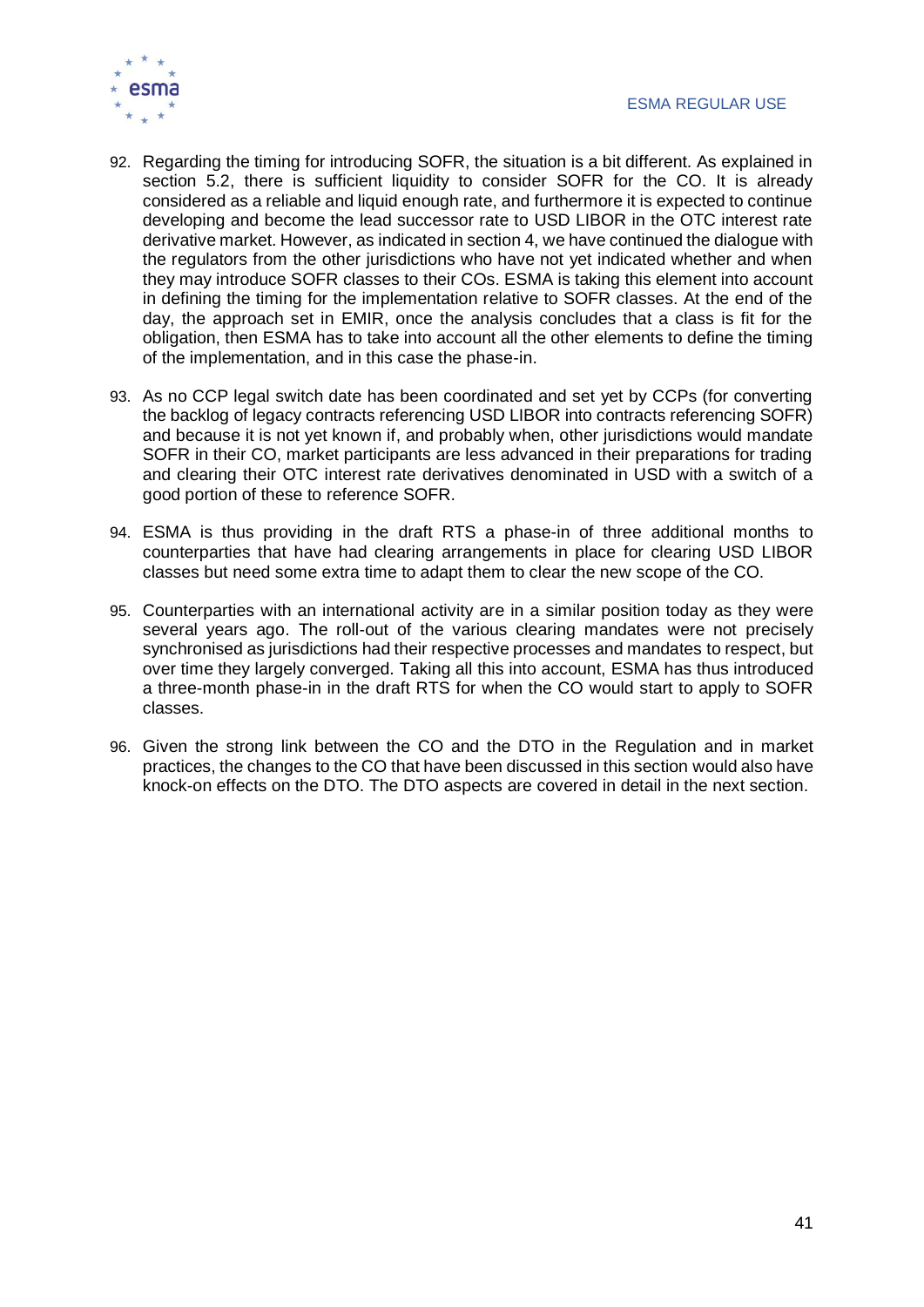

# <span id="page-42-0"></span>**6 Derivative trading obligation**

### <span id="page-42-1"></span>**6.1 Legal Framework**

- 97. Article 28 of MiFIR introduces a DTO established in accordance with the procedure set out in Article 32 of MiFIR and further specified in Commission Delegated Regulation (EU) 2016/2020 of 26 May 2016<sup>19</sup> (RTS 4).
- 98. Article 32 of MiFIR outlines the procedure for establishing which derivatives should be declared subject to mandatory trading on trading venues. According to Article 32(1) of MiFIR once a class of derivatives has been made subject to the CO under EMIR, ESMA shall draft RTS specifying which derivatives (or a subset of them) should be subject to the DTO.
- 99. Article 32(2) of MiFIR specifies that the following two factors have to be met when determining whether a class of derivatives subject to the CO should also be made subject to the DTO:
	- The venue test: the class of derivatives must be admitted to trading or traded on at least one admissible trading venue; and
	- The liquidity test: whether there is sufficient third party buying and selling interests in the class of derivatives so that a class of derivatives is 'sufficiently liquid' for the purpose of the DTO.
- 100. Article 32(3) of MiFIR lists a set of criteria for determining whether a class of derivatives or a relevant subset thereof is sufficiently liquid, and in particular: (i) the average frequency and size of trades, (ii) the number and type of active market participants, and (iii) the average size of spreads.
- 101. As mandated under Article 32(6) of MiFIR, RTS 4 further specifies the criteria for determining whether there is sufficient third-party buying and selling interests in a class of derivatives (or a subset) so that such a class of derivatives (or subset) is considered "sufficiently liquid" to trade on trading venues only.
- 102. Under Article 32(1) of MiFIR, every time a class of derivatives (or subset) is declared subject to the CO under EMIR, ESMA has 6 months to prepare, consult on, and present to the Commission a draft RTS specifying which derivatives should also be made subject to the DTO and as of which date.
- 103. Commission Delegated Regulation 2017/2417 (DTO RTS) <sup>20</sup> specifies the classes of derivatives subject to the DTO as well as the dates from which the DTO takes effect.
- 104. According to the current DTO RTS, fixed-to-float interest rate swaps (IRS) denominated in EUR, USD and GBP in certain benchmark contracts and as specified in the Annex of

<sup>19</sup> Commission Delegated Regulation (EU) 2016/2020 of 26 May 2016 supplementing Regulation (EU) No 600/2014 of the European Parliament and of the Council on markets in financial instruments with regard to regulatory technical standards on criteria for determining whether derivatives subject to the clearing obligation should be subject to the trading obligation, OJ L 313, 19.11.2016, p. 2.

<sup>20</sup> Commission Delegated Regulation (EU) 2017/2417 of 17 November 2017 supplementing Regulation (EU) No 600/2014 of the European Parliament and of the Council on markets in financial instruments with regard to regulatory technical standards on the trading obligation for certain derivatives, OJ L 343, 22.12.2017, p. 48.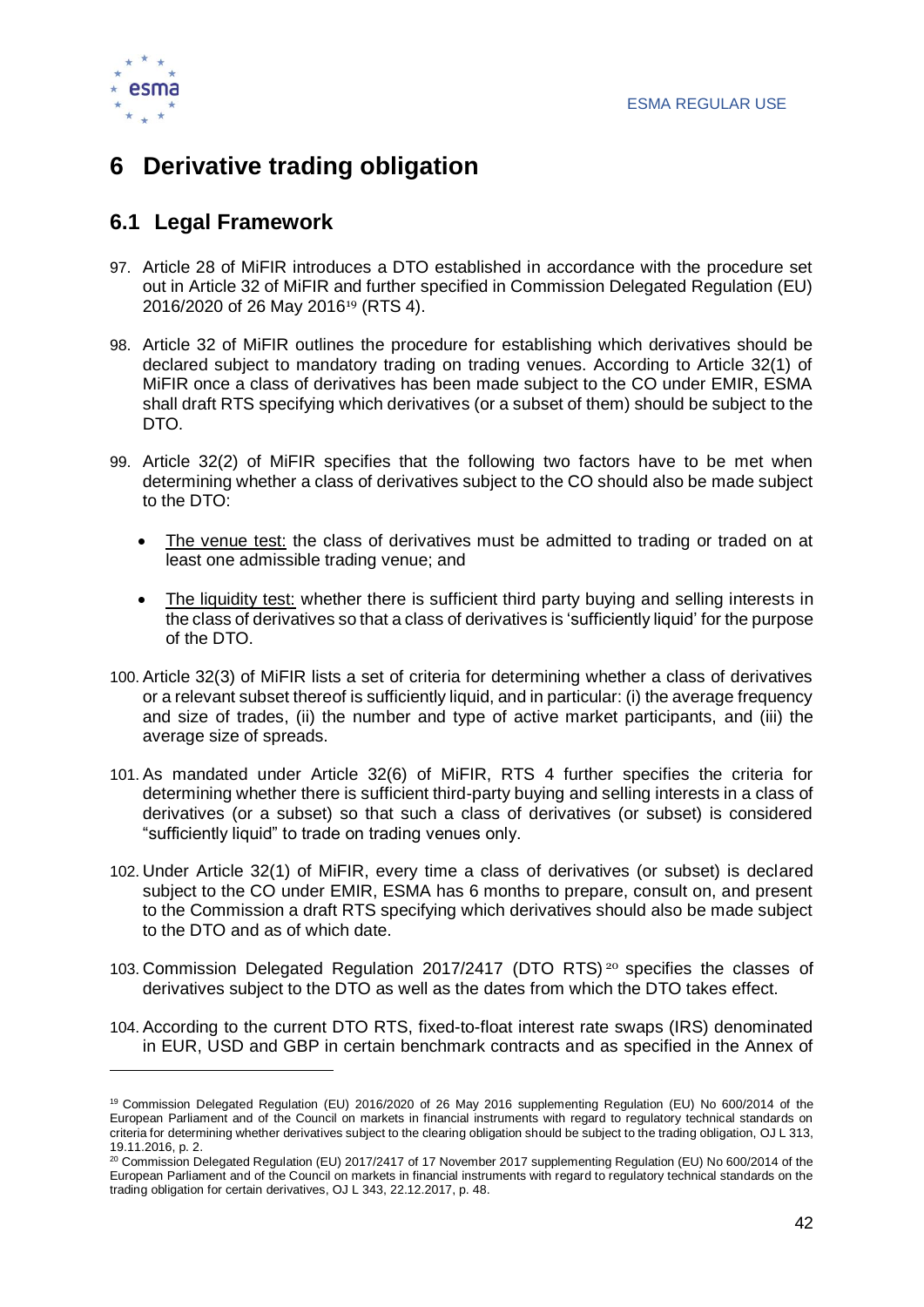

the DTO RTS, are subject to the DTO. Furthermore, two classes of index credit default swaps (CDS) as specified in the Annex of the DTO RTS are subject to the DTO.

### <span id="page-43-0"></span>**6.2 Determination for the purpose of the derivative trading obligation**

105.In the CP, ESMA made a couple of proposals in relation to the DTO, taking into account the proposals made for the CO. This included the proposal to remove fixed-to-float IRS referencing GBP LIBOR from both the CO and the DTO. ESMA also recommended to not include in the scope of the DTO at this point in time the OIS referencing the RFRs, i.e. €STR, SONIA, SOFR. ESMA did not yet make any proposals in the CP as regards the USD LIBOR and USD SOFR classes, and rather asked stakeholders for feedback on this aspect. It was noted that any proposals in relation to the scope of the DTO would depend on the changes made for the CO.

### 6.2.1 Feedback received

- 106.In relation to the approach concerning the OIS referencing €STR, SONIA and SOFR, i.e. to not include these contracts to the DTO at this point in time, a slight majority of respondents, representing the banking sector/sell-side, were supportive. Most note that there are low volumes of trades at the moment in these contracts, which does not warrant bringing these under the scope of the DTO. Some respondents noted that while liquidity in OIS referencing in particular €STR and SOFR may currently not be sufficient, ESMA should keep monitoring this activity. Two respondents from the banking sector suggested adding OIS referencing SONIA to the scope of the DTO to have a consistent approach taken across the UK and the EU.
- 107. Respondents representing other sectors, in particular trading venues, CCPs and the buyside, argued for a broader scope of the DTO. Most argued for OIS referencing SONIA and €STR to be included to the DTO and some recommended adding OIS on SOFR to the scope of the DTO. Respondents supporting a broader scope considered that the market has effectively transitioned to SONIA and that OIS referencing SONIA are sufficiently liquid. Concerning €STR and SOFR respondents considered that OIS referencing those benchmarks are already sufficiently liquid or are expected to become sufficiently liquid in the coming months. Lastly, it was raised that a broader scope of the DTO would contribute to moving more trading to regulated markets, MTFs and OTFs, that OIS contracts are more standardised than IRS referencing EURIBOR/LIBOR and that the DTO has positive impacts on market functioning and market stability.
- 108. Some respondents recommended to perform the assessment based on daily trading activity and/or to take the other criteria for determining derivatives subject to the DTO in Article 32(3) of MiFIR into account.
- 109. Many respondents, regardless of whether they were in favour of the approach or not, stressed the need for international alignment on derivatives subject to the DTO.
- 110. In relation to the question on USD LIBOR, the majority of respondents considered that IRS referencing USD LIBOR should continue to be subject to the DTO. Those respondents considered that there remains sufficient liquidity and high levels of trading activity for these contracts and that in consequence the criteria for being subject to the DTO continue to be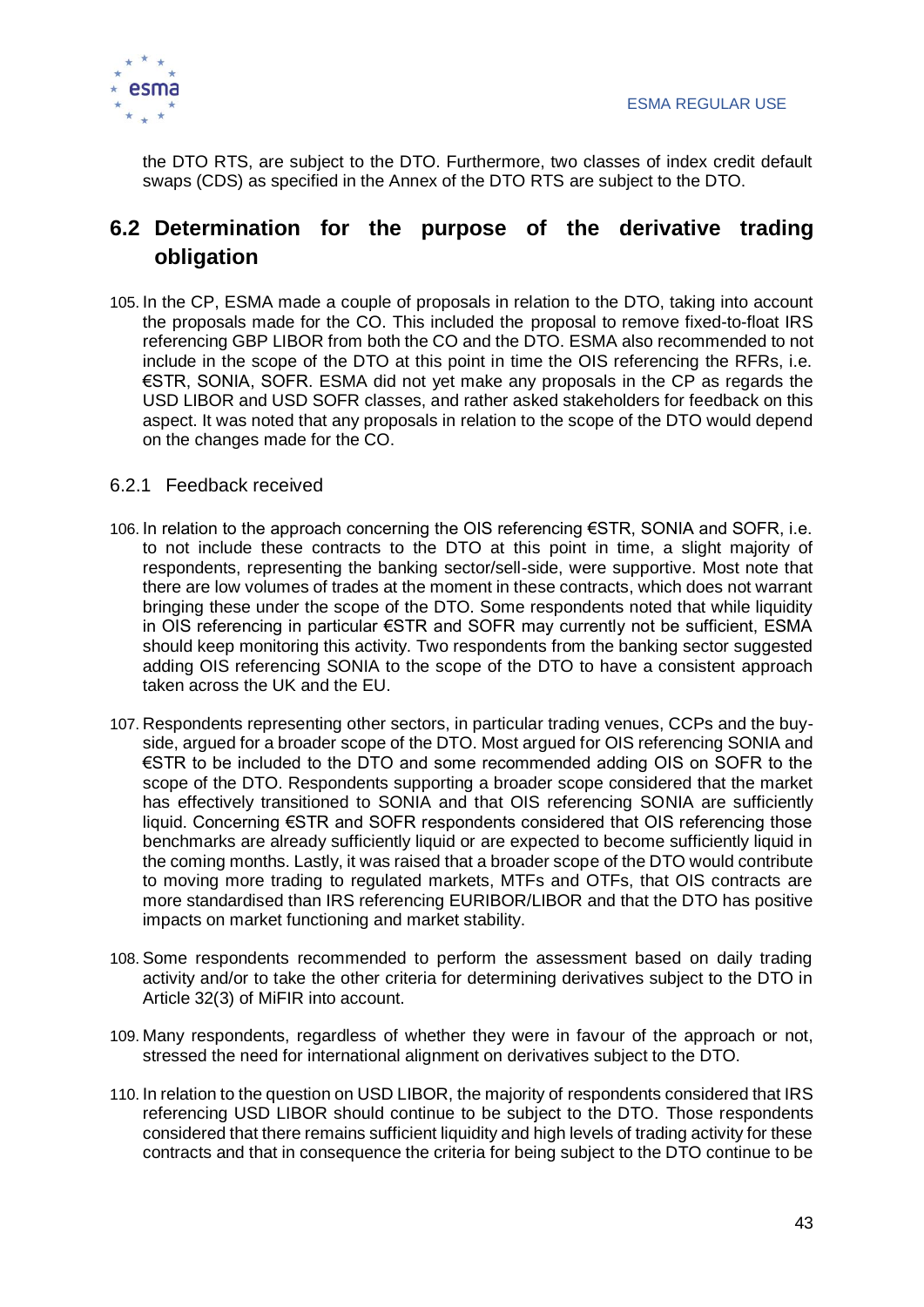

met. Many respondents suggested that the DTO for IRS referencing USD LIBOR should only be removed once it is replaced by a DTO for OIS referencing SOFR.

111. Other respondents, mainly from the banking sector/sell side, did not agree with keeping IRS referencing USD LIBOR subject to the DTO since liquidity is expected to drop by the end of 2021.

### 6.2.2 The venue test

- 112. For the OIS referencing €STR, SONIA and SOFR an assessment was carried out as to whether these should be made subject to the DTO. This assessment is carried out in the following subsections, starting with the venue test before looking at the liquidity of such contracts for the purpose of the DTO.
- 113. Article 32(2)(a) of MiFIR requires that in order for the DTO to take effect the class of derivatives subject to the CO must be admitted to trading or traded on at least one trading venue as referred to in Article 28(1) of MiFIR, i.e. a regulated market, MTF, OTF or a thirdcountry trading venue following an equivalence decision of the Commission.
- 114. When developing the first RTS on the DTO back in 2017, ESMA decided to include for this assessment only EU trading venues and not to apply the venue test for non-EU trading venues. However, at the time when carrying out the first assessment, no equivalence decisions on eligible third country trading venues had been made. Since EU market participants can also meet the DTO by trading on third-country trading venues, this assessment should therefore also consider third-country trading venues.
- 115. The assessment that was described in the CP looked at reference data submitted by EU trading venues to ESMA's Financial Instruments Reference Data System (FIRDS) and concluded that the venue test for OIS referencing €STR, SONIA and SOFR was met. This continues to be the case, as currently a wide variety of OIS referencing €STR, SONIA and SOFR are made available for trading on MTFs and OTFs, covering a wide range of maturities.
- 116. ESMA has not received any indications that the list of EU trading venues offering trading of derivatives referencing the new RFRs, as depicted in the CP, would be incorrect. No stakeholder in the consultation disagreed with the assessment of the venue test. Hence ESMA considers this criterion to still be met.

### 6.2.3 Updated liquidity test

- 117. ESMA has also assessed whether the OIS referencing €STR, SONIA and SOFR are 'sufficiently liquid' for the DTO to take effect. For this Final Report, ESMA has updated the figures that were used for the CP. Most of these results are based upon EMIR TR data. ESMA considered an update of the figures necessary, as the transition to the RFRs is nearing its completion and the latest picture as to trading activity in contracts referencing €STR, SONIA and SOFR can be presented.
- 118. As was previously the case for the CP, ESMA opted again for a holistic assessment of the liquidity in the €STR, SONIA, SOFR classes. <sup>21</sup> Some stakeholders recommended to

<sup>&</sup>lt;sup>21</sup> It should be noted that the data displayed in the figures in this section cover trading activity in any IRS referencing to  $\epsilon$ STR, SONIA or SOFR. The bulk of the trading activity consists of OIS or basis swaps.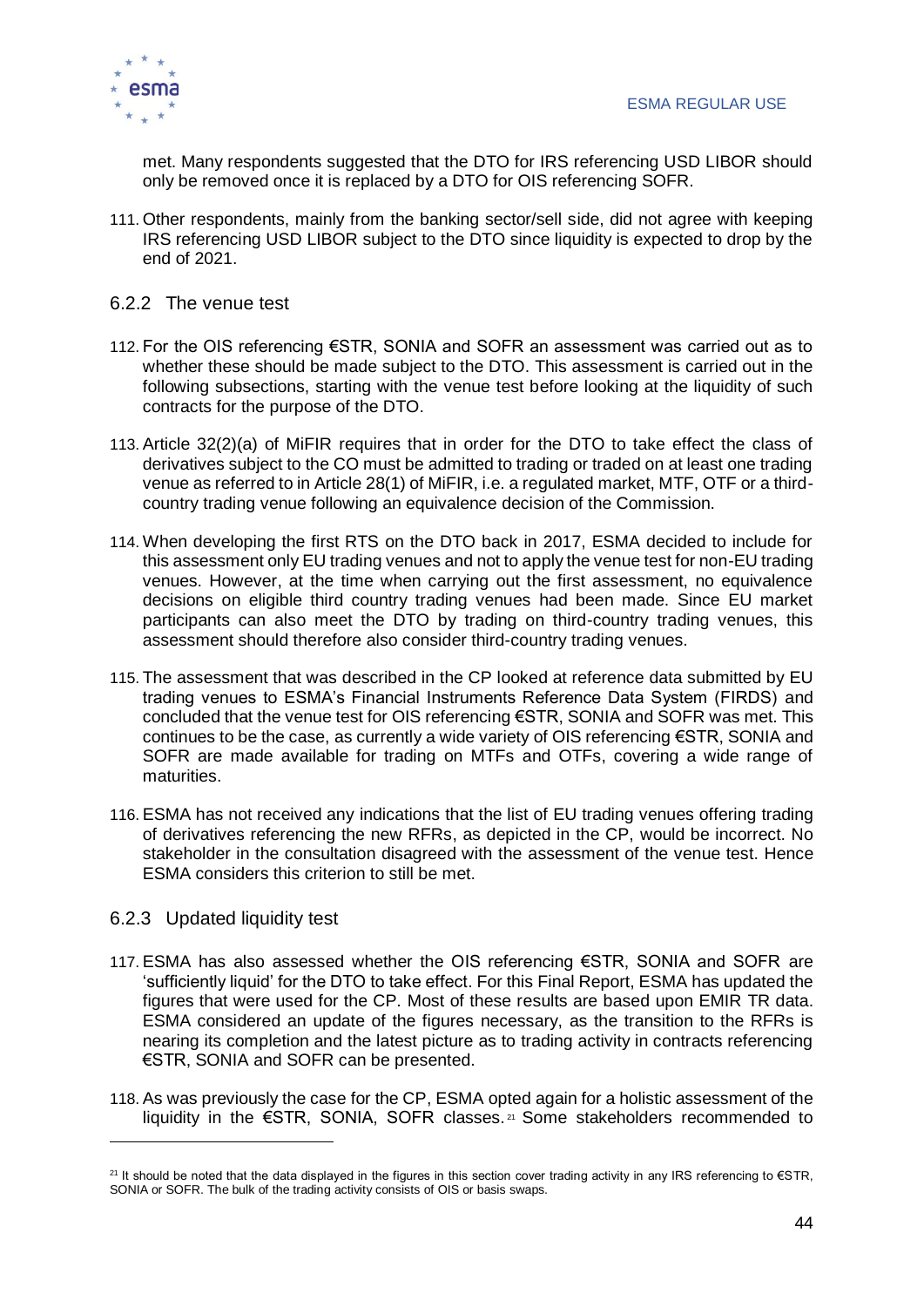

perform the assessment based on daily trading activity and/or to take the other criteria for determining derivatives subject to the DTO in Article 32(3) of MiFIR into account.

- 119. However, as this is not an assessment of a new DTO, but rather about accompanying the benchmark transition, ESMA is not looking in detail at every single criterion mentioned in Article 32(3) of MiFIR. ESMA has approached this exercise rather by looking at how trading activity is pivoting from certain classes to other classes.
- 120.It should be noted that while continuously improving, EMIR data is still prone to data issues, especially with respect to the reporting of newly created benchmarks, which is currently done in a very heterogenous way. Potentially records are not identified as referring to RFR if they are reported wrongly or inaccurately. This is more likely to happen in less liquid instruments or with instruments that have a lower notional. Also, currently there are no obligations to report all MTF and OTF transactions using the venue MIC, which might also result in underestimating the share of instruments traded on venue.
- 121.In terms of comparison to the CP data, it should be noted that some of the trading activity that was categorised as "MiFID MTF" and "MiFID OTF" in the CP was ex post identified to include UK venues. In a similar vein, an issue was found in the data analysis in relation to volumes on EU venues. Taking into account these reclassifications, a more accurate picture is provided in the Figures 18, 21 and 22, also retroactively for those months already included in the CP (November 2020, January 2021).
- 122.In the figures used below (those based on EMIR data), OTC refers to at least one EEA counterparties executing a transaction OTC. MTF means that the EEA counterparty is executing a transaction on a MiFID MTF. Similarly, OTF means that the EEA counterparty is executing a transaction on a MiFID OTF. UK means that the EEA counterparty is executing a transaction on a UK venue and TC refers to the EEA counterparty executing a transaction on a third-country venue.

### 6.2.3.1 EUR

- *123.* Similar to the figures from the CP, and as also highlighted in section 3.2.2.2, the bulk of trading activity in EUR denominated IRS remains concentrated in contracts referencing EURIBOR, followed by EONIA. Currently only very little trading volume is executed, both by EEA counterparties and globally, in contracts referencing €STR (see Figures 6 and 7). Contracts referencing €STR are available throughout a broad range of maturities. While most trading activity concentrates in short maturities (0-2 year), trading activity in maturities up to 50 years can be observed (see Figure 8).
- 124. When looking at the execution venue of €STR contracts based on EMIR trade state data reported by EEA counterparties covering the reference period November 2020 to September 2021 (Figure 18), it can be observed that between 30% to 60% of the gross monthly flows was executed OTC. Overall, there is a large fluctuation of execution venues from one month to the other.
- 125. Activity in IRS referencing €STR on EU trading venues was identified to be around 25% to 40%, depending on the month. The trading activity on EU venues has increased from November 2020 to May 2021, with a small decrease in September 2021 in favour of OTC trading. While increased activity is taking place on EU venues, overall activity in €STR compared to EONIA and EURIBOR is still very low, as mentioned above.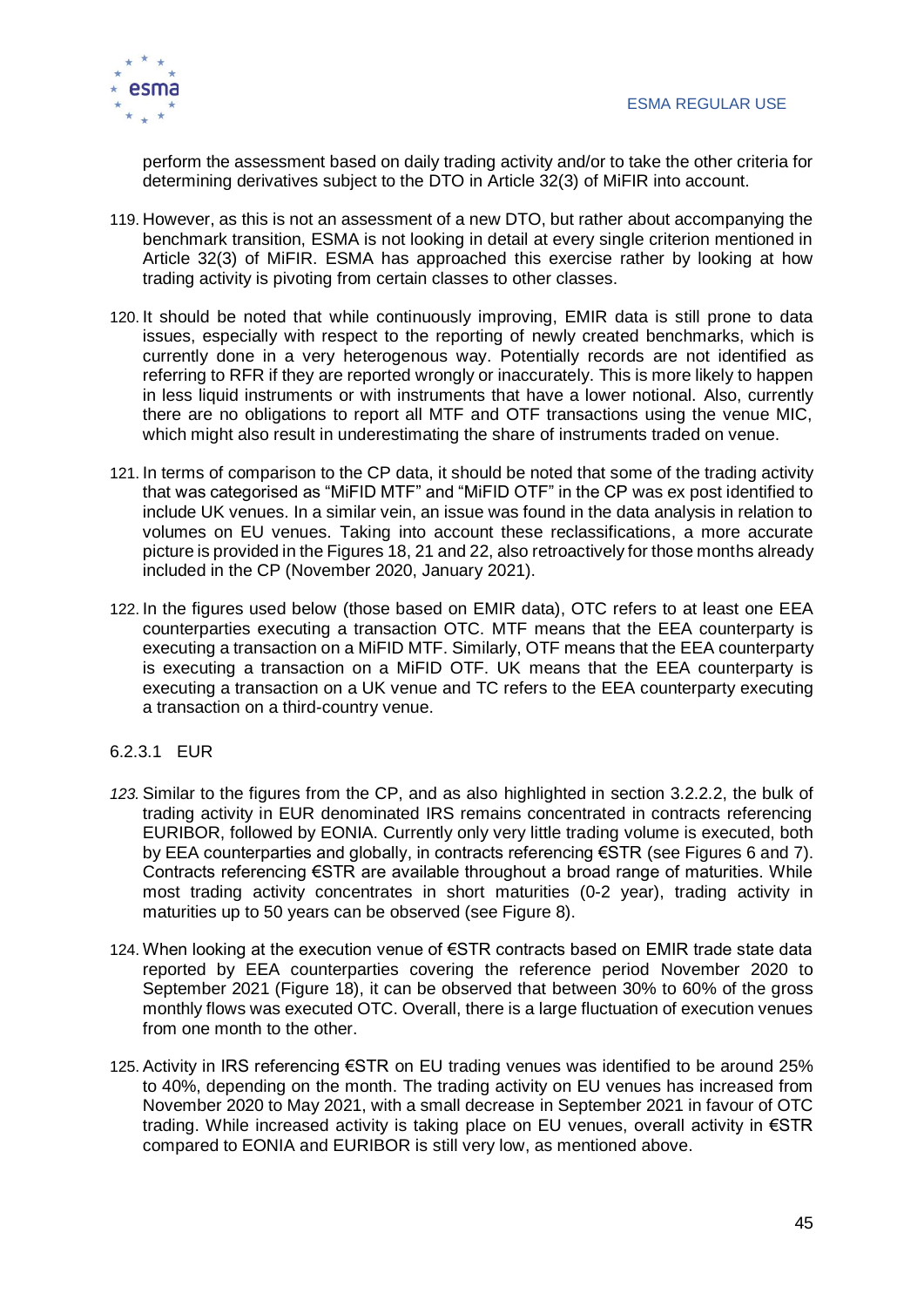



#### **FIGURE 18: €STR – GROSS MONTHLY FLOWS FOR SELECTED MONTHS IN THE PERIOD NOV '20 TO SEP '21**

Note: Gross notional monthly volumes of IRS' referencing the Benchmark on at least one of the two legs. Flows constructed using weekly notional amounts outstanding (Trade State files) and selecting for each week only transactions executed within this week. in %.

126. Activity in OIS referencing €STR on third-country trading venues is not very high. In September 2021 cumulative activity on UK and third-country venues amounted to approximately 10%. The trading activity on SEFs for contracts referencing €STR remains very low. Figure 19 below shows the updated trading activity on US SEFs for IRS referencing RFRs based on the new reference period 1 January 2021 to 30 September 2021 split by type of trading activity, i.e. dealer-to-client (D2C) and dealer-to-dealer (D2D).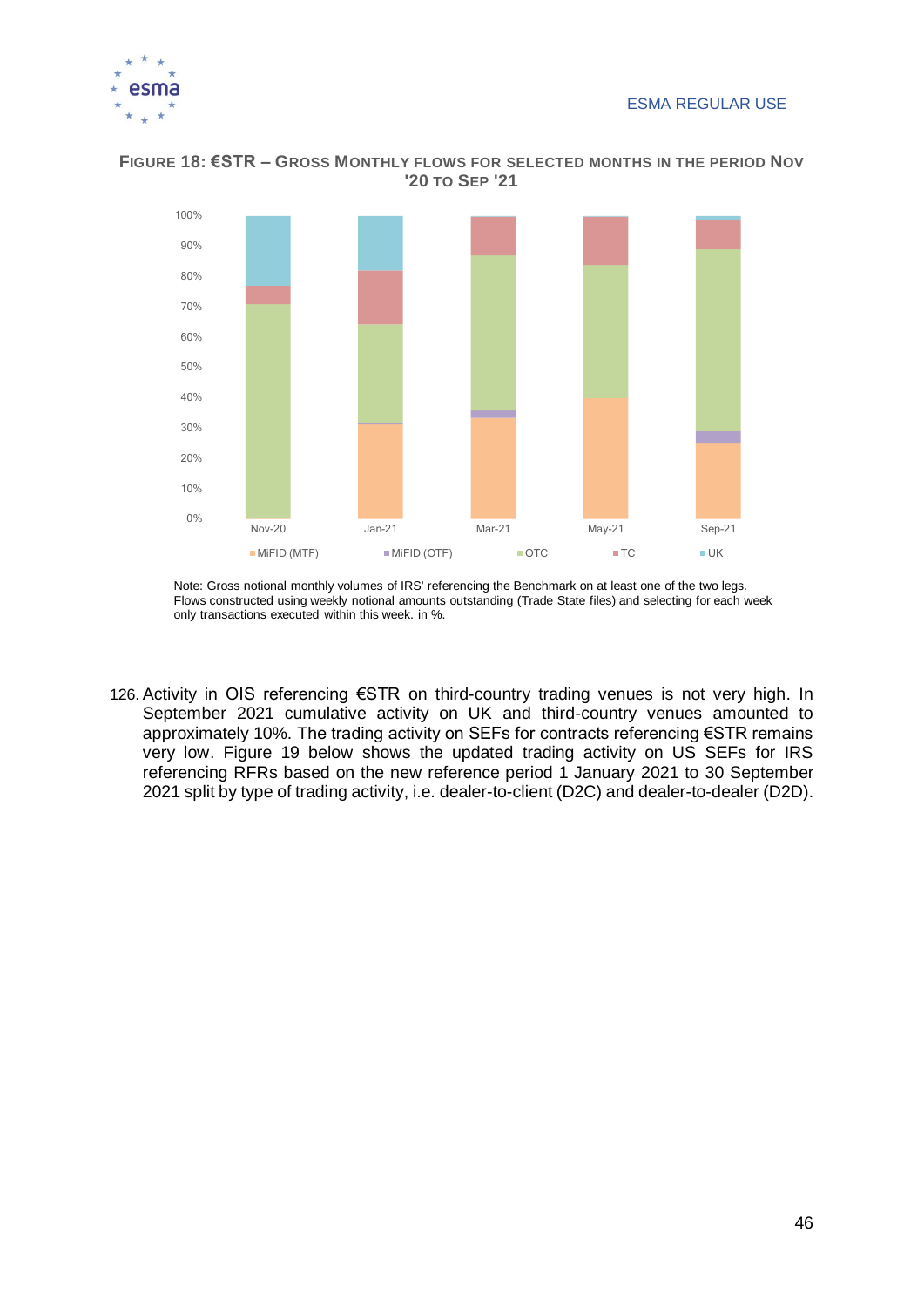



### **FIGURE 19 TRADING ACTIVITY ON US SEFS IN IRS REFERENCING RFRS BY CURRENCY AND TYPE OF ACTIVITY**

Note: Trading activity on all US SEFs in IRS referencing RFRs in the G4 currencies divided by DealertoClient and Dealer-to-Dealer activity. Figure constructed using data from Clarus SEFView by aggregating activity on each indiviual SEF over the period 1 Jan 2021 - 30 Sep 2021. Sources: Clarus SEFView



**FIGURE 20 D2C/D2D ACTIVITY PER MONTH OVER THE G4 CURRENCIES**

47 Note: Trading activity on all US SEFs in IRS referencing RFRs in the G4 currencies divided by Dealer-to-Client and Dealer-to-Dealer activity. Figure constructed using data from Clarus SEFView by aggregating activity on each individual SEF over the period 1 Jan 2021 - 30 Sep 2021. Sources: Clarus SEFView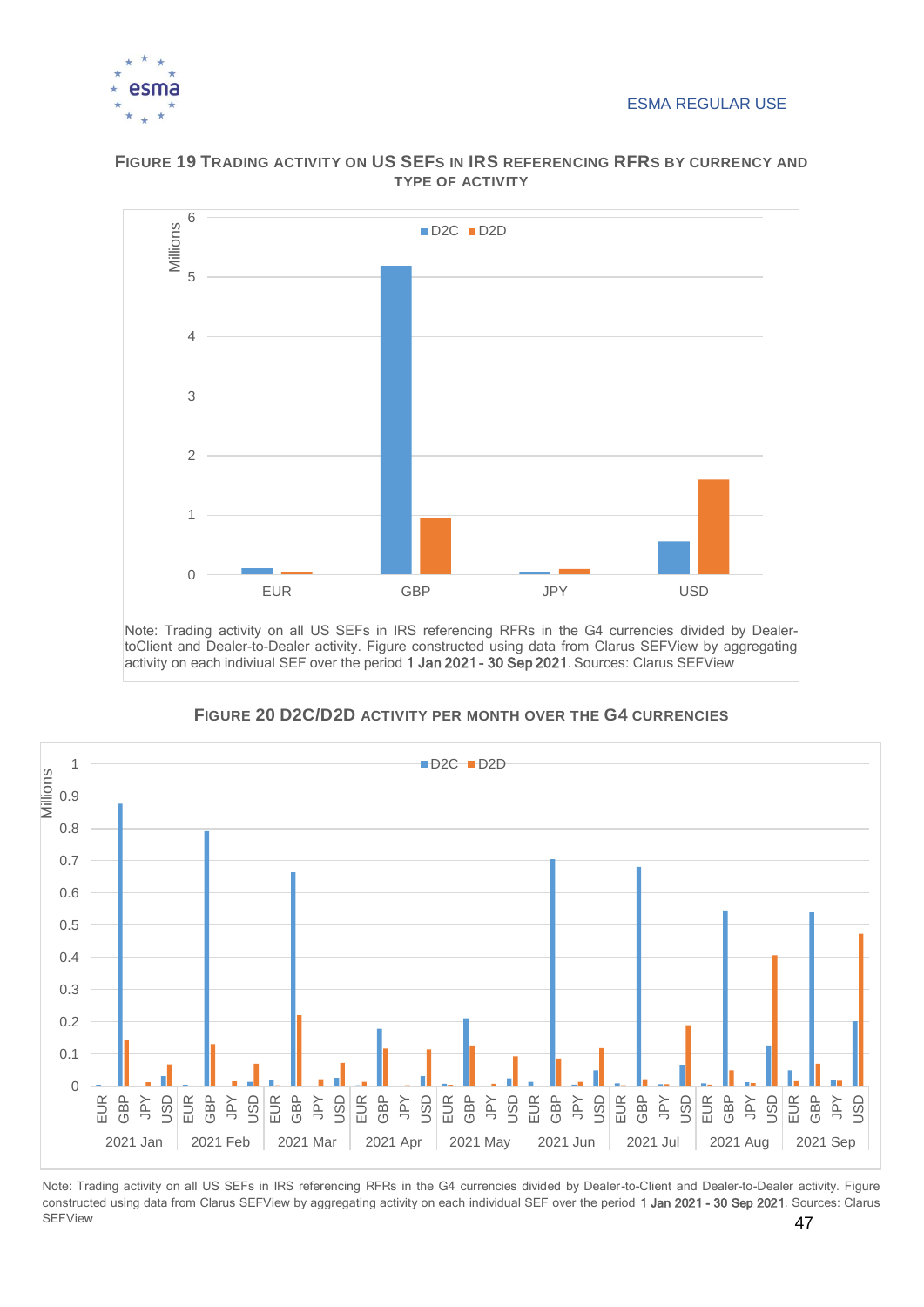

- 127.In the CP, ESMA concluded that it would not recommend introducing the DTO to OIS referencing €STR, considering the low level of liquidity for contracts referencing €STR and considering that currently no DTO is in force for EONIA contracts. While a majority of respondents agreed with this approach, some respondents argued for a broader scope of the DTO, in particular covering also OIS referencing €STR (and SONIA). These respondents considered that OIS referencing €STR are already sufficiently liquid or are expected to become sufficiently liquid in the coming months.
- 128. Based on the newest figures in this Final Report, ESMA would however conclude that the overall level of liquidity for OIS referencing €STR is currently too low to introduce the DTO to these contracts. Nonetheless, ESMA expects that certain milestones may further enhance liquidity in OIS referencing €STR, such as the CCP transition from EONIA to €STR that occurred in mid-October and the €STR First Initiative, which recommends that interdealer brokers change RFR swap trading conventions from EONIA to €STR from that same date. ESMA therefore intends to reassess the liquidity of OIS referencing €STR for the purpose of the DTO in the short to medium-term.
- 6.2.3.2 GBP
- 129. As mentioned in the CP, the transition to RFRs is most advanced for SONIA with already a large share of the trading volume in GBP LIBOR having migrated to SONIA. While trading is concentrated in short-term maturities, activity in longer maturities is quickly developing and there is significant trading activity across the curve.
- 130. Trading activity for IRS referencing SONIA sees a significant share of the trading activity being executed OTC, with OTC gross monthly flow for each month fluctuating between 80% to 85% over the period November 2020 to September 2021 (see Figure 21).
- 131. Only very marginal activity in IRS referencing SONIA on EU trading venues was identified.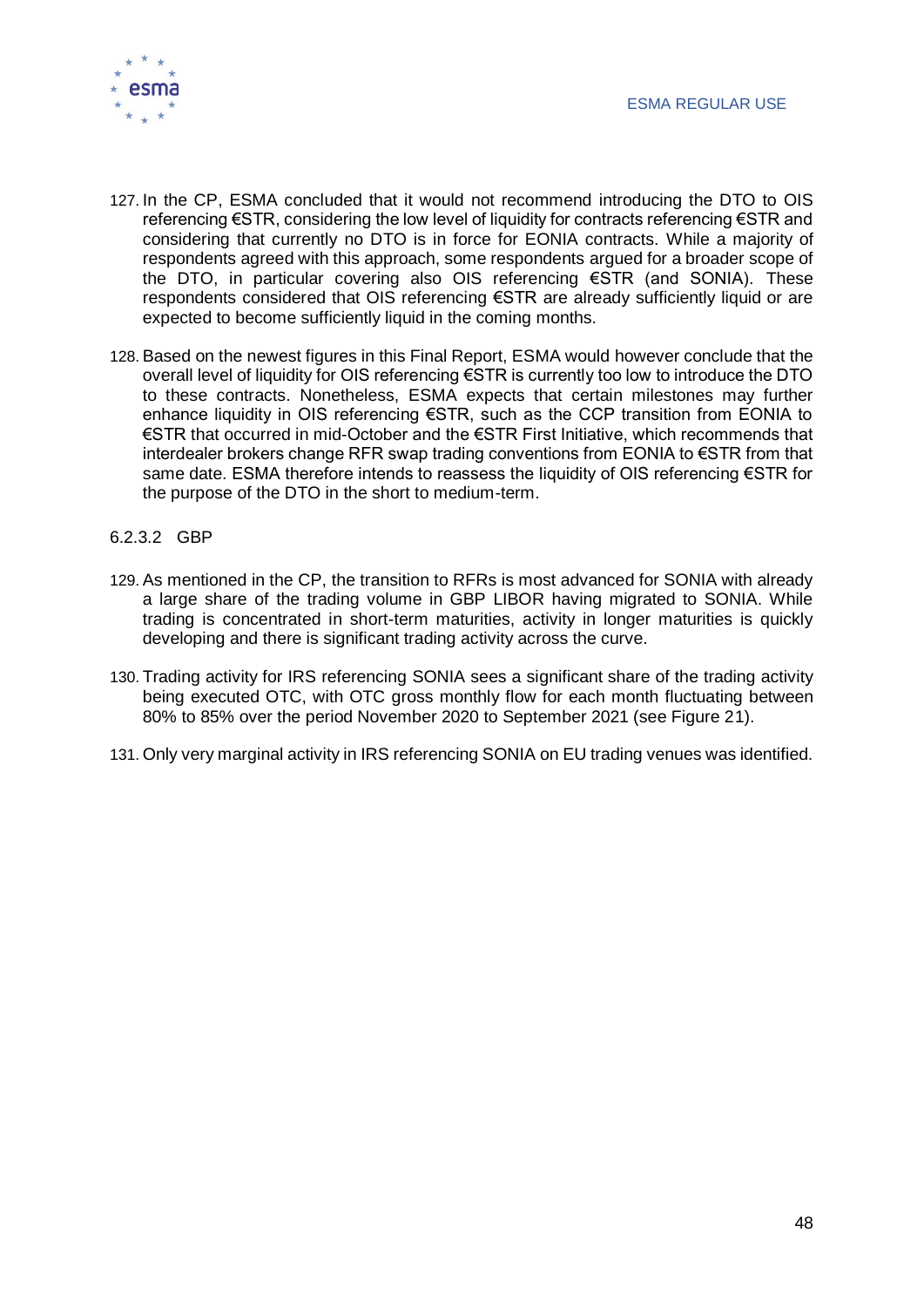



#### **FIGURE 21 SONIA - GROSS MONTHLY FLOWS FOR SELECTED MONTHS IN THE PERIOD NOV '20 TO SEP '21**

Note: Gross notional monthly volumes of IRS' referencing the Benchmark on at least one of the two legs. Flows constructed using weekly notional amounts outstanding (Trade State files) and selecting for each week only transactions executed within this week. in %.

- 132. Limited trading executed on third-country trading venues with no significant uptake could be observed over the past months based on EMIR data. Figures 19 and 20 provide more clarity on SEF trading. Figure 19 shows that there has been some trading activity in contracts referencing SONIA on US SEFs, in particular for D2C trading. However, Figure 20 shows that both D2C and D2D activity in fact (with some fluctuation per month) have been decreasing over the last couple of months since January 2021.
- 133.In the CP, ESMA concluded that the liquidity in SONIA contracts traded on venue is split between third-country equivalent venues such as US SEFs and third-country nonequivalent venues (in particular the UK). Given that there was only marginal liquidity in OIS referencing SONIA on EU trading venues, ESMA did not recommend including OIS referencing SONIA in the scope of the DTO.
- 134. While a majority of stakeholders agreed with this approach, some argued for a broader scope of the DTO, in particular covering also OIS referencing SONIA (and €STR). Respondents supporting a broader scope considered that the market has effectively transitioned to SONIA and that OIS referencing SONIA are sufficiently liquid.
- 135. However, based on the above new figures, ESMA would conclude that the level of liquidity on EU trading venues and third-country equivalent venues such as US SEFs for OIS referencing SONIA is currently too low (even decreasing for SEFs) to introduce the DTO to these contracts.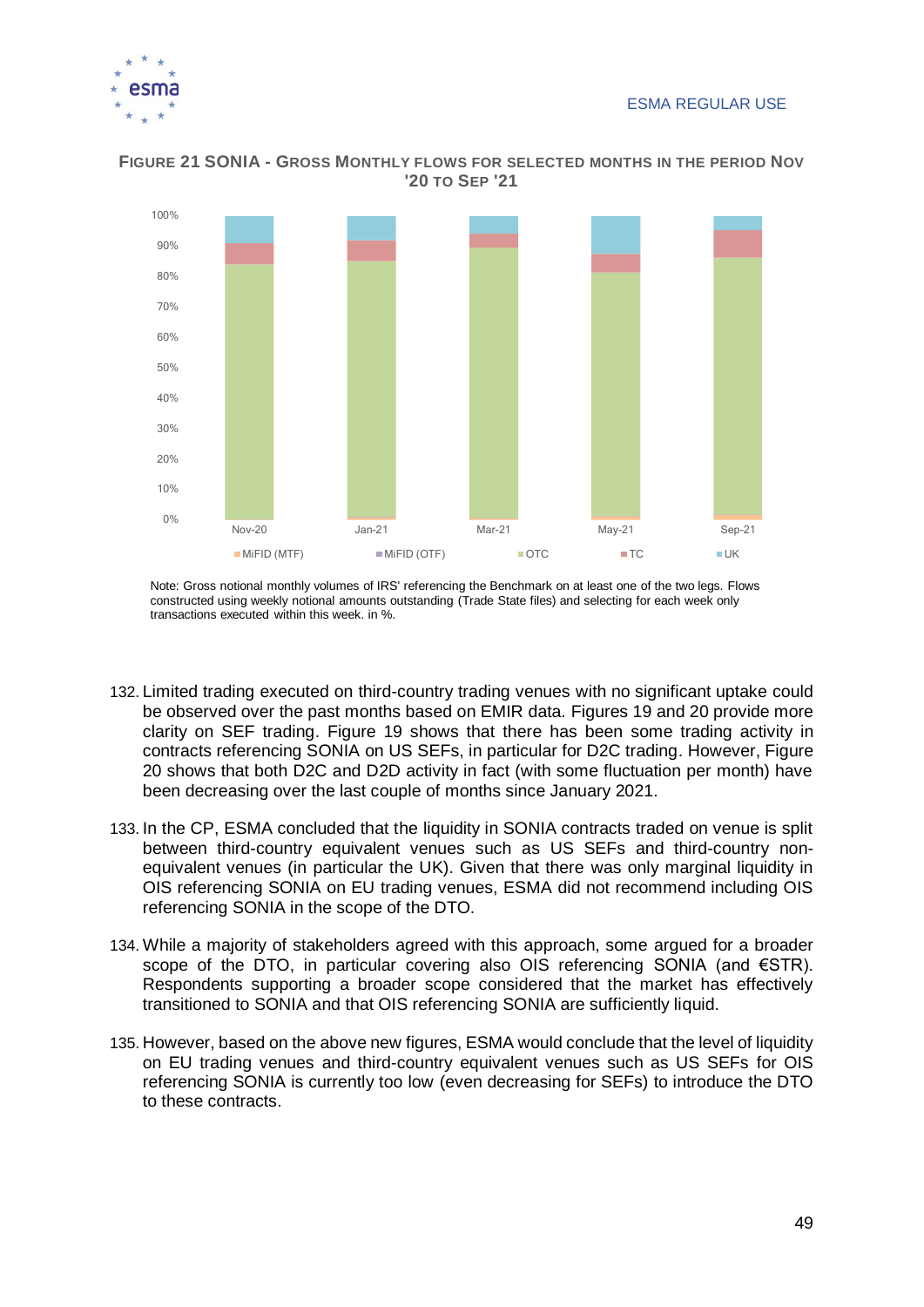

#### 6.2.3.3 USD

- 136. The transition from USD LIBOR to SOFR is significantly less advanced compared to SONIA. While trading activity has been increasing over the last months and it can also be observed that trading picks up in longer maturities, trading activity in OIS referencing SOFR remains marginal compared to the remaining trading activity in USD LIBOR (see section **[USD](#page-24-1)**[3.2.2.5\)](#page-24-1).
- 137. When looking at the execution venues used by EEA counterparties based on EMIR data (see **Error! Reference source not found.**2), it can be observed that the vast majority of the gross monthly flows has been executed OTC over the period observed. Based on EMIR data, some limited trading activity could be observed on EU trading venues, thirdcountry trading venues and UK venues. The liquidity in OIS referencing SOFR traded on venue is split between these three categories.
- 138. When looking in more detail at the trading activity on US SEFs in particular, some liquidity, largely D2D activity, can be observed (see **Error! Reference source not found.**). There is a trend of increasing SOFR activity on SEFs, for both D2D and D2C activity (see Figure 20).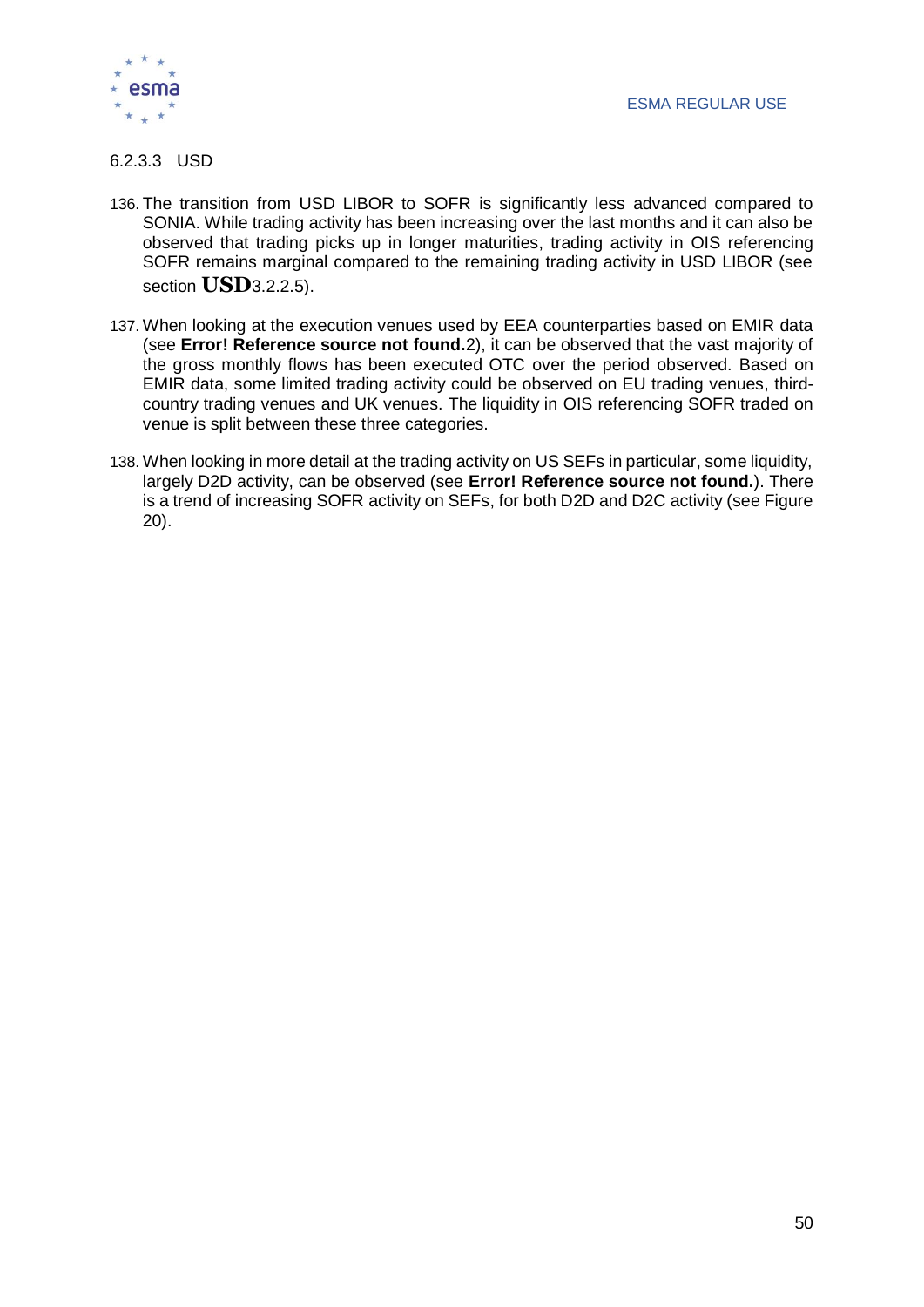



#### **FIGURE 22 SOFR - GROSS MONTHLY FLOWS FOR SELECTED MONTHS IN THE PERIOD NOV '20 TO SEP '21**

Note: Gross notional monthly volumes of IRS' referencing the Benchmark on at least one of the two legs. Flows constructed using weekly notional amounts outstanding (Trade State files) and selecting for each week only transactions executed within this week. in %.

- 139.In the CP, ESMA concluded that there is only marginal liquidity in OIS referencing SOFR, and that ESMA would consider it premature to include OIS referencing SOFR in the scope of the DTO. A majority of stakeholders responding to the CP agreed, although a few considered that OIS referencing SOFR are already sufficiently liquid or are expected to become sufficiently liquid in the coming months.
- 140. However, based on the newest figures in this Final Report, ESMA would conclude that the level of liquidity on EU trading venues and equivalent third-country venues such as US SEFs for OIS referencing SOFR is currently too low to introduce the DTO to these contracts.
- 141. Finally, concerning USD LIBOR, Figures 15 and 16 in section 3.2.2. indicate the activity in USD LIBOR contracts (vs SOFR). According to the latest figures, trading in USD LIBOR is not yet decreasing. The majority of stakeholders considered that IRS referencing USD LIBOR should continue to be subject to the DTO due to sufficient liquidity and high levels of trading activity for these contracts. Many respondents suggested that the DTO for IRS referencing USD LIBOR should only be removed once it is replaced by a DTO for OIS referencing SOFR. Other respondents did not agree with keeping IRS referencing USD LIBOR subject to the DTO since liquidity is expected to drop by the end of 2021.
- 142. ESMA agrees on the latter point, and notes that, at the latest by 31 December 2021, EU market participants are expected to no longer enter into OTC interest rate derivatives referencing USD LIBOR, which means that there should be a decrease towards the end of the year and that there should not be any material liquidity in derivatives referencing USD LIBOR beginning of 2022. As noted in section 5, ESMA decided that several USD LIBOR classes should be removed from the CO, including fixed-to-float IRS referencing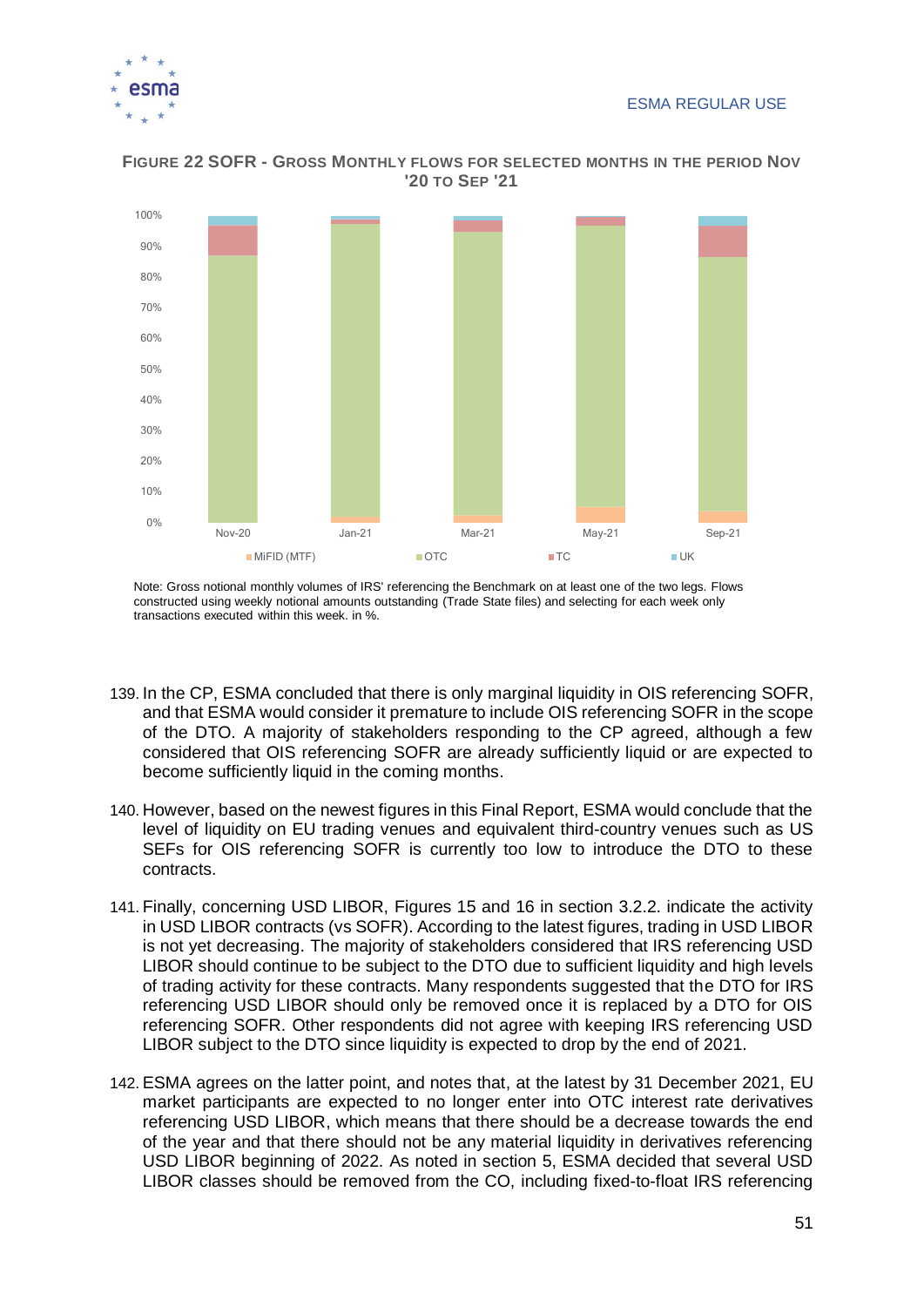

USD LIBOR. Therefore, given that for those reasons ESMA is proposing to remove the CO for USD LIBOR, the precondition in Article 32(1) of MiFIR for making derivatives subject to the DTO is no longer met. The DTO would consequently no longer apply to these contracts.

### <span id="page-52-0"></span>**6.3 Overview of the proposed amendments to the scope of the derivative trading obligation**

- 143. ESMA confirms its approach to follow the approach for OIS referencing €STR, SONIA and SOFR as outlined in the CP.
- 144.In relation to GBP LIBOR, ESMA would maintain its approach to remove from the DTO the fixed-to-float IRS referencing GBP LIBOR. This is in line with the approach as described in section 5, as the scope of the CO will be amended and fixed-to-float IRS referencing GBP LIBOR removed from the scope of the CO. In consequence, the precondition in Article 32(1) of MiFIR for making derivatives subject to the DTO, i.e. the class of derivatives is subject to the CO, is no longer met and the DTO can no longer apply to these contracts. This approach is also in line with what UK authorities are doing. The FCA is removing derivatives referencing GBP LIBOR under the current DTO (the FCA is however replacing them with OIS referencing SONIA).<sup>22</sup>
- 145. As mentioned above, ESMA would additionally remove from the DTO the fixed-to-float IRS referencing USD LIBOR.
- 146. [Table 6](#page-52-1) below presents an overview of the final proposals for changes to the DTO.

| Type                              | <b>Settlement</b> | <b>Reference</b>     | <b>Trade</b>                           | <b>Optionality</b> | <b>Tenor</b>                | <b>Notional</b> |
|-----------------------------------|-------------------|----------------------|----------------------------------------|--------------------|-----------------------------|-----------------|
|                                   | <b>Currency</b>   | <b>Index</b>         | <b>Start Type</b>                      |                    |                             | <b>Type</b>     |
| Fixed-<br>Float                   | <b>EUR</b>        | <b>EURIBOR</b><br>6M | Spot $(T+2)$                           | <b>No</b>          | 2 to 10, 12, 15, 20, 30y    | Constant        |
| Fixed-<br>Float                   | <b>EUR</b>        | <b>EURIBOR</b><br>3M | Spot $(T+2)$                           | <b>No</b>          | 2 to 7, 10, 15, 20, 30y     | Constant        |
| Fixed-<br><del>Float</del>        | USD               | <b>LIBOR 3M</b>      | $Spot (T+2)$                           | Nө                 | 2 to 7, 10, 12, 15, 20, 30y | Constant        |
| <del>Fixed-</del><br><b>Float</b> | USD               | <b>LIBOR 3M</b>      | <b>IMM (next 2</b><br><b>IMM</b> dates | <del>No</del>      | 2 to 7, 10, 12, 15, 20, 30y | Constant        |

<span id="page-52-1"></span>**TABLE 6: FIXED-TO-FLOAT SINGLE CURRENCY IRS SUBJECT TO THE DTO<sup>23</sup>**

<sup>22</sup> <https://www.fca.org.uk/publication/policy/ps21-13.pdf>

<sup>&</sup>lt;sup>23</sup> The table only covers a subset of the specifications of fixed-to-float single currency interest rate swaps subject to the DTO.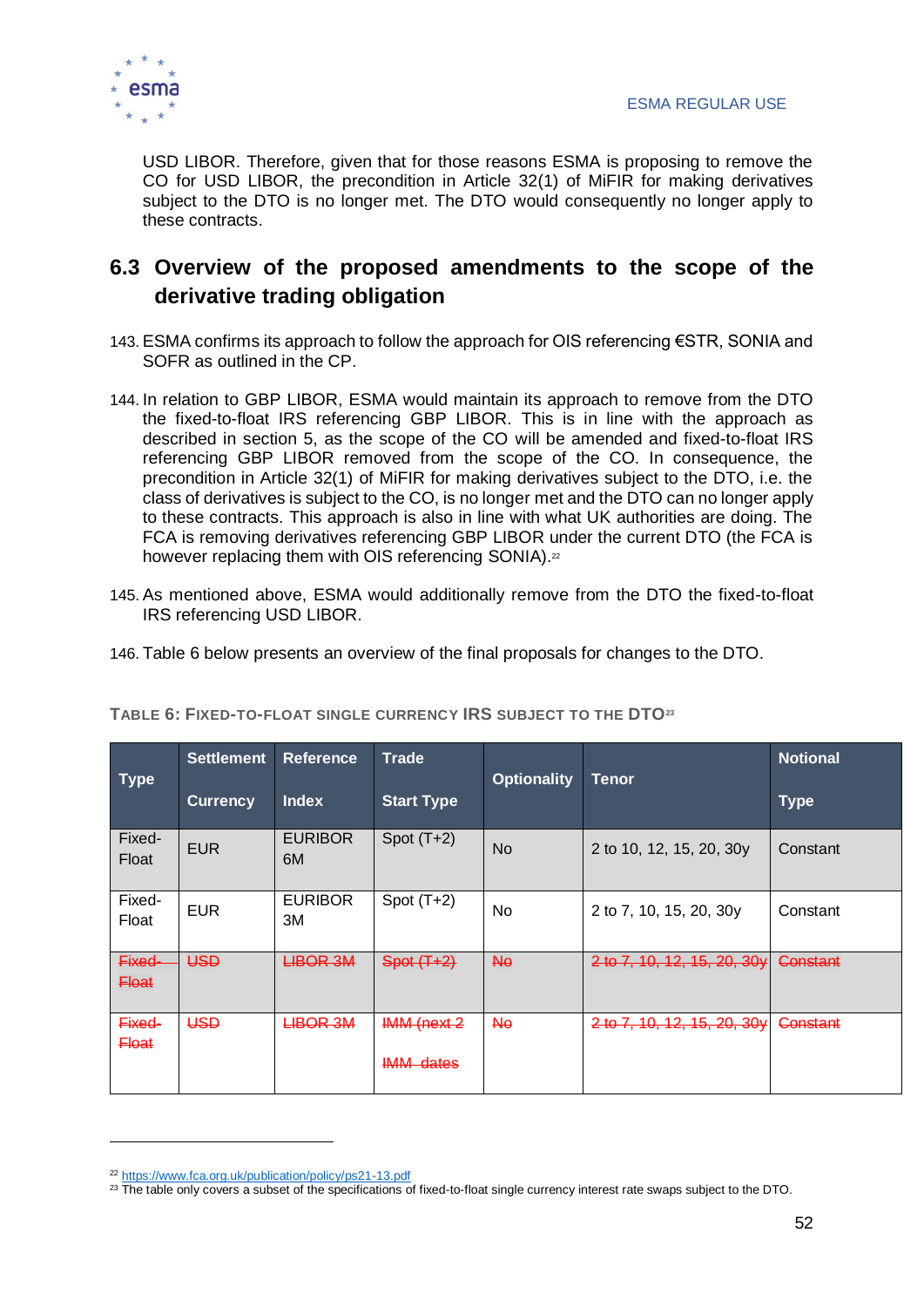

| Fixed-<br><b>Float</b> | USD        | <b>LIBOR 6M</b> | $Spot (T+2)$                    | Ηe | 2 to 7, 10, 12, 15, 20, 30y | Constant |
|------------------------|------------|-----------------|---------------------------------|----|-----------------------------|----------|
| Fixed-<br><b>Float</b> | USD        | <b>LIBOR 6M</b> | IMM (next 2<br><b>IMM dates</b> | Nθ | 2 to 7, 10, 12, 15, 20, 30y | Constant |
| Fixed-<br><b>Float</b> | <b>GBP</b> | <b>LIBOR 6M</b> | $Spot(T+0)$                     | Ηe | 2 to 7, 10, 15, 20, 30y     | Constant |
| Fixed-<br><b>Float</b> | <b>GBP</b> | <b>LIBOR 3M</b> | $Spot(T+0)$                     | Nθ | 2 to 7, 10, 15, 20, 30y     | Constant |

- 147. As explained earlier in the CP as well as in this Final Report, ESMA will continue to monitor the progress with the transition to RFRs, and how the trading and the liquidity in these new benchmarks develop. ESMA will in particular keep an eye on how certain milestones may further enhance liquidity in OIS referencing €STR, such as the CCP transition from EONIA to €STR that occurred in mid-October and the €STR First Initiative.
- 148. As many respondents to the CP stressed the need for international alignment on derivatives subject to the DTO, ESMA would reiterate its approach as mentioned in section 4, i.e. that ESMA has been in regular contact with the Bank of England, the FCA, JFSA and the CFTC and that it has taken into account the discussions with these regulators for its proposed changes to the scope of the CO and DTO. Where relevant, ESMA will continue this engagement.
- 149. Concerning the implementation of these changes, ESMA recommends following the same approach as suggested for the CO. This would mean entry into force of the amended DTO requirements on 3 January 2022, the date as of which (amongst others) the GBP LIBOR benchmarks can no longer be referenced and as of which counterparties are expected to no longer enter into OTC interest rate derivatives referencing USD LIBOR.
- 150. This would require a quick adoption and non-objection process for the Delegated Regulation based on the draft RTS submitted by ESMA, a process which is not under ESMA's control.
- 151. The draft RTS in Annex II reflect the above proposed amendments to the Commission Delegated Regulation on the DTO.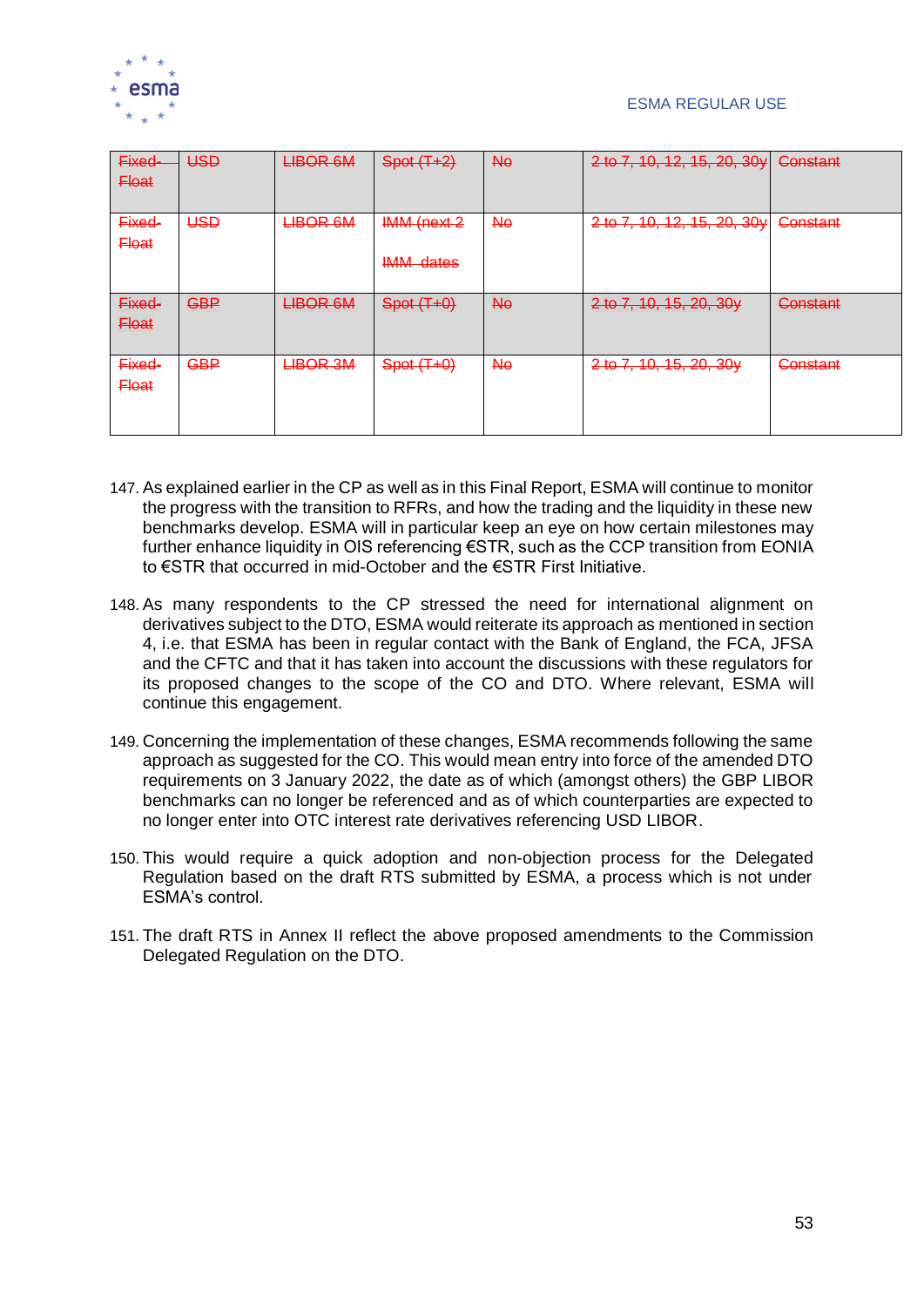

# <span id="page-54-0"></span>**7 Way forward**

- 153. With this final report, ESMA is submitting the draft RTS to the Commission for endorsement in the form of a Delegated Regulation. Following a non-objection review by the European Parliament and Council they would only enter into force after publication. ESMA's proposal would be for the changes to apply from 3 January 2022 (or 20 days after publication, whichever is the latest).
- 154. ESMA is mindful that the approval process can take some time although it would see benefits in a quick process to accompany the actual benchmark transition milestones taking place shortly but as well to facilitate coordination and convergence with regards to the changes introduced by authorities in other jurisdictions to the scopes of their mandatory and trading obligations. The same applies with regards to counterparties own preparations to the benchmark transitions and the related upcoming changes to the CO and DTO.
- 155. Beyond the changes presented in the final report, ESMA will continue to monitor the benchmark transition in the OTC interest rate derivative market and may thus need to review the scope of the CO and/or the DTO depending on how the liquidity evolves across the various rates referenced in OTC interest rate derivatives being traded and cleared.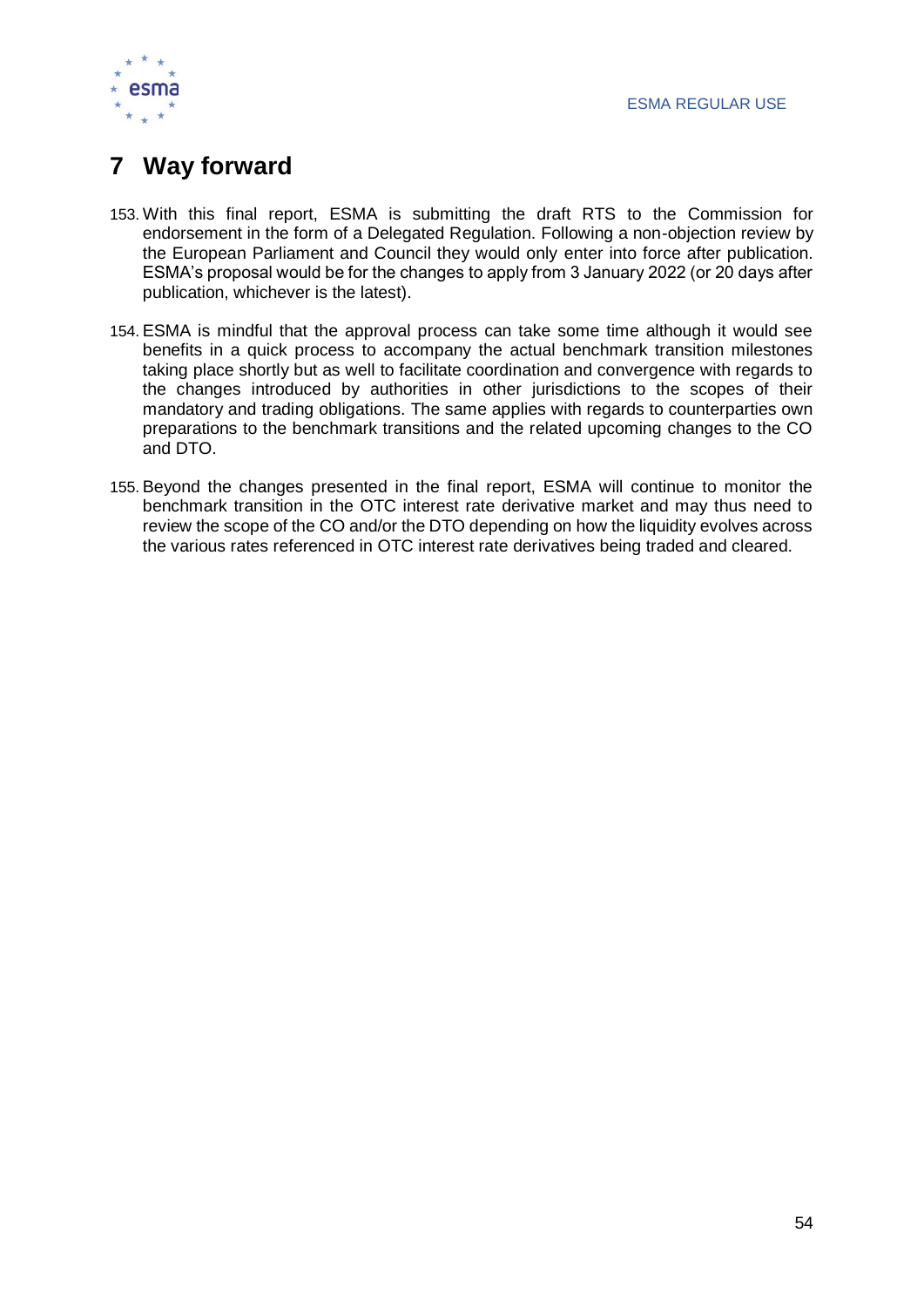

# <span id="page-55-0"></span>**8 Annexes**

### <span id="page-55-1"></span>**8.1 Annex I - Commission mandates to develop technical standards**

8.1.1 Clearing obligation

*Article 5(2) of Regulation (EU) No 648/2012*

### **Clearing obligation procedure**

- 2. Within six months of receiving notification in accordance with paragraph 1 [of Article 5] or accomplishing a procedure for recognition set out in Article 25, ESMA shall, after conducting a public consultation and after consulting the ESRB and, where appropriate, the competent authorities of third countries, develop and submit to the Commission for endorsement draft regulatory technical standards specifying the following:
- (a) the class of OTC derivatives that should be subject to the clearing obligation referred to in Article 4;
- (b) the date or dates from which the clearing obligation takes effect, including any phase in and the categories of counterparties to which the obligation applies.

Power is delegated to the Commission to adopt regulatory technical standards referred to in the first subparagraph in accordance with Articles 10 to 14 of Regulation (EU) No 1095/2010.

In the developing of the draft regulatory technical standards under this paragraph ESMA shall not prejudice the transitional provision relating to C6 energy derivative contracts as laid down in Article 95 of Directive 2014/65/EU.

### 8.1.2 Derivative trading obligation

*Article 32 of Regulation (EU) No 600/2014*

### **Derivative trading obligation**

1. ESMA shall develop draft regulatory technical standards to specify the following: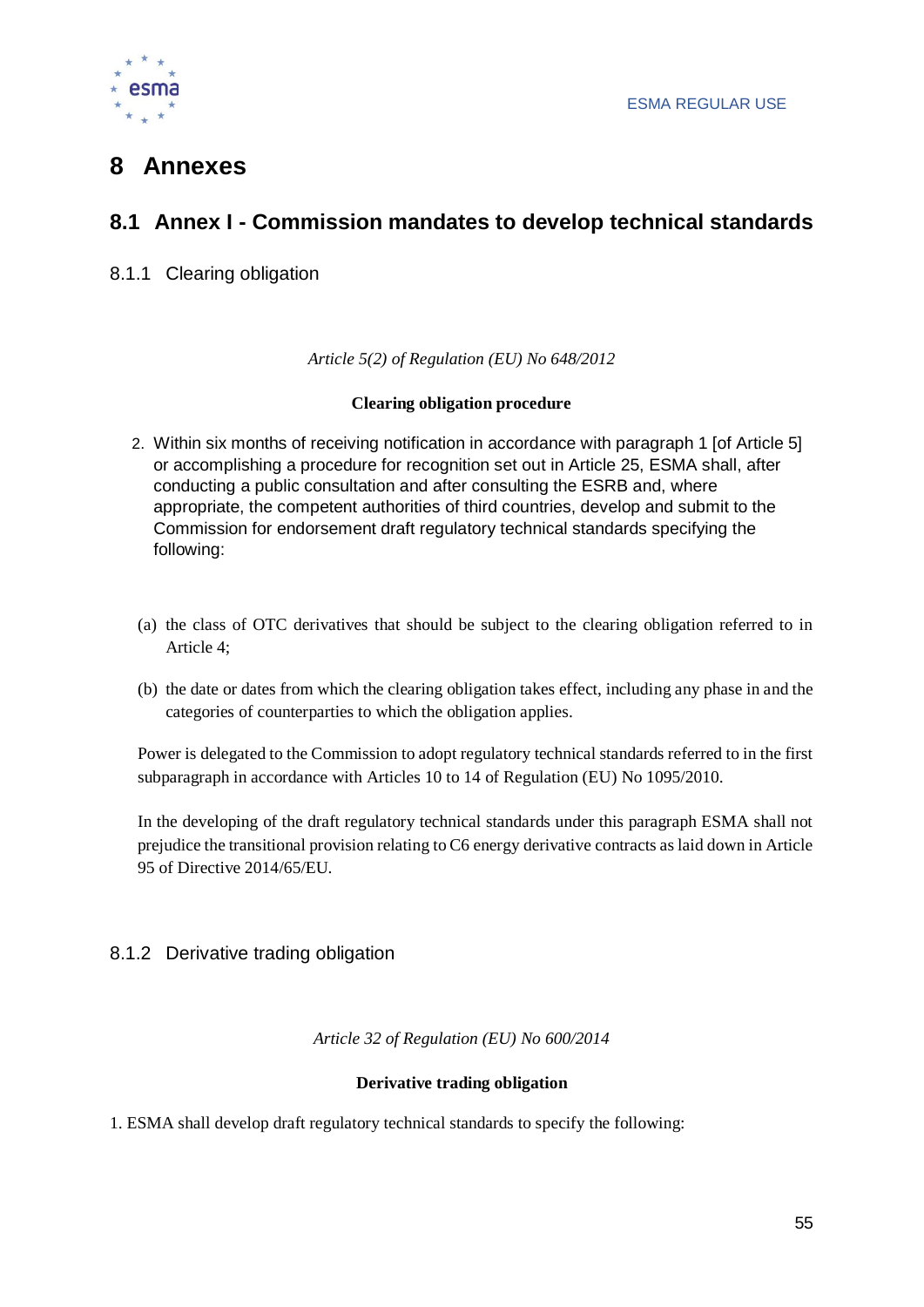

(a) Which of the class of derivatives declared subject to the clearing obligation in accordance with Article 5(2) and (4) of Regulation (EU) No 648/2012 or a relevant subset thereof shall be traded on the venues referred to in Article 28(1) of this Regulation;

(b) The date or dates from which the trading obligation takes effect, including any phase-in and the categories of counterparties to which the obligation applies where such phasein and such categories of counterparties have been provided for in regulatory technical standards in accordance with Article 5(2)(b) of Regulation (EU) No 648/2012.

ESMA shall submit those draft regulatory technical standards to the Commission within six months after the adoption of the regulatory technical standards in accordance with Article 5(2) Regulation (EU) No 648/2012 by the Commission.

Before submitting the draft regulatory technical standards to the Commission for adoption, ESMA shall conduct a public consultation and, where appropriate, may consult third-country competent authorities.

2. In order for the trading obligation to take effect:

(a) The class of derivatives pursuant to paragraph 1(a) or a relevant subset thereof must be admitted to trading or traded on at least one trading venue as referred to in Article 28(1); and

(b) There must be sufficient third-party buying and selling interest in the class of derivatives or a relevant subset thereof so that such a class of derivatives is considered sufficiently liquid to trade only on the venues referred to in Article 28(1).

3. In developing the draft regulatory technical standards referred to paragraph 1, ESMA shall consider the class of derivatives or a relevant subset thereof as sufficiently liquid pursuant to the following criteria:

(a) The average frequency and size of trades over a range of market conditions, having regard to the nature and lifecycle of products within the class of derivatives;

(b) The number and type of active market participants including the ratio of market participants to products/contracts traded in a given product market;

(c) The average of the size of the spreads.

In preparing those draft regulatory technical standards, ESMA shall take into consideration the anticipated impact that trading obligation might have on the liquidity of a class of derivatives or a relevant subset thereof and the commercial activities of end users which are not financial entities.

ESMA shall determine whether the class of derivatives or relevant subset is only sufficiently liquid in transactions below a certain size.

4. ESMA shall, on its own initiative, in accordance with the criteria set out in paragraph 2 and after conducting a public consultation, identify and notify to the Commission the classes of derivatives or individual derivative contracts that should be subject to the obligation to trade on the venues referred to in Article 28(1), but for which no CCP has yet received authorisation under Article 14 or 15 of Regulation (EU) No 648/2012 or which is not admitted to trading or traded on a trading venue referred to in Article 28(1).

Following the notification by ESMA referred to in the first subparagraph, the Commission may publish a call for development of proposals for the trading of those derivatives on the venues referred to in Article 28(1).

5. ESMA shall in accordance with paragraph 1, submit to the Commission draft regulatory technical standards to amend, suspend or revoke existing regulatory technical standards whenever there is a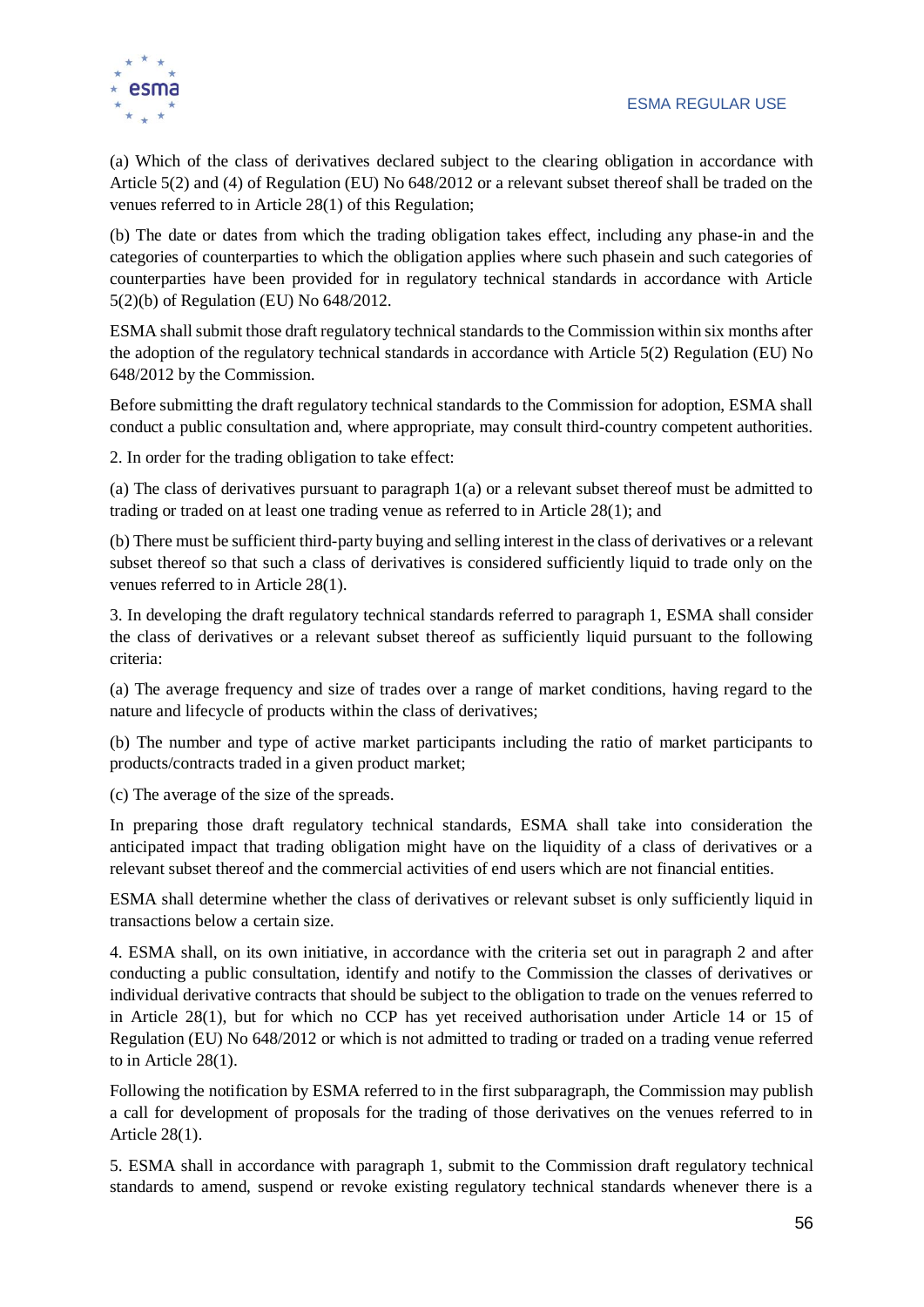

material change in the criteria set out in paragraph 2. Before doing so, ESMA may, where appropriate, consult the competent authorities of third countries.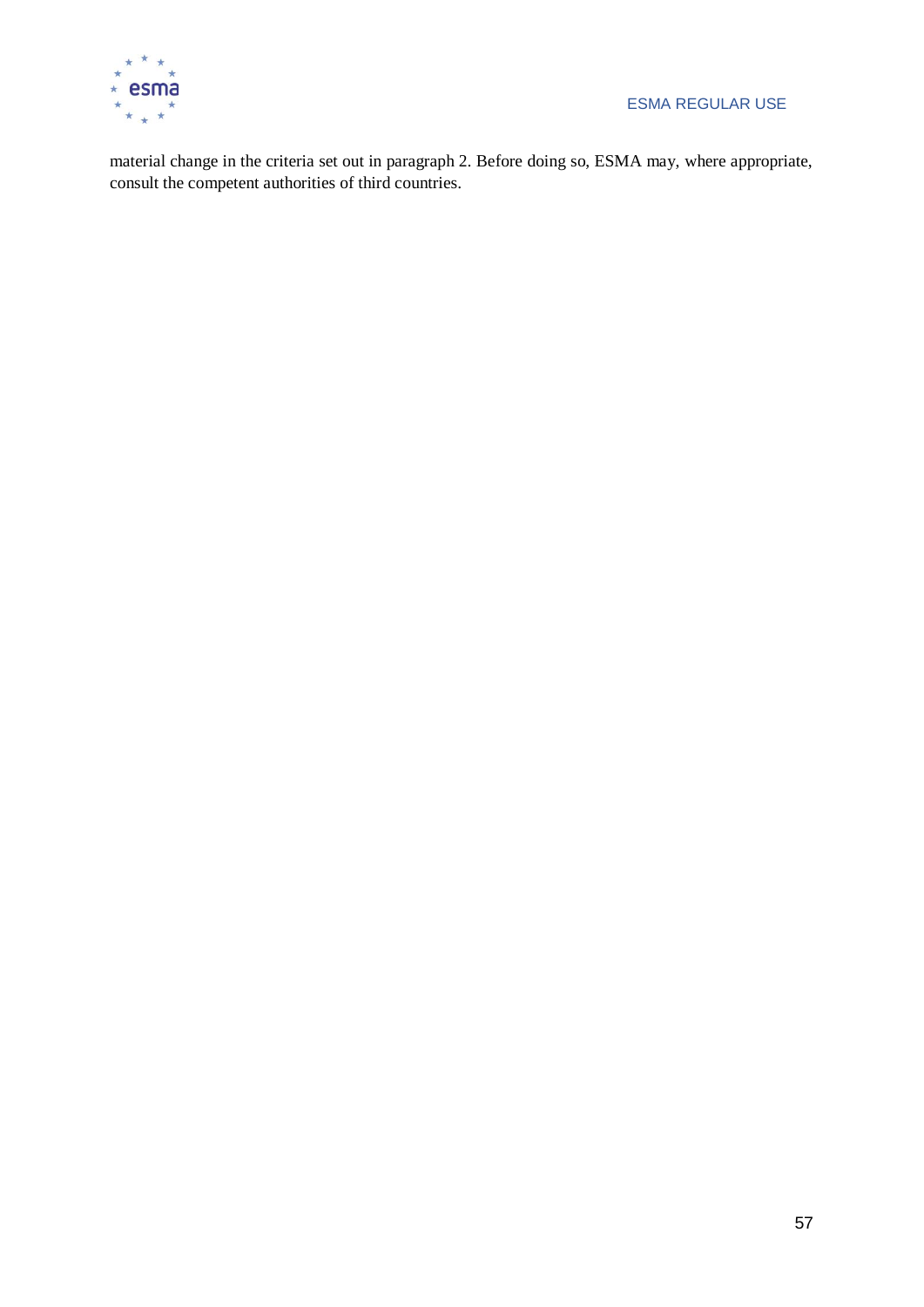

### <span id="page-58-0"></span>**8.2 Annex II - Draft technical standards**

8.2.1 Clearing obligation

#### **COMMISSION DELEGATED REGULATION (EU) …/..**

**amending Delegated Regulation (EU) 2015/2205 supplementing Regulation (EU) No 648/2012 of the European Parliament and of the Council with regard to regulatory technical standards on the clearing obligation, to account for the transition to new benchmarks referenced in certain OTC derivative contracts**

**of [ ]**

#### **(Text with EEA relevance)**

#### THE EUROPEAN COMMISSION,

Having regard to the Treaty on the Functioning of the European Union,

Having regard to Regulation (EU) No 648/2012 of the European Parliament and of the Council of 4 July 2012 on OTC derivatives, central counterparties and trade repositories ( <sup>24</sup>), and in particular Article 5(2) thereof,

Whereas:

- (1) Commission Delegated Regulation (EU) 2015/2205 ( <sup>25</sup>) specifies, among others, the classes of overthe-counter (OTC) interest rate derivatives denominated in Euro (EUR), Pound Sterling (GBP), Japanese Yen (JPY) and US Dollar (USD) that are subject to the clearing obligation. These classes include one class denominated in EUR that references EONIA as well as several classes denominated in GBP, JPY or USD that reference LIBOR, whereas EONIA and LIBOR are two benchmarks that are due to cease
- (2) The European Money Markets Institute, the administrator for EONIA, communicated that the cessation of EONIA will take place at the end of 2021. Similarly, the ICE Benchmark Administrator, the administrator for LIBOR, communicated that the cessation of GBP LIBOR, JPY LIBOR and certain fixings of USD LIBOR will also take place at the end of 2021, whereas the publication of all remaining settings of USD LIBOR will cease in June 2023. On 5 March 2021, the Financial Conduct Authority from the United Kingdom confirmed that all LIBOR settings will indeed either cease to be provided by any administrator or no longer be representative. In addition, the European Commission, the European Central Bank in its banking supervisory capacity (ECB Banking Supervision), the European Banking Authority (EBA) and the European Securities and Markets Authority (ESMA) issued a joint statement to strongly encourage counterparties to stop using any of the LIBOR settings, including USD LIBOR, as a reference rate in new contracts as soon as practicable and in any event by 31 December 2021.
- (3) From 3 January 2022, counterparties will hence no longer be able to enter into OTC interest rate derivatives referencing EONIA, GBP LIBOR or JPY LIBOR as these benchmarks will have ceased

 $\overline{a}$ 

<sup>24</sup> OJ L 201, 27.7.2012, p. 1.

<sup>25</sup> Commission Delegated Regulation (EU) 2015/2205 of 6 August 2015 supplementing Regulation (EU) No 648/2012 of the European Parliament and of the Council with regard to regulatory technical standards on the clearing obligation (OJ L 314, 1.12.2015, p. 13).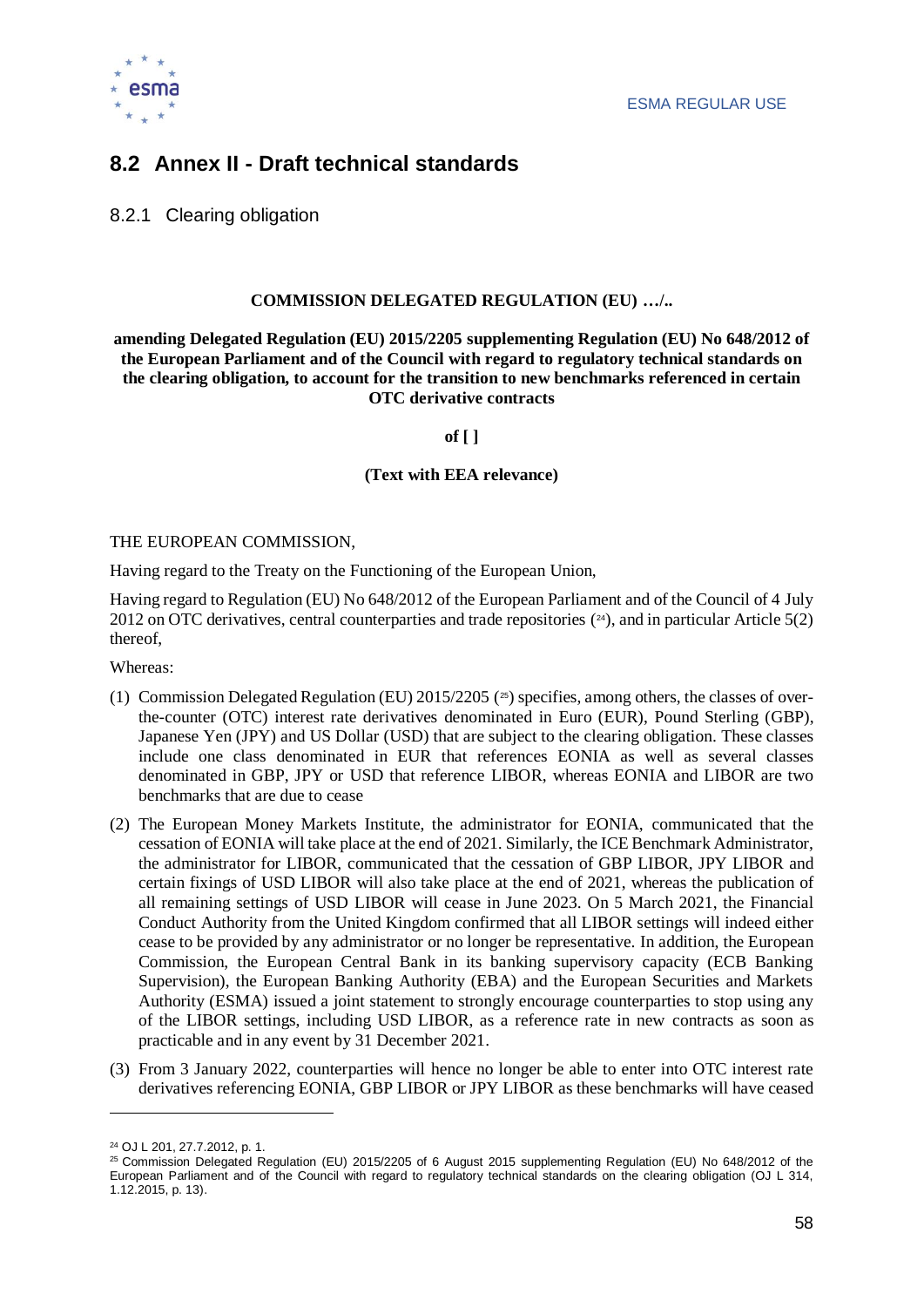

or are expected to no longer enter into OTC interest rate derivatives referencing USD LIBOR. On that date, this means that there will thus be no volume nor liquidity in derivatives referencing EONIA, GBP LIBOR or JPY LIBOR and that these trades will also not be cleared by central counterparties (CCPs). On that same date, this also means that there should not be any material liquidity in derivatives referencing USD LIBOR. Therefore, the classes of derivatives currently in scope of the clearing obligation and that are referencing EONIA, GBP LIBOR or JPY LIBOR will no longer meet two of the conditions to be subject to the clearing obligation set out in Regulation (EU) No 648/2012, i.e. to have a sufficient level of liquidity and to be cleared by an authorised or recognised CCP, while the classes of derivatives currently in scope of the clearing obligation and that are referencing USD LIBOR will no longer meet one of the conditions to be subject to the clearing obligation set out in Regulation (EU) No 648/2012, i.e. to have a sufficient level of liquidity. It follows that these classes should be removed from the scope of the clearing obligation.

- (4) Regulators and market participants have been working on replacement rates for these currencies, and in particular on the development of new risk-free rates, which are now being used as benchmarks in financial instruments and financial contracts. Notably, the €STR, SOFR, SONIA and TONA risk-free rates are produced for EUR, USD, GBP and JPY respectively. More specifically with respect to the OTC derivative market, it now means that OTC interest rate derivative contracts referencing €STR, SOFR, SONIA and TONA are being traded by counterparties and are being cleared at certain CCPs.
- (5) ESMA has been notified of the classes of OTC interest rate derivatives referencing €STR, SOFR, SONIA or TONA that certain CCPs have been authorised to clear. For each of those classes ESMA has assessed the criteria that are essential for subjecting them to the clearing obligation, including the level of standardisation, the volume and liquidity, and the availability of pricing information. With the overarching objective of reducing systemic risk, ESMA has determined the classes of OTC interest rate derivatives referencing some of these risk-free rates that should be subject to the clearing obligation in accordance with the procedure set out in Regulation (EU) No 648/2012. It follows that these classes should be included in the scope of the clearing obligation.
- (6) In general, different counterparties need different periods of time for putting in place the necessary arrangements to start clearing their OTC interest rate derivatives subject to the clearing obligation. However, in this case, counterparties have had time to prepare for the benchmark transition and for the planned cessation of EONIA, EUR LIBOR, GBP LIBOR or JPY LIBOR taking place at the end of 2021, including with respect to their clearing arrangements. For counterparties already subject to the clearing obligation and clearing OTC interest rate derivatives denominated in EUR or GBP, clearing the classes referencing the new risk-free rates in these currencies does not require significant changes, if any at all, to their clearing contracts or processes. Indeed, when counterparties have clearing arrangements in place to clear OTC interest rate derivatives denominated in EUR or GBP, then clearing OTC interest rate derivatives referencing the risk-free rates in these currencies does not require establishing and implementing brand new clearing arrangements as was the case when they first started clearing OTC interest rate derivatives denominated in these currencies. Because clearing derivatives referencing the new risk-free rates is part of a bigger implementation preparation to transition away from EONIA and LIBOR and on to new benchmarks, there is no need to introduce an additional phase-in in order to ensure an orderly and timely implementation of that obligation. The changes made to introduce the new classes of OTC interest rate derivatives referencing the risk-free rates and denominated in EUR and GBP should enter into application on the day of entry into force of this Regulation.
- (7) Following the joint statement from the European Commission, ESMA, ECB Banking Supervision and EBA to strongly encourage counterparties to stop using any of the LIBOR settings as a reference rate in new contracts as soon as practicable and in any event by 31 December 2021, counterparties have had to plan for the end of when they could reference USD LIBOR, including with respect to their clearing arrangements. The same considerations with regards to the ability of counterparties having clearing arrangements in place to clear OTC interest rate derivatives denominated in a certain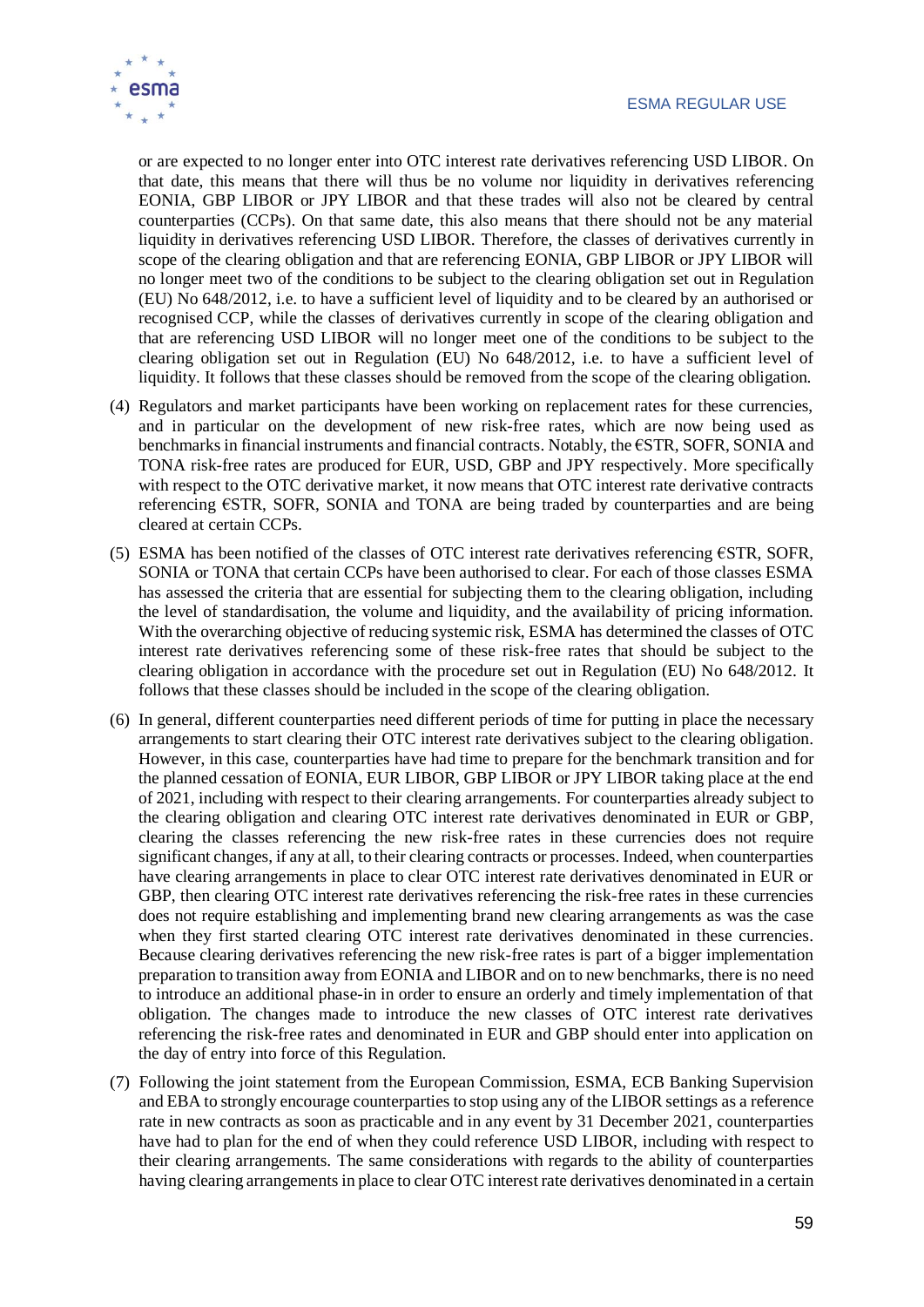

currency to adapt them rather with a rather short turnaround time in order to clear OTC interest rate derivatives referencing the risk-free rates in that same currency also apply to USD, but some additional elements mean that their preparations are less advanced for USD. In particular, CCPs have not yet communicated when they will convert the currently cleared OTC interest rate derivatives referencing USD LIBOR into OTC interest rate derivatives referencing SOFR and it is not yet clear either how mandatory clearing will be adapted in the domestic market for these derivatives. This additional complexity means that counterparties need more time to prepare for the clearing obligation of OTC interest rate derivatives referencing the USD RFR and thus that there is a need to introduce an additional phase-in in order to ensure an orderly and timely implementation of that obligation. The changes made to introduce the new class of OTC interest rate derivatives referencing the risk-free rate denominated in USD should enter into application three months after the day of entry into force of this Regulation.

- (8) The planned cessation of EONIA, GBP LIBOR and JPY LIBOR is scheduled for the end of 2021 such that it will not be possible to trade or clear OTC interest rate derivatives referencing these benchmarks as of 3 January 2022 onwards. Similarly, following the joint statement from the European Commission, ESMA, ECB Banking Supervision and EBA to strongly encourage counterparties to stop using any of the LIBOR settings as a reference rate in new contracts as soon as practicable and in any event by 31 December 2021, counterparties will be expected to not trade or clear OTC interest rate derivatives referencing USD LIBOR as of 3 January 2022 onwards. Instead, from 3 January 2022, counterparties will trade or clear other OTC interest rate derivatives, in particular OTC interest rate derivatives referencing the risk-free rates. This Regulation should thus enter into force on 3 January 2022 or soon after if the publication of this Regulation in the Official Journal of the European Union takes place on a later date.
- (9) Delegated Regulation (EU) 2015/2205 should be amended accordingly.
- (10)This Regulation is based on the draft regulatory technical standards submitted by the European Securities and Markets Authority (ESMA) to the Commission.
- (11)ESMA has conducted open public consultations on the draft regulatory technical standards on which this Regulation is based, analysed the potential related costs and benefits, requested the advice of the Security and Markets Stakeholder Group established by Article 37 of Regulation (EU) No 1095/2010, and consulted the European Systemic Risk Board.

#### HAS ADOPTED THIS REGULATION:

#### *Article 1*

#### **Amendment to Delegated Regulation (EU) 2015/2205**

Delegated Regulation (EU) 2015/2205 is amended as follows:

(1) Article 3(1a) is added:

'1a. By way of derogation from paragraph 1, in respect of contracts pertaining to a class of OTC derivatives set out in the Annex in rows D.4.1, D.4.2 of Table 4, the clearing obligation for such contracts shall take effect on [*the date of entry into force of this Regulation*].'

(2) Article 3(1b) is added:

'1b. By way of derogation from paragraph 1, in respect of contracts pertaining to a class of OTC derivatives set out in the Annex in rows D.4.3 of Table 4, the clearing obligation for such contracts shall take effect on [*three months from the date of entry into force of this Regulation*].'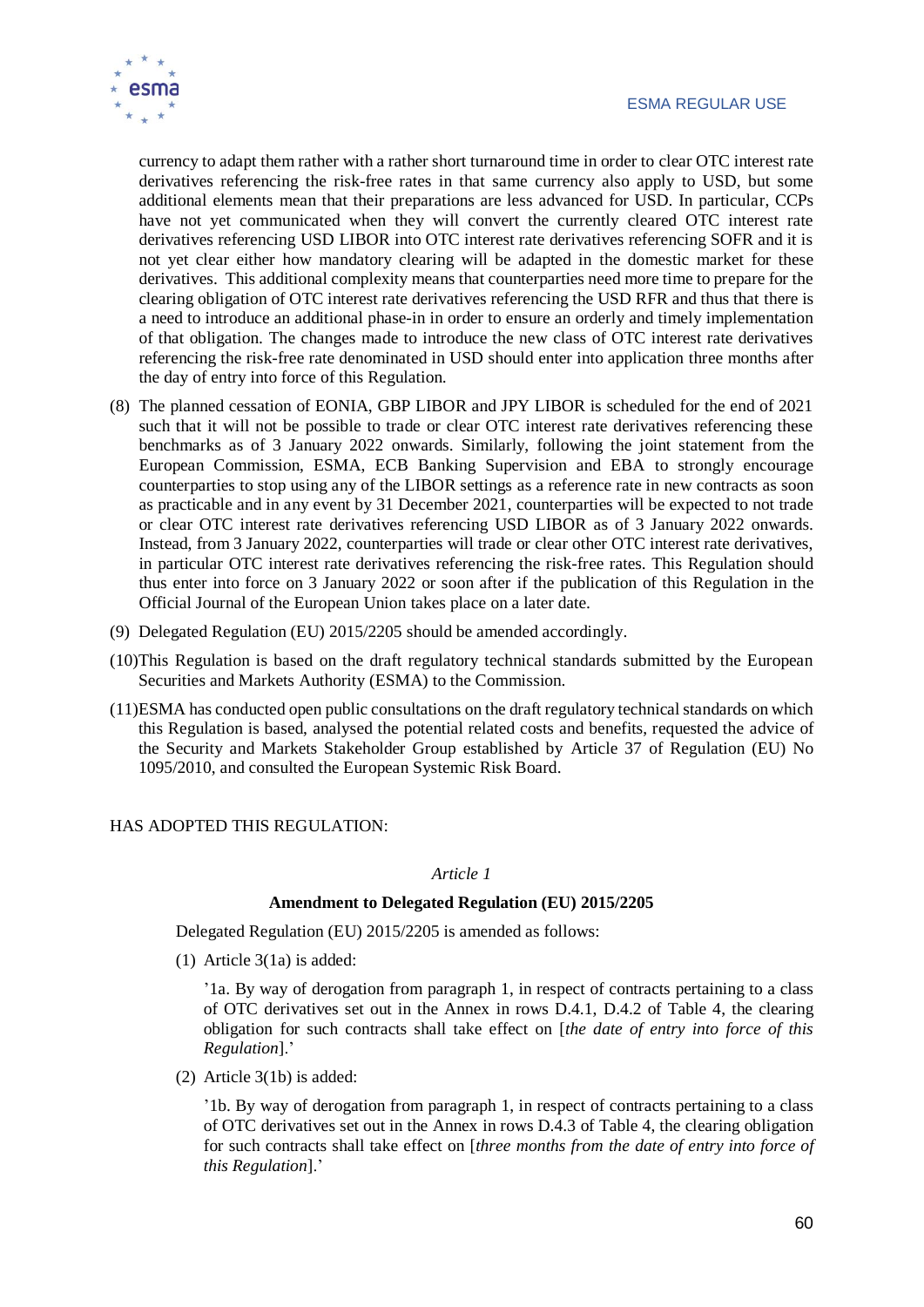

(3) In Article 3(2), the first subparagraph is replaced by:

'2. By way of derogation from paragraphs 1, 1a and 1b, in respect of contracts pertaining to a class of OTC derivatives set out in the Annex and concluded between counterparties which are part of the same group and where one counterparty is established in a third country and the other counterparty is established in the Union, the clearing obligation shall take effect on:

(a) 30 June 2022 in case no equivalence decision has been adopted pursuant to Article 13(2) of Regulation (EU) No 648/2012 for the purposes of Article 4 of that Regulation covering the OTC derivative contracts set out in the Annex to this Regulation in respect of the relevant third country;

(b) the later of the following dates in case an equivalence decision has been adopted pursuant to Article 13(2) of Regulation (EU) No 648/2012 for the purposes of Article 4 of that Regulation covering the OTC derivative contracts referred to in the Annex to this Regulation in respect of the relevant third country:

(i) 60 days after the date of entry into force of the decision adopted pursuant to Article 13(2) of Regulation (EU) No 648/2012 for the purposes of Article 4 of that Regulation covering the OTC derivative contracts referred to in the Annex to this Regulation in respect of the relevant third country;

(ii) the date when the clearing obligation takes effect pursuant to paragraph 1.'

(4) Article 3(3) is replaced by:

'3. By way of derogation from paragraphs 1, 1a, 1b and 2, in respect of contracts pertaining to a class of OTC derivatives set out in the Annex, the clearing obligation shall take effect from 18 February 2022 where the following conditions are fulfilled:

(a) the clearing obligation has not been triggered by 18 February 2021;

(b) the contracts are novated for the sole purpose of replacing the counterparty established in the United Kingdom with a counterparty established in a Member State.'

(5) The Annex is replaced by the following:

### *ANNEX*

### **Interest rate OTC derivatives classes subject to the clearing obligation**

### *Table 1*

### **Basis swaps classes**

| <b>lid</b> | <b>Index</b>        | <b>Currency</b> |                | <b>Currency</b><br>Type | TypeReferenceSettlementMaturitySettlementOptionalityNotional | <b>Type</b>                |
|------------|---------------------|-----------------|----------------|-------------------------|--------------------------------------------------------------|----------------------------|
|            | A.1.1 Basis Euribor | <b>EUR</b>      | 28D-50Y Single | currency                | N <sub>0</sub>                                               | Constant<br>Юr<br>variable |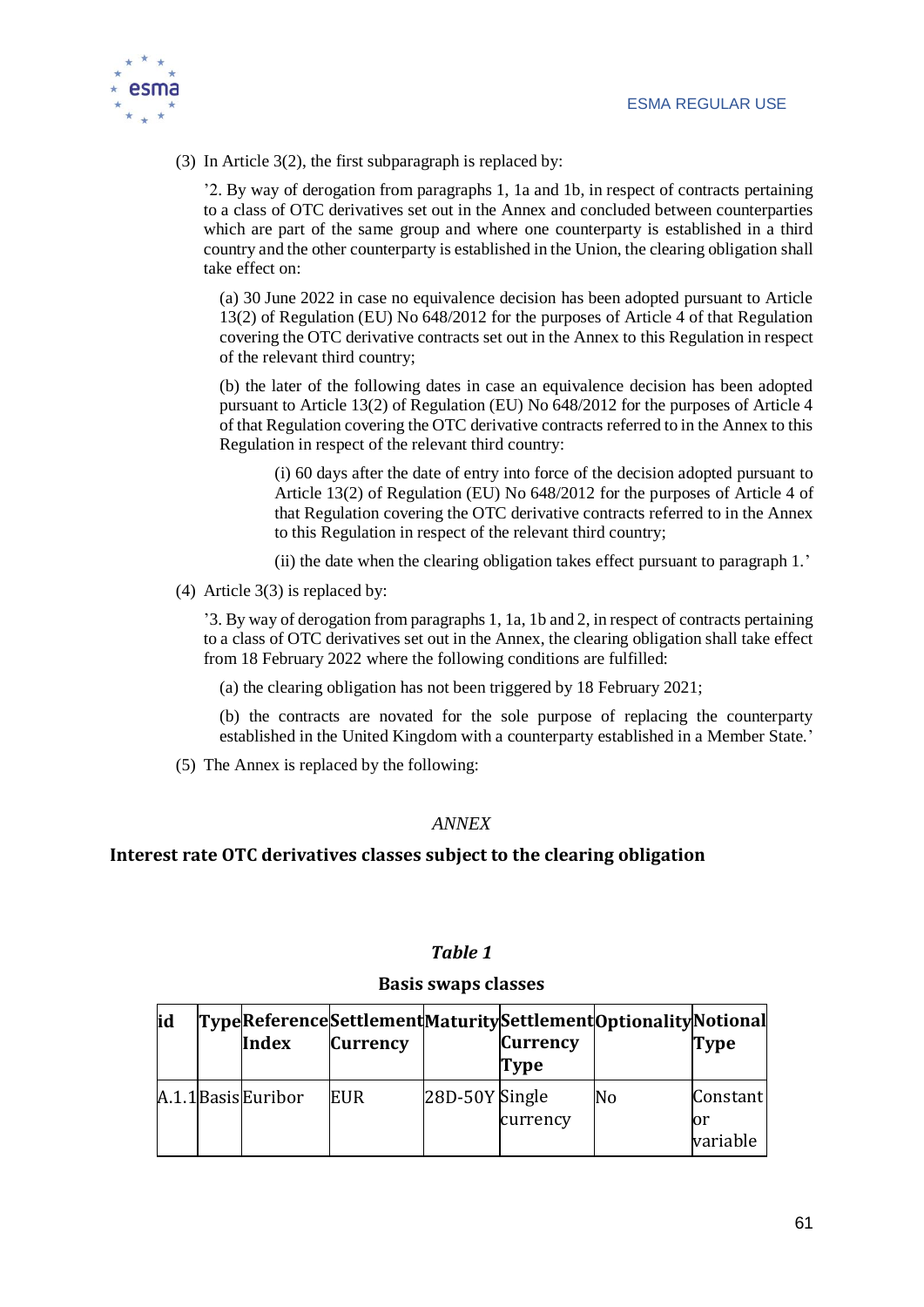

### *Table 2*

### **Fixed-to-float interest rate swaps classes**

| id |              | Index               | <b>Currency</b> |                | <b>Currency</b><br>Type | Type ReferenceSettlementMaturitySettlementOptionalityNotional | Type            |
|----|--------------|---------------------|-----------------|----------------|-------------------------|---------------------------------------------------------------|-----------------|
|    |              | A.2.1 Fixed-Euribor | <b>EUR</b>      | 28D-50Y Single |                         | lΝo                                                           | Constant        |
|    | to-<br>float |                     |                 |                | currency                |                                                               | lor<br>variable |

### *Table 3*

### **Forward rate agreement classes**

| <b>id</b> | Index             | <b>Currency</b> |       | <b>Currency</b><br><b>Type</b> | Type Reference Settlement Maturity Settlement Optionality Notional | Type                        |
|-----------|-------------------|-----------------|-------|--------------------------------|--------------------------------------------------------------------|-----------------------------|
|           | A.3.1 FRA Euribor | <b>EUR</b>      | 3D-3Y | Single<br>currency             | lNo                                                                | Constant<br>lor<br>variable |

### *Table 4*

### **Overnight index swaps classes**

| id       | Index               | <b>Currency</b> |        | <b>Currency</b><br><b>Type</b> | TypeReferenceSettlementMaturitySettlementOptionalityNotional | <b>Type</b>                 |
|----------|---------------------|-----------------|--------|--------------------------------|--------------------------------------------------------------|-----------------------------|
| A.4.2OIS | <b>FedFunds USD</b> |                 | 7D-3Y  | Single<br>currency             | No                                                           | Constant<br>lor<br>variable |
| D.4.10IS | $\epsilon$ STR      | <b>EUR</b>      | 7D-3Y  | Single<br>currency             | N <sub>o</sub>                                               | Constant<br>or<br>variable  |
| D.4.20IS | <b>SONIA</b>        | <b>GBP</b>      | 7D-50Y | Single<br>currency             | No                                                           | Constant<br>or<br>variable  |
| D.4.30IS | <b>SOFR</b>         | <b>USD</b>      | 7D-3Y  | Single<br>currency             | No                                                           | Constant<br>or<br>variable  |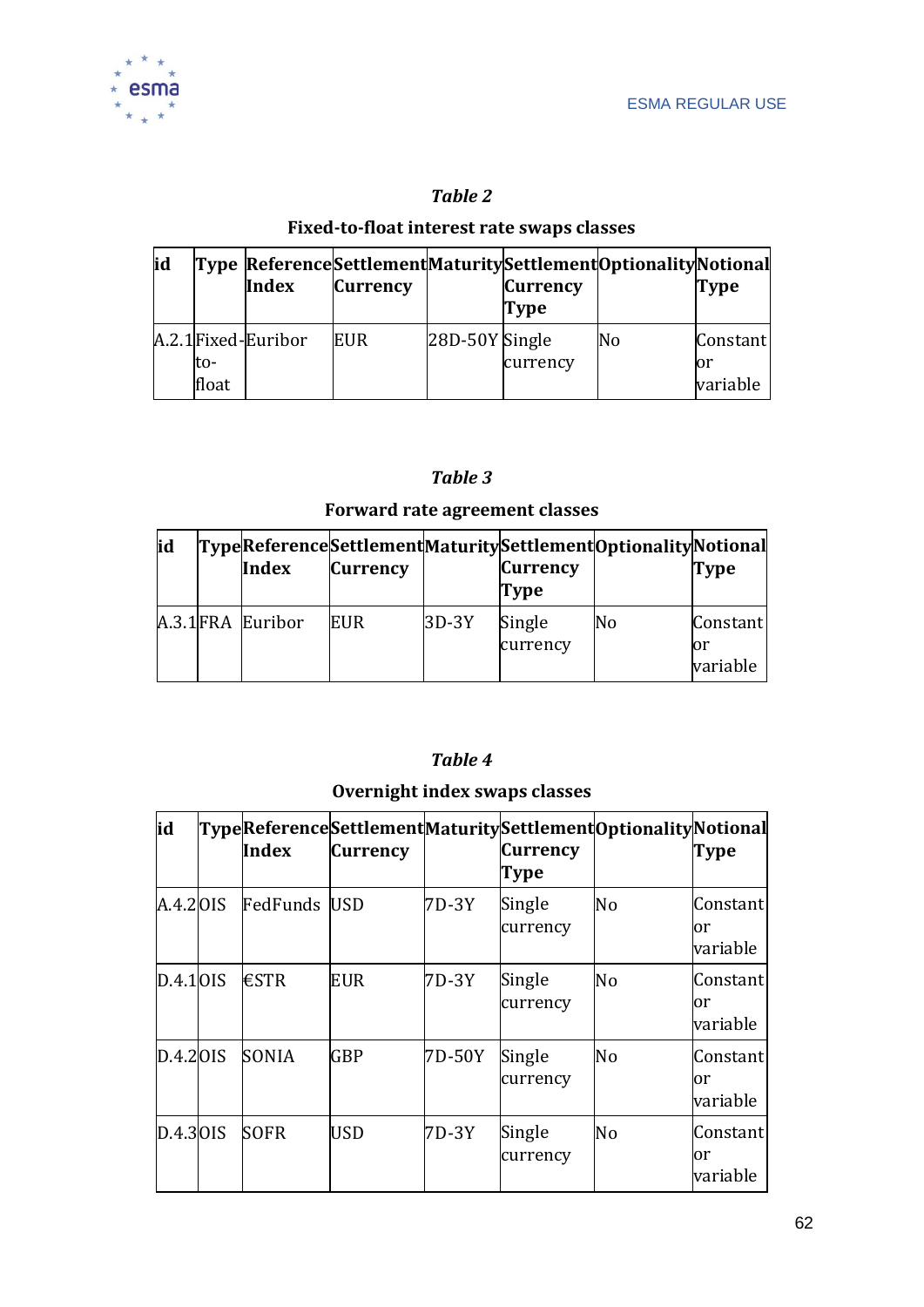

### *Article 4*

### **Entry into force**

This Regulation shall enter into force on the later of the following dates:

- a) 3 January 2022;
- b) the twentieth day following that of its publication in the *Official Journal of the European Union*.

This Regulation shall be binding in its entirety and directly applicable in all Member States. Done at Brussels,

> *For the Commission The President*

*[For the Commission On behalf of the President*

*[Position]*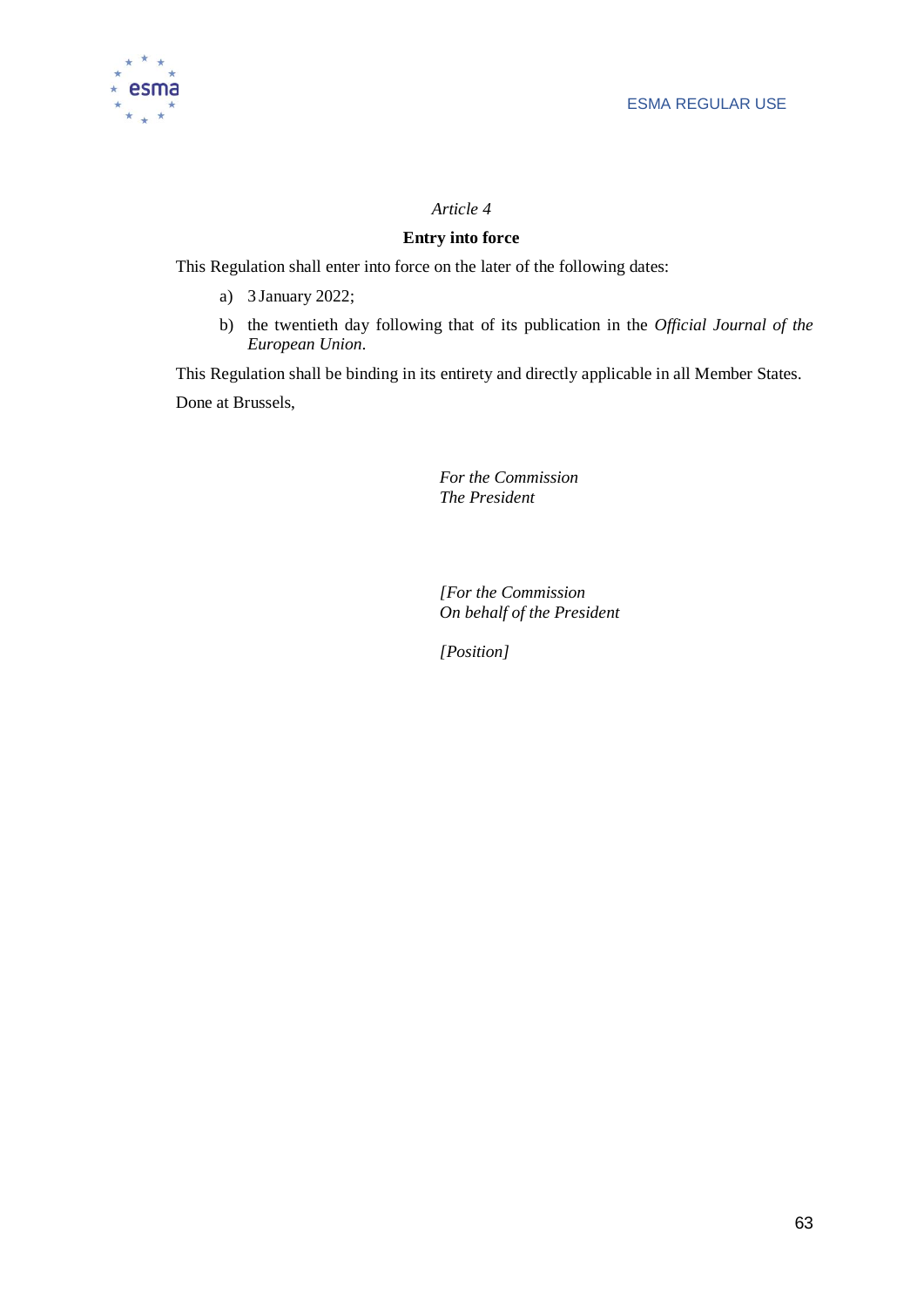

### 8.2.2 Derivative trading obligation

#### **COMMISSION DELEGATED REGULATION (EU) …/..**

**amending Delegated Regulation (EU) 2017/2417 supplementing Regulation (EU) No 600/2014 of the European Parliament and of the Council with regard to regulatory technical standards on the derivative trading obligation, to account for the transition to new benchmarks referenced in certain OTC derivative contracts**

#### **of [ ]**

#### **(Text with EEA relevance)**

#### THE EUROPEAN COMMISSION,

Having regard to the Treaty on the Functioning of the European Union,

Having regard to Regulation (EU) No 600/2014 of the European Parliament and of the Council of 15 May 2014 on markets in financial instruments and amending Regulation (EU) No  $648/2012^{(1)}$ , and in particular Article 32(1) thereof,

Whereas:

- (1)Commission Delegated Regulation (EU)  $2017/2417$ <sup>(2)</sup> specifies, among others, the classes of overthe-counter (OTC) derivatives denominated in EURO (EUR), the Pound Sterling (GBP) and US dollar (USD) that are subject to the derivative trading obligation. The classes denominated in GBP and USD reference the LIBOR benchmarks.
- (2)The European Money Markets Institute, the administrator for EONIA, communicated that the cessation of EONIA will take place at the end of 2021. Similarly, the ICE Benchmark Administrator, the administrator for LIBOR, communicated that the cessation of GBP and JPY LIBOR settings will also take place at the end of 2021, whereas the publication of certain settings of USD LIBOR will cease in June 2023. On 5 March 2021, the Financial Conduct Authority from the United Kingdom confirmed that all LIBOR settings will indeed either cease to be provided by any administrator or no longer be representative. In addition, the European Commission, the European Central Bank in its banking supervisory capacity (ECB Banking Supervision), the European Banking Authority (EBA) and the European Securities and Markets Authority (ESMA) issued a joint statement to strongly encourage counterparties to stop using any of the LIBOR settings, including USD LIBOR, as a reference rate in new contracts as soon as practicable and in any event by 31 December 2021.
- (3)From 3 January 2022, counterparties will hence no longer be able to enter into OTC interest rate derivatives referencing GBP LIBOR as this benchmark will have ceased and counterparties are expected to no longer enter into OTC interest rate derivatives referencing USD LIBOR. This means that there will be no volume or material liquidity in these derivatives. No trade in derivatives referencing GBP LIBOR will therefore be cleared by central counterparties (CCPs) or traded on trading venues and no material volume or liquidity is expected for derivatives referencing USD LIBOR. These events lead to a change in the scope of the clearing obligation and a subsequent

 $\overline{a}$ 

<sup>1</sup> OJ L 173, 12.6.2014, p. 84.

<sup>2</sup> Commission Delegated Regulation (EU) 2017/2417 of 17 November 2017 supplementing Regulation (EU) No 600/2014 of the European Parliament and of the Council on markets in financial instruments with regard to regulatory technical standards on the trading obligation for certain derivatives (OJ L 343, 22.12.2017, p. 48.).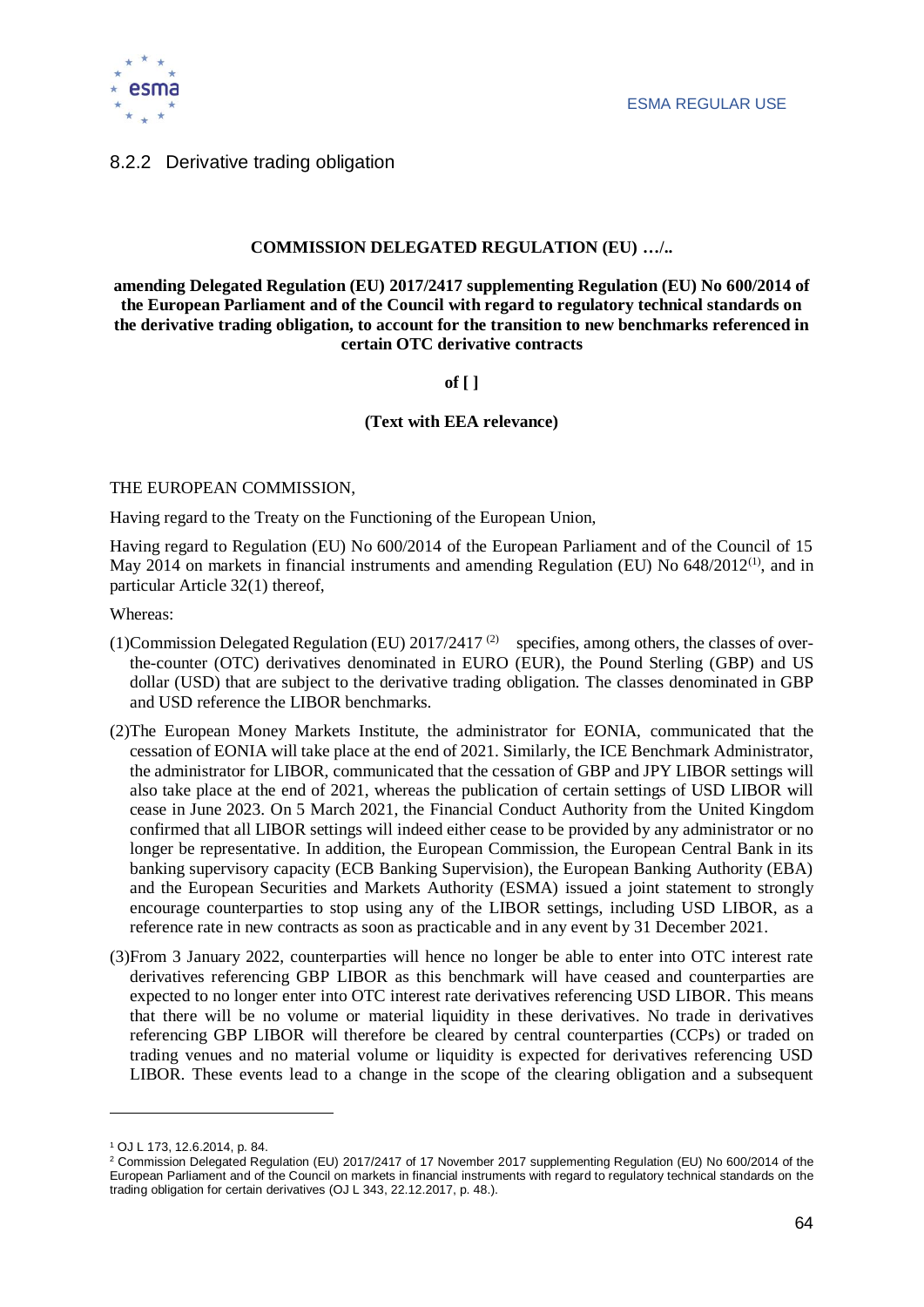

amendment in Delegated Regulation (EU) 2015/2205, whereby derivatives referencing GBP LIBOR and USD LIBOR are removed from the scope. As a consequence, the classes of derivatives currently in scope of the derivative trading obligation that reference GBP LIBOR or USD LIBOR will no longer meet the precondition in Article 32(1) of Regulation (EU) No 600/2014 for making derivatives subject to the derivatives trading obligation as of 3 January 2022. It follows that these classes need to be removed from the scope of the derivative trading obligation.

- (4)The planned cessation of GBP LIBOR is scheduled for the end of 2021 such that it will not be possible to trade or clear OTC interest rate derivatives referencing this benchmark from 3 January 2022 onwards. Similarly, following the joint statement from the European Commission, ESMA, ECB Banking Supervision and EBA to strongly encourage counterparties to stop using any of the LIBOR settings as a reference rate in new contracts as soon as practicable and in any event by 31 December 2021, counterparties will be expected to not trade or clear OTC interest rate derivatives referencing USD LIBOR either from 3 January 2022 onwards. Instead, as of 3 January 2022, counterparties will trade or clear other OTC interest rate derivatives, in particular OTC interest rate derivatives referencing the risk-free rates for GBP or USD. This Regulation should thus enter into force on 3 January 2022 or soon after if the publication of this Regulation in the Official Journal of the European Union takes place on a later date.
- (5)Delegated Regulation (EU) 2017/2417 should be amended accordingly.
- (6)This Regulation is based on the draft regulatory technical standards submitted by the European Securities and Markets Authority (ESMA) to the Commission.
- (7)ESMA has conducted open public consultations on the draft regulatory technical standards on which this Regulation is based, analysed the potential related costs and benefits and requested the advice of the Security and Markets Stakeholder Group established by Article 37 of Regulation (EU) No 1095/2010.

HAS ADOPTED THIS REGULATION:

#### *Article 1*

### **Amendment to Delegated Regulation (EU) 2017/2417**

Delegated Regulation (EU) 2017/2417 is amended as follows:

(1) Tables 2 and 3 in the Annex are deleted.

### *Article 2*

#### **Entry into force**

This Regulation shall enter into force on the later of the following dates:

- a) 3 January 2022;
- b) the twentieth day following that of its publication in the *Official Journal of the European Union*.

This Regulation shall be binding in its entirety and directly applicable in all Member States. Done at Brussels,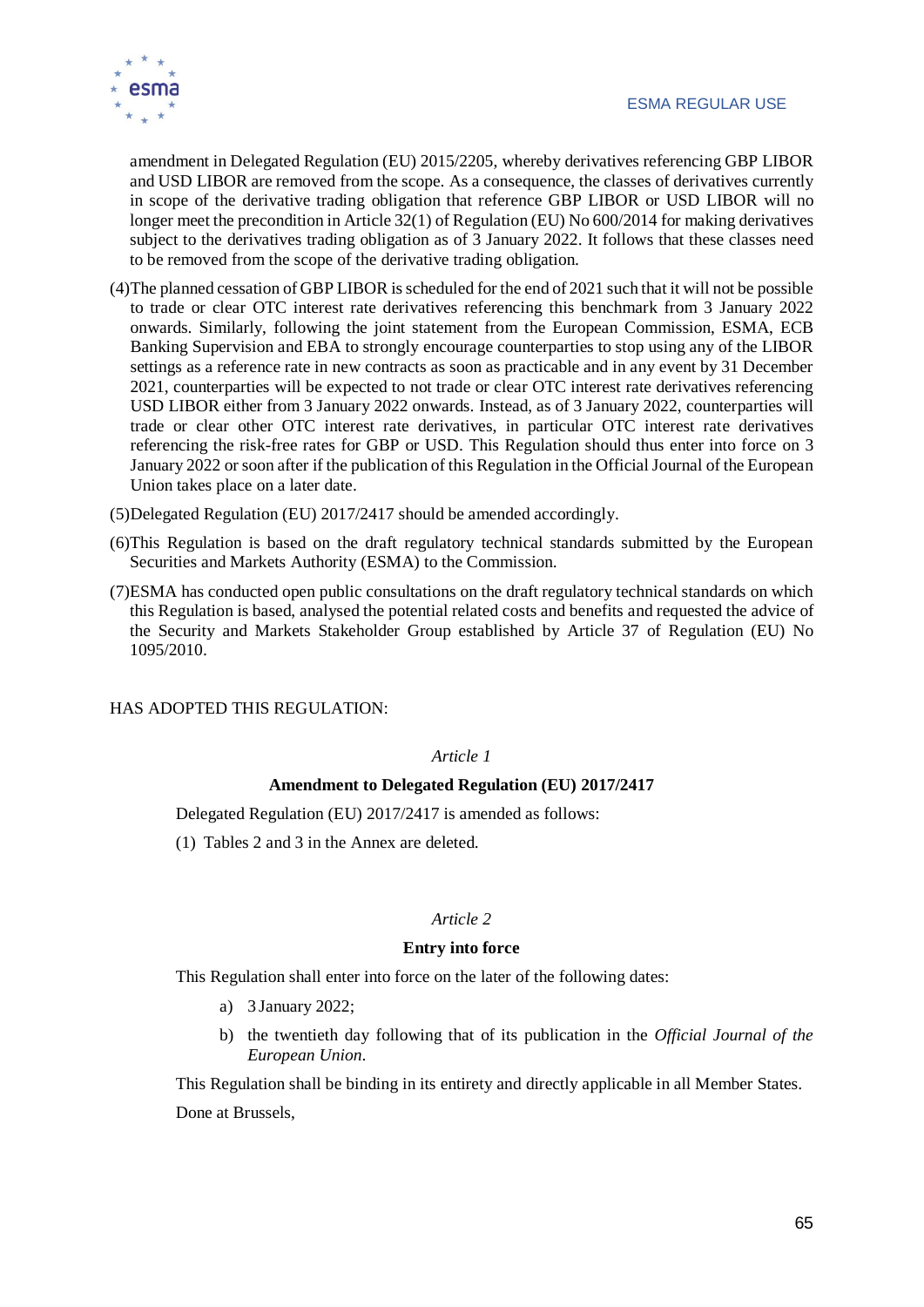

*For the Commission The President*

*[For the Commission On behalf of the President*

*[Position]*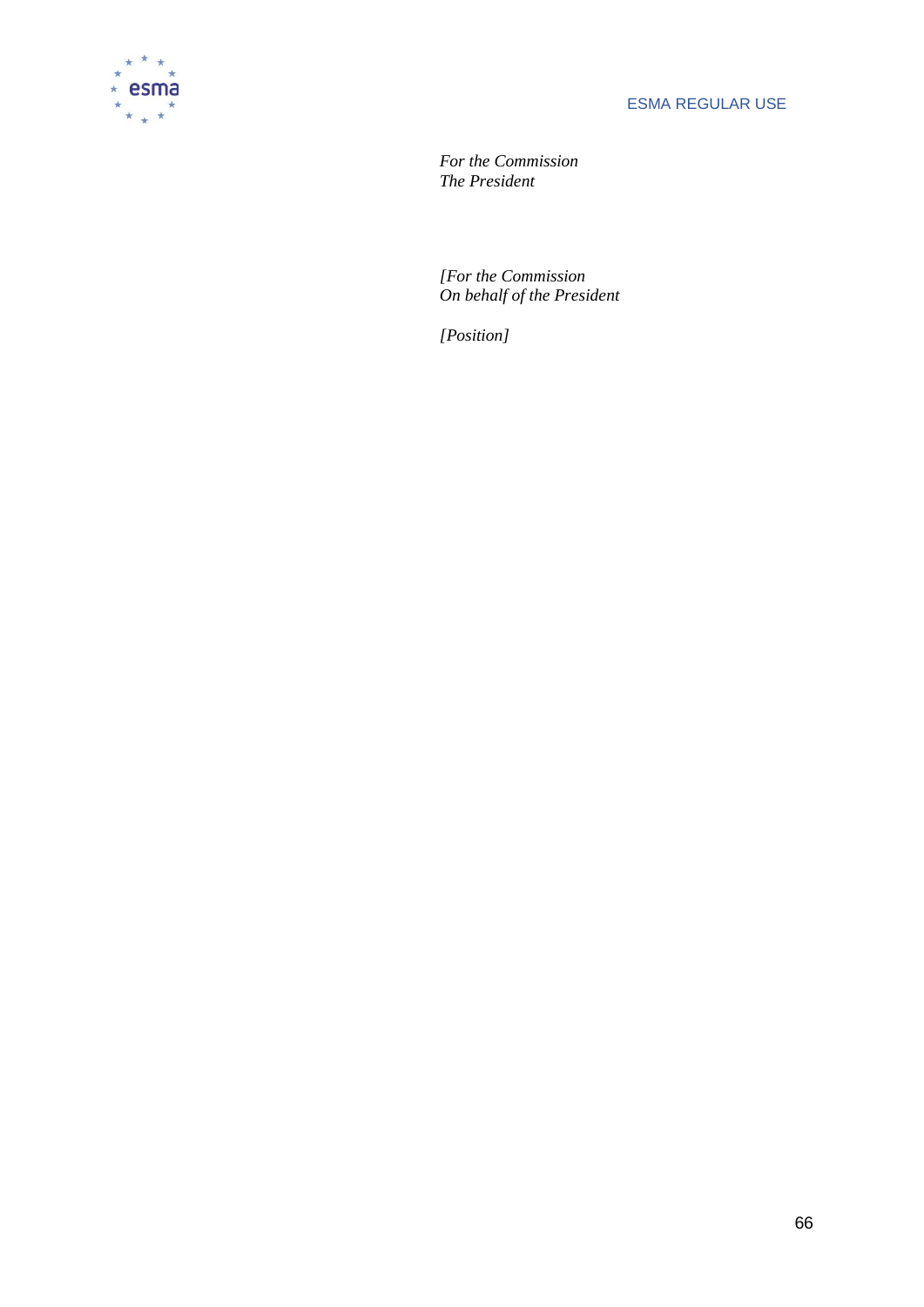

 $\overline{a}$ 

### <span id="page-67-0"></span>**8.3 Annex III – Data methodology**

- 1. The source of the data used to produce the figures included in sections 3 and 6 of this CP is EMIR data. In particular, Article 9 of EMIR mandates the reporting of all derivatives traded by EEA counterparties to Trade Repositories (TRs). TRs centrally collect and maintain the records of all derivative contracts. EMIR data are provided at different levels of granularity to the authorities, with the highest level of granularity being trade activity (also referred to as flow data). TRs also provide a further level of data aggregation, tradestate data which provide information about only outstanding transactions at the time of aggregation by the respective TR at the end of a day.
- 2. The data used for this report are taken from a trade state report for 16 April, 10 September and 15 October 2021, except for the figures where notional flows are displayed. There, weekly trade state reports from November 2020 to end-September 2021 were used. Venues of trading have been identified using market identifier codes (MIC, ISO 10383) reported in the field venue of execution. The trades have been reconciled to account for double reporting obligation and anomalous values in notional amount (converted in EUR using the exchange rates provided by the ECB) have been removed. The benchmarks and new risk-free rates have been identified using the reporting fields 55 and 58 "Floating rate of leg 1" and "Floating rate of leg 2" included in the Section 2f dedicated specifically to interest rates derivatives. These fields are populated with the name of the index: for the major indices, a standard code is reported in the Implementing Technical Standards to standardise the reporting. For the indices not included in the list (including the new RFRs) the format of the fields allows for (up to) 25 alphanumerical characters  $27$ . For the identification of these fields, a string-matching technique has been used to identify the strings "SONIA", "TONA", "SOFR", "ESTR", "ESTER" in the reporting fields 55 and 58.
- 3. With respect to the identification of the cleared trades, only transaction with one CCP as a counterparty are considered. The calculation of the clearing rates is performed according to the methodology developed by ESMA in its Annual Statistical Reports<sup>28</sup>, adjusting for the non-reporting of UK counterparties (and CCPs) after the UK withdrawal from the EU.

<sup>27</sup> COMMISSION IMPLEMENTING REGULATION (EU) 2017/105 [\(https://eur-lex.europa.eu/legal](https://eur-lex.europa.eu/legal-content/EN/TXT/PDF/?uri=CELEX:32017R0105&from=EN)[content/EN/TXT/PDF/?uri=CELEX:32017R0105&from=EN\)](https://eur-lex.europa.eu/legal-content/EN/TXT/PDF/?uri=CELEX:32017R0105&from=EN)

 $28$  For a detail description of the methodology, see the section "Measuring central clearing in OTC markets" in 2018 ESMA EU Derivatives Markets Annual Statistical Report (https://www.esma.europa.eu/sites/default/files/library/esma50-165-639\_esmarae\_asr-derivatives\_2018.pdf)